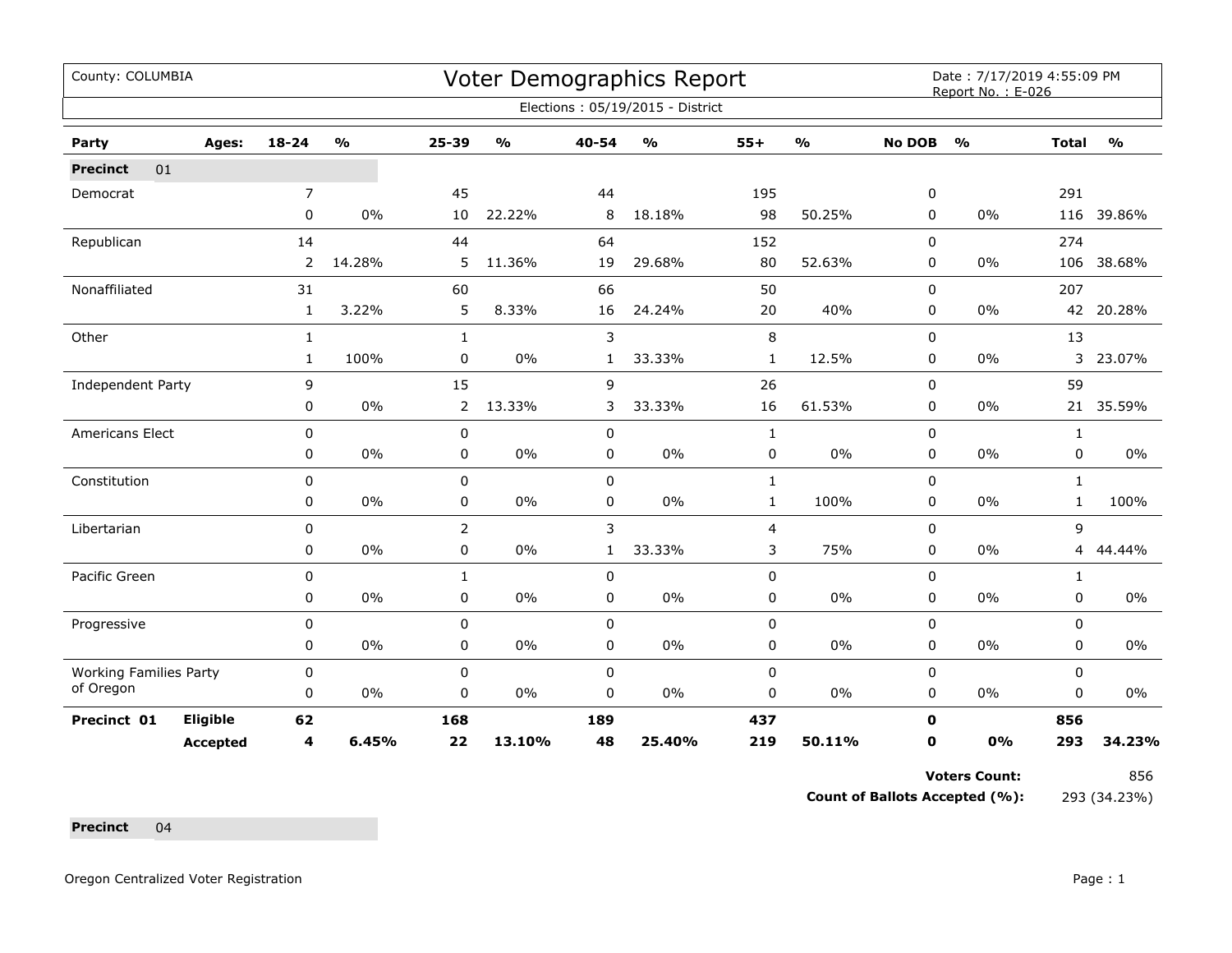| County: COLUMBIA                           |                          |                                   |                        |        |                            | Voter Demographics Report         |                         |                         |                  | Date: 7/17/2019 4:55:09 PM<br>Report No.: E-026 |                          |               |
|--------------------------------------------|--------------------------|-----------------------------------|------------------------|--------|----------------------------|-----------------------------------|-------------------------|-------------------------|------------------|-------------------------------------------------|--------------------------|---------------|
|                                            |                          |                                   |                        |        |                            | Elections: 05/19/2015 - District  |                         |                         |                  |                                                 |                          |               |
| Party<br>Ages:                             | 18-24                    | $\mathsf{o}\mathsf{v}_\mathsf{o}$ | 25-39                  | %      | 40-54                      | $\mathsf{o}\mathsf{v}_\mathsf{o}$ | $55+$                   | $\mathbf{O}/\mathbf{O}$ | <b>No DOB</b>    | $\mathsf{o}\mathsf{v}_\mathsf{o}$               | <b>Total</b>             | $\frac{0}{0}$ |
| Democrat                                   | 8                        |                                   | 10                     |        | 44                         |                                   | 171                     |                         | $\pmb{0}$        |                                                 | 233                      |               |
|                                            | $\mathbf{1}$             | 12.5%                             | $\overline{2}$         | 20%    | 4                          | 9.09%                             | 85                      | 49.7%                   | 0                | 0%                                              | 92                       | 39.48%        |
| Republican                                 | 8                        |                                   | 25                     |        | 30                         |                                   | 124                     |                         | $\mathbf 0$      |                                                 | 187                      |               |
|                                            | 2                        | 25%                               | 5                      | 20%    | $\overline{7}$             | 23.33%                            | 75                      | 60.48%                  | $\pmb{0}$        | $0\%$                                           | 89                       | 47.59%        |
| Nonaffiliated                              | 26                       |                                   | 39                     |        | 33                         |                                   | 54                      |                         | $\mathbf 0$      |                                                 | 152                      |               |
|                                            | $\mathbf{1}$             | 3.84%                             | 2                      | 5.12%  | 6                          | 18.18%                            | 25                      | 46.29%                  | 0                | $0\%$                                           | 34                       | 22.36%        |
| Other                                      | $\pmb{0}$                |                                   | $\mathbf{1}$           |        | 3                          |                                   | $\overline{\mathbf{4}}$ |                         | 0                |                                                 | $\,8\,$                  |               |
|                                            | 0                        | 0%                                | $\pmb{0}$              | 0%     | 0                          | 0%                                | $\mathbf{1}$            | 25%                     | 0                | 0%                                              | $\mathbf{1}$             | 12.5%         |
| Independent Party                          | 6                        |                                   | 6                      |        | 3                          |                                   | $\overline{7}$          |                         | 0                |                                                 | 22                       |               |
|                                            | $\mathbf{1}$             | 16.66%                            | $\pmb{0}$              | 0%     | $\mathbf{1}$               | 33.33%                            | $\overline{2}$          | 28.57%                  | 0                | 0%                                              | $\overline{4}$           | 18.18%        |
| Americans Elect                            | $\pmb{0}$                |                                   | $\mathbf 1$            |        | $\pmb{0}$                  |                                   | 0                       |                         | $\pmb{0}$        |                                                 | $\mathbf 1$              |               |
|                                            | $\pmb{0}$                | 0%                                | $\pmb{0}$              | 0%     | 0                          | 0%                                | 0                       | 0%                      | 0                | 0%                                              | 0                        | 0%            |
| Constitution                               | $\mathbf{1}$             |                                   | $\mathsf 0$            |        | 0                          |                                   | $\overline{2}$          |                         | $\mathbf 0$      |                                                 | 3                        |               |
|                                            | 0                        | 0%                                | $\pmb{0}$              | $0\%$  | 0                          | $0\%$                             | $\mathbf{1}$            | 50%                     | $\pmb{0}$        | 0%                                              | $\mathbf{1}$             | 33.33%        |
| Libertarian                                | 0                        |                                   | $\mathbf{1}$           |        | $\overline{2}$             |                                   | $\overline{\mathbf{4}}$ |                         | $\mathbf 0$      |                                                 | $\overline{7}$           |               |
|                                            | 0                        | 0%                                | $\pmb{0}$              | 0%     | $\mathbf{1}$               | 50%                               | $\mathbf{1}$            | 25%                     | 0                | $0\%$                                           |                          | 2 28.57%      |
| Pacific Green                              | $\pmb{0}$                |                                   | $\pmb{0}$              |        | $\mathbf 0$                |                                   | 3                       |                         | $\pmb{0}$        |                                                 | 3                        |               |
|                                            | $\pmb{0}$                | 0%                                | 0                      | 0%     | 0                          | 0%                                | 0                       | 0%                      | 0                | 0%                                              | 0                        | $0\%$         |
| Progressive                                | $\pmb{0}$                |                                   | $\pmb{0}$              |        | $\mathbf 0$                |                                   | 0                       |                         | $\pmb{0}$        |                                                 | $\pmb{0}$                |               |
|                                            | 0                        | $0\%$                             | $\pmb{0}$              | 0%     | 0                          | 0%                                | 0                       | 0%                      | 0                | 0%                                              | $\mathbf 0$              | $0\%$         |
| <b>Working Families Party</b><br>of Oregon | $\pmb{0}$<br>$\mathbf 0$ | 0%                                | $\pmb{0}$<br>$\pmb{0}$ |        | $\mathbf 0$<br>$\mathbf 0$ |                                   | 0<br>0                  |                         | $\pmb{0}$<br>0   |                                                 | $\mathsf 0$<br>$\pmb{0}$ |               |
|                                            |                          |                                   |                        | 0%     |                            | 0%                                |                         | 0%                      |                  | 0%                                              |                          | 0%            |
| Eligible<br>Precinct 04                    | 49<br>5                  | 10.20%                            | 83<br>9                | 10.84% | 115<br>19                  | 16.52%                            | 369<br>190              | 51.49%                  | $\mathbf 0$<br>0 | 0%                                              | 616<br>223               | 36.20%        |
| <b>Accepted</b>                            |                          |                                   |                        |        |                            |                                   |                         |                         |                  |                                                 |                          |               |
|                                            |                          |                                   |                        |        |                            |                                   |                         |                         |                  | <b>Voters Count:</b>                            |                          | 616           |
|                                            |                          |                                   |                        |        |                            |                                   |                         |                         |                  | <b>Count of Ballots Accepted (%):</b>           |                          | 223 (36.20%)  |
| 05<br><b>Precinct</b>                      |                          |                                   |                        |        |                            |                                   |                         |                         |                  |                                                 |                          |               |
| Democrat                                   | 5                        |                                   | 17                     |        | 42                         |                                   | 128                     |                         | 0                |                                                 | 192                      |               |
|                                            | $\pmb{0}$                | 0%                                | 5                      | 29.41% | 6                          | 14.28%                            | 76                      | 59.37%                  | $\mathbf 0$      | 0%                                              |                          | 87 45.31%     |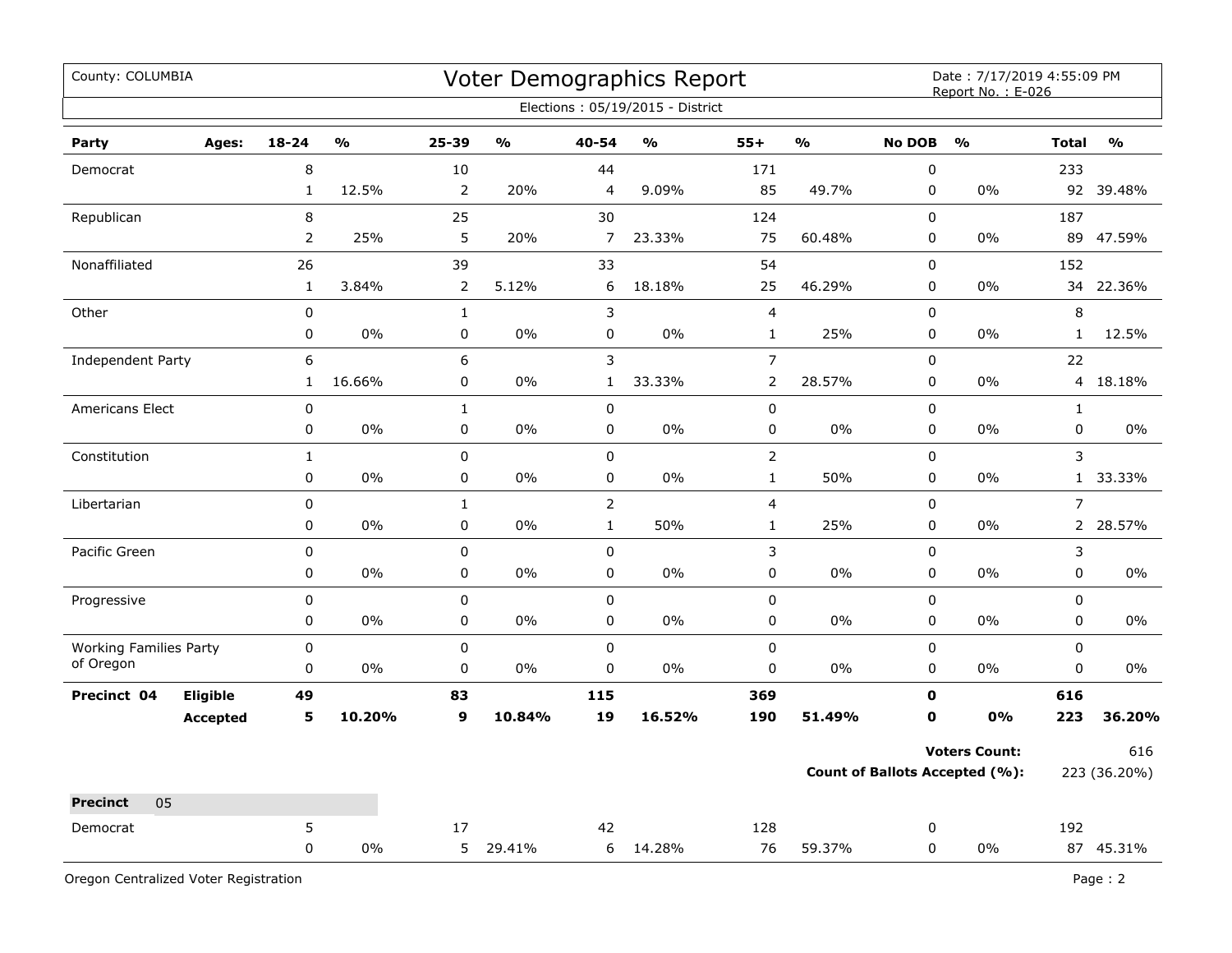| County: COLUMBIA                           |                 |                |                         |                |                         |                | Voter Demographics Report         |              |                         |               | Date: 7/17/2019 4:55:09 PM<br>Report No.: E-026 |              |                         |
|--------------------------------------------|-----------------|----------------|-------------------------|----------------|-------------------------|----------------|-----------------------------------|--------------|-------------------------|---------------|-------------------------------------------------|--------------|-------------------------|
|                                            |                 |                |                         |                |                         |                | Elections: 05/19/2015 - District  |              |                         |               |                                                 |              |                         |
| Party                                      | Ages:           | $18 - 24$      | $\mathbf{O}/\mathbf{O}$ | 25-39          | $\mathbf{0}/\mathbf{0}$ | 40-54          | $\mathsf{o}\mathsf{v}_\mathsf{o}$ | $55+$        | $\mathbf{O}/\mathbf{o}$ | <b>No DOB</b> | $\mathbf{O}/\mathbf{o}$                         | <b>Total</b> | $\mathbf{O}/\mathbf{o}$ |
| Republican                                 |                 | 4              |                         | 25             |                         | 37             |                                   | 74           |                         | 0             |                                                 | 140          |                         |
|                                            |                 | 3              | 75%                     | $\overline{7}$ | 28%                     | 9              | 24.32%                            | 39           | 52.7%                   | $\mathbf 0$   | $0\%$                                           | 58           | 41.42%                  |
| Nonaffiliated                              |                 | 15             |                         | 34             |                         | 37             |                                   | 47           |                         | 0             |                                                 | 133          |                         |
|                                            |                 | $\mathbf{1}$   | 6.66%                   | 4              | 11.76%                  | 8              | 21.62%                            | 14           | 29.78%                  | 0             | $0\%$                                           | 27           | 20.3%                   |
| Other                                      |                 | $\pmb{0}$      |                         | $\mathbf{1}$   |                         | $\overline{2}$ |                                   | $\mathbf 1$  |                         | $\mathbf 0$   |                                                 | 4            |                         |
|                                            |                 | 0              | 0%                      | $\mathbf{1}$   | 100%                    | $\mathbf{1}$   | 50%                               | 0            | $0\%$                   | $\mathbf 0$   | 0%                                              | 2            | 50%                     |
| Independent Party                          |                 | $\overline{2}$ |                         | $\overline{7}$ |                         | $\overline{4}$ |                                   | 13           |                         | 0             |                                                 | 26           |                         |
|                                            |                 | 0              | $0\%$                   | 3              | 42.85%                  | 2              | 50%                               | 10           | 76.92%                  | 0             | 0%                                              |              | 15 57.69%               |
| Americans Elect                            |                 | $\pmb{0}$      |                         | $\pmb{0}$      |                         | 0              |                                   | 0            |                         | 0             |                                                 | $\pmb{0}$    |                         |
|                                            |                 | 0              | $0\%$                   | $\pmb{0}$      | $0\%$                   | 0              | $0\%$                             | 0            | $0\%$                   | 0             | $0\%$                                           | 0            | $0\%$                   |
| Constitution                               |                 | 0              |                         | $\mathbf{1}$   |                         | $\mathbf 0$    |                                   | 0            |                         | $\mathbf 0$   |                                                 | $\mathbf{1}$ |                         |
|                                            |                 | 0              | 0%                      | $\mathbf{1}$   | 100%                    | 0              | $0\%$                             | 0            | $0\%$                   | 0             | $0\%$                                           | $\mathbf{1}$ | 100%                    |
| Libertarian                                |                 | $\mathbf{1}$   |                         | $\mathbf{1}$   |                         | $\mathbf{1}$   |                                   | 5            |                         | 0             |                                                 | 8            |                         |
|                                            |                 | 0              | 0%                      | 0              | $0\%$                   | 0              | 0%                                | 0            | $0\%$                   | 0             | $0\%$                                           | 0            | $0\%$                   |
| Pacific Green                              |                 | 0              |                         | $\pmb{0}$      |                         | $\mathbf 0$    |                                   | 0            |                         | $\mathbf 0$   |                                                 | $\mathbf 0$  |                         |
|                                            |                 | 0              | $0\%$                   | 0              | $0\%$                   | 0              | $0\%$                             | 0            | $0\%$                   | $\mathbf 0$   | $0\%$                                           | $\mathbf 0$  | $0\%$                   |
| Progressive                                |                 | $\pmb{0}$      |                         | $\pmb{0}$      |                         | $\pmb{0}$      |                                   | 0            |                         | $\pmb{0}$     |                                                 | $\mathsf 0$  |                         |
|                                            |                 | $\pmb{0}$      | 0%                      | 0              | 0%                      | 0              | 0%                                | 0            | $0\%$                   | 0             | $0\%$                                           | 0            | $0\%$                   |
| <b>Working Families Party</b><br>of Oregon |                 | $\pmb{0}$      |                         | $\pmb{0}$      |                         | 0              |                                   | $\mathbf 1$  |                         | 0             |                                                 | $\mathbf{1}$ |                         |
|                                            |                 | 0              | $0\%$                   | $\mathbf 0$    | $0\%$                   | $\mathbf 0$    | 0%                                | $\mathbf{1}$ | 100%                    | $\mathbf 0$   | $0\%$                                           | $\mathbf{1}$ | 100%                    |
| Precinct 05                                | Eligible        | 27             |                         | 86             |                         | 123            |                                   | 269          |                         | 0             |                                                 | 505          |                         |
|                                            | <b>Accepted</b> | 4              | 14.81%                  | 21             | 24.42%                  | 26             | 21.14%                            | 140          | 52.04%                  | 0             | 0%                                              | 191          | 37.82%                  |
|                                            |                 |                |                         |                |                         |                |                                   |              |                         |               | <b>Voters Count:</b>                            |              | 505                     |
|                                            |                 |                |                         |                |                         |                |                                   |              |                         |               | <b>Count of Ballots Accepted (%):</b>           |              | 191 (37.82%)            |
| 06<br><b>Precinct</b>                      |                 |                |                         |                |                         |                |                                   |              |                         |               |                                                 |              |                         |
| Democrat                                   |                 | 12             |                         | 31             |                         | 84             |                                   | 290          |                         | 0             |                                                 | 417          |                         |
|                                            |                 | 3              | 25%                     |                | 5 16.12%                | 19             | 22.61%                            | 142          | 48.96%                  | $\mathbf 0$   | 0%                                              |              | 169 40.52%              |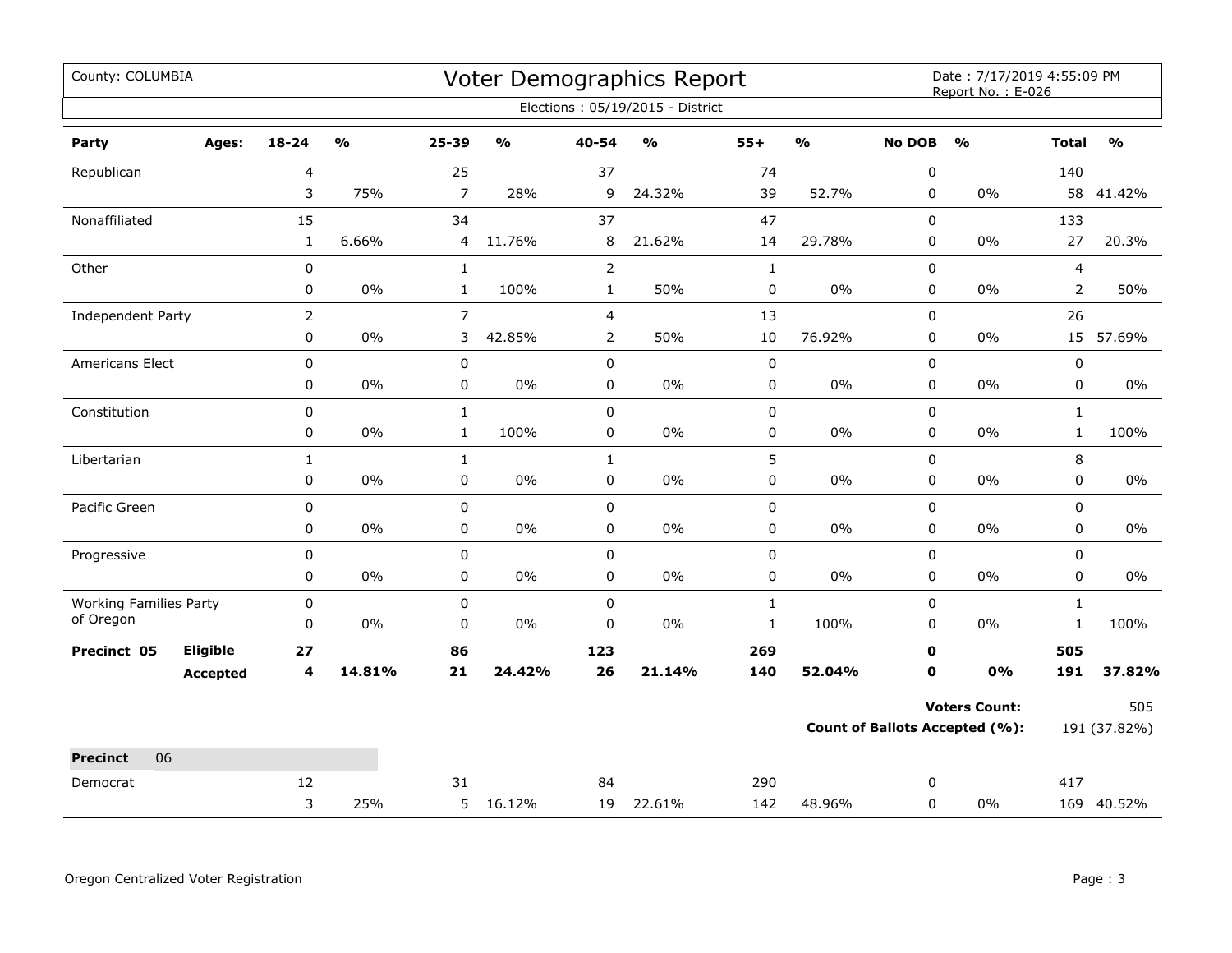| County: COLUMBIA                           |                 |             |        |                      |               |                | Voter Demographics Report<br>Elections: 05/19/2015 - District |                  |               |                          | Date: 7/17/2019 4:55:09 PM<br>Report No.: E-026               |                |                      |
|--------------------------------------------|-----------------|-------------|--------|----------------------|---------------|----------------|---------------------------------------------------------------|------------------|---------------|--------------------------|---------------------------------------------------------------|----------------|----------------------|
| Party                                      | Ages:           | $18 - 24$   | %      | 25-39                | $\frac{0}{0}$ | 40-54          | $\frac{0}{0}$                                                 | $55+$            | $\frac{9}{6}$ | <b>No DOB</b>            | $\frac{0}{0}$                                                 | <b>Total</b>   | $\frac{0}{0}$        |
| Republican                                 |                 | 32          |        | 49                   |               | 69             |                                                               | 191              |               | $\boldsymbol{0}$         |                                                               | 341            |                      |
|                                            |                 | 8           | 25%    | 8                    | 16.32%        | 20             | 28.98%                                                        | 76               | 39.79%        | 0                        | 0%                                                            |                | 112 32.84%           |
| Nonaffiliated                              |                 | 43          |        | 70                   |               | 61             |                                                               | 98               |               | $\mathbf 0$              |                                                               | 272            |                      |
|                                            |                 | 4           | 9.3%   | 6                    | 8.57%         | 13             | 21.31%                                                        | 41               | 41.83%        | $\pmb{0}$                | 0%                                                            | 64             | 23.52%               |
| Other                                      |                 | $\mathbf 0$ |        | 3                    |               | $\overline{4}$ |                                                               | $\boldsymbol{7}$ |               | 0                        |                                                               | 14             |                      |
|                                            |                 | 0           | 0%     | 0                    | 0%            | 0              | 0%                                                            | 2                | 28.57%        | 0                        | 0%                                                            |                | 2 14.28%             |
| Independent Party                          |                 | 11          |        | $\overline{7}$       |               | 11             |                                                               | 18               |               | 0                        |                                                               | 47             |                      |
|                                            |                 | $\mathbf 1$ | 9.09%  | $\pmb{0}$            | 0%            | $\overline{2}$ | 18.18%                                                        | $\overline{2}$   | 11.11%        | $\pmb{0}$                | 0%                                                            |                | 5 10.63%             |
| <b>Americans Elect</b>                     |                 | 0           |        | $\pmb{0}$            |               | $\pmb{0}$      |                                                               | $\pmb{0}$        |               | 0                        |                                                               | 0              |                      |
|                                            |                 | 0           | 0%     | 0                    | $0\%$         | 0              | 0%                                                            | 0                | $0\%$         | 0                        | 0%                                                            | 0              | $0\%$                |
| Constitution                               |                 | 2           |        | 3                    |               | $\mathbf{1}$   |                                                               | 4                |               | 0                        |                                                               | 10             |                      |
|                                            |                 | $\mathbf 0$ | 0%     | $\mathbf{1}$         | 33.33%        | $\mathbf{1}$   | 100%                                                          | 3                | 75%           | $\pmb{0}$                | 0%                                                            | 5              | 50%                  |
| Libertarian                                |                 | 0           |        | $\mathbf{1}$         |               | $\mathbf{1}$   |                                                               | $\overline{2}$   |               | $\mathsf 0$              |                                                               | $\overline{4}$ |                      |
|                                            |                 | 0           | 0%     | $\pmb{0}$            | 0%            | $\pmb{0}$      | 0%                                                            | 0                | 0%            | $\pmb{0}$                | 0%                                                            | 0              | 0%                   |
| Pacific Green                              |                 | $\mathbf 0$ |        | $\mathbf 0$          |               | $\pmb{0}$      |                                                               | $\mathbf{1}$     |               | $\pmb{0}$                |                                                               | $\mathbf{1}$   |                      |
|                                            |                 | 0           | 0%     | 0                    | 0%            | 0              | 0%                                                            | $\mathbf 1$      | 100%          | 0                        | 0%                                                            | $\mathbf{1}$   | 100%                 |
| Progressive                                |                 | 0           |        | $\pmb{0}$            |               | $\mathbf 0$    |                                                               | $\mathbf{1}$     |               | $\mathbf 0$              |                                                               | $\mathbf{1}$   |                      |
|                                            |                 | 0           | 0%     | $\pmb{0}$            | 0%            | $\pmb{0}$      | 0%                                                            | $\mathsf 0$      | 0%            | $\mathbf 0$              | 0%                                                            | 0              | 0%                   |
| <b>Working Families Party</b><br>of Oregon |                 | 0           |        | $\pmb{0}$            |               | $\mathbf{1}$   |                                                               | $\pmb{0}$        |               | $\pmb{0}$                |                                                               | $\mathbf{1}$   |                      |
|                                            |                 | 0           | 0%     | $\pmb{0}$            | 0%            | $\pmb{0}$      | 0%                                                            | 0                | 0%            | $\pmb{0}$                | 0%                                                            | 0              | 0%                   |
| Precinct 06                                | Eligible        | 100         |        | 164                  |               | 232            |                                                               | 612              |               | $\mathbf 0$              |                                                               | 1108           |                      |
|                                            | <b>Accepted</b> | 16          | 16.00% | 20                   | 12.20%        | 55             | 23.71%                                                        | 267              | 43.63%        | $\mathbf 0$              | 0%                                                            | 358            | 32.31%               |
|                                            |                 |             |        |                      |               |                |                                                               |                  |               |                          | <b>Voters Count:</b><br><b>Count of Ballots Accepted (%):</b> |                | 1108<br>358 (32.31%) |
|                                            |                 |             |        |                      |               |                |                                                               |                  |               |                          |                                                               |                |                      |
| 08<br><b>Precinct</b>                      |                 |             |        |                      |               |                |                                                               |                  |               |                          |                                                               |                |                      |
| Democrat                                   |                 | 3<br>0      | 0%     | 24                   |               | 60             | 18.33%                                                        | 187              |               | 0<br>$\pmb{0}$           |                                                               | 274            |                      |
|                                            |                 |             |        | $\overline{4}$       | 16.66%        | 11             |                                                               | 93               | 49.73%        |                          | 0%                                                            |                | 108 39.41%           |
| Republican                                 |                 | 10<br>0     | 0%     | 20<br>$\overline{2}$ | 10%           | 50<br>9        | 18%                                                           | 104<br>46        | 44.23%        | $\mathbf 0$<br>$\pmb{0}$ | 0%                                                            | 184            | 57 30.97%            |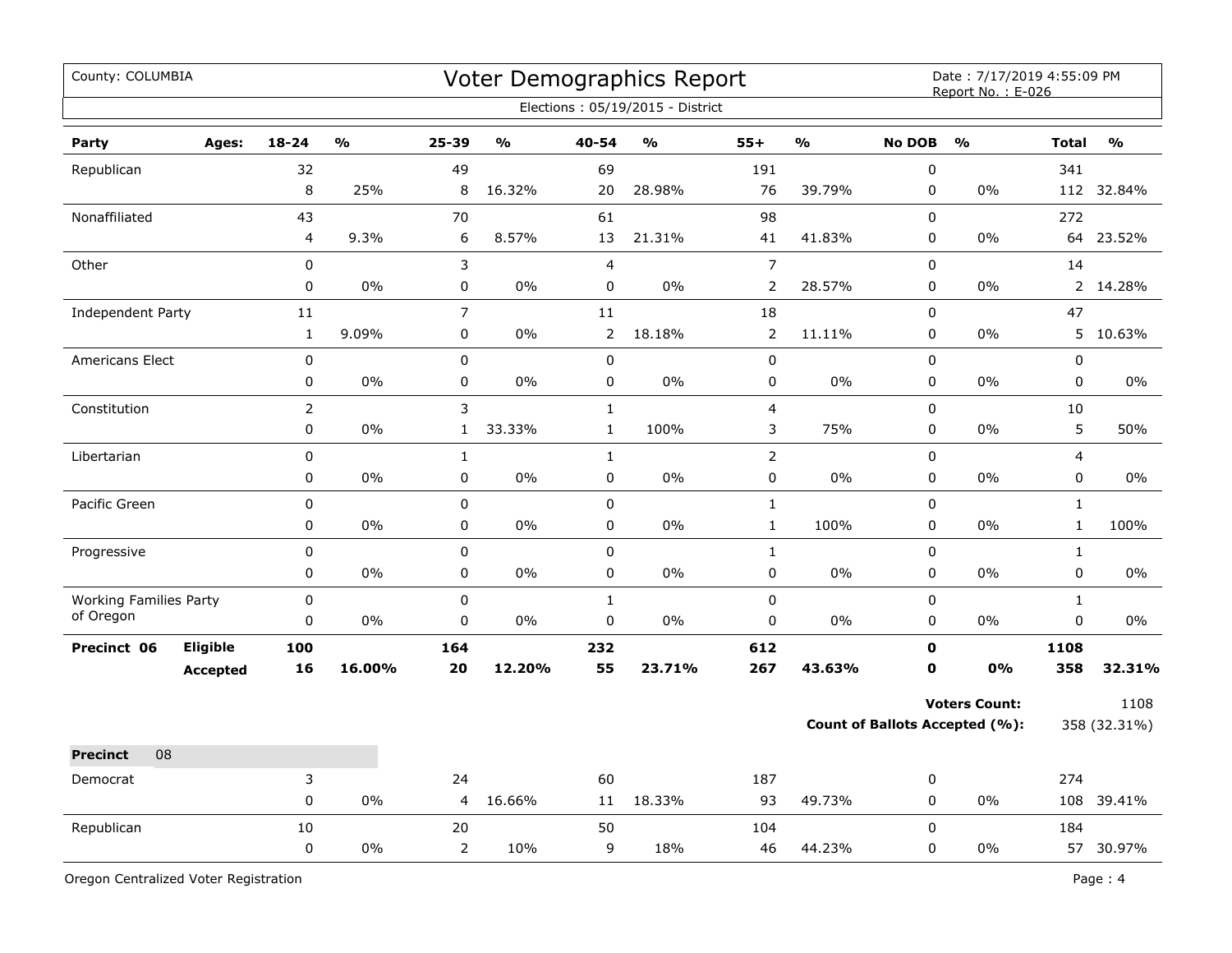| County: COLUMBIA                           |                 |                         |                         |                  |                           |                             | Voter Demographics Report<br>Elections: 05/19/2015 - District |                |                         |                | Date: 7/17/2019 4:55:09 PM<br>Report No.: E-026        |                                |                         |
|--------------------------------------------|-----------------|-------------------------|-------------------------|------------------|---------------------------|-----------------------------|---------------------------------------------------------------|----------------|-------------------------|----------------|--------------------------------------------------------|--------------------------------|-------------------------|
| Party                                      | Ages:           | 18-24                   | $\mathbf{O}/\mathbf{o}$ | 25-39            | $\mathbf{o}_{\mathbf{0}}$ | 40-54                       | $\mathsf{o}\mathsf{v}_\mathsf{o}$                             | $55+$          | $\mathbf{O}/\mathbf{o}$ | <b>No DOB</b>  | $\mathbf{O}/\mathbf{o}$                                | <b>Total</b>                   | $\mathbf{O}/\mathbf{o}$ |
| Nonaffiliated                              |                 | 17                      |                         | 42               |                           | 60                          |                                                               | 65             |                         | 0              |                                                        | 184                            |                         |
|                                            |                 | 0                       | 0%                      | $\overline{2}$   | 4.76%                     | 11                          | 18.33%                                                        | 20             | 30.76%                  | 0              | 0%                                                     |                                | 33 17.93%               |
| Other                                      |                 | $\pmb{0}$               |                         | $\mathbf 0$      |                           | $\overline{2}$              |                                                               | $\overline{4}$ |                         | $\pmb{0}$      |                                                        | 6                              |                         |
|                                            |                 | 0                       | 0%                      | 0                | 0%                        | $\mathbf 0$                 | $0\%$                                                         | 0              | $0\%$                   | 0              | 0%                                                     | 0                              | 0%                      |
| Independent Party                          |                 | 4                       |                         | $\overline{7}$   |                           | 6                           |                                                               | 13             |                         | 0              |                                                        | 30                             |                         |
|                                            |                 | $\overline{2}$          | 50%                     | 0                | 0%                        | 2                           | 33.33%                                                        | 3              | 23.07%                  | 0              | 0%                                                     |                                | 7 23.33%                |
| Americans Elect                            |                 | $\pmb{0}$               |                         | 0                |                           | $\mathbf 0$                 |                                                               | $\mathbf 0$    |                         | 0              |                                                        | 0                              |                         |
|                                            |                 | 0                       | 0%                      | 0                | $0\%$                     | $\pmb{0}$                   | 0%                                                            | $\pmb{0}$      | $0\%$                   | $\pmb{0}$      | 0%                                                     | 0                              | 0%                      |
| Constitution                               |                 | $\pmb{0}$               |                         | $\mathbf{1}$     |                           | $\mathbf 2$                 |                                                               | $\pmb{0}$      |                         | 0              |                                                        | 3                              |                         |
|                                            |                 | $\pmb{0}$               | $0\%$                   | $\pmb{0}$        | $0\%$                     | $\pmb{0}$                   | $0\%$                                                         | 0              | $0\%$                   | 0              | $0\%$                                                  | 0                              | $0\%$                   |
| Libertarian                                |                 | $\mathbf{1}$            |                         | 0                |                           | $\mathbf 0$                 |                                                               | $\overline{4}$ |                         | 0              |                                                        | 5                              |                         |
|                                            |                 | 0                       | 0%                      | $\mathbf 0$      | 0%                        | 0                           | $0\%$                                                         | 3              | 75%                     | 0              | 0%                                                     | 3                              | 60%                     |
| Pacific Green                              |                 | $\pmb{0}$               |                         | $\mathbf{1}$     |                           | $\mathbf 0$                 |                                                               | $\pmb{0}$      |                         | $\pmb{0}$      |                                                        | $\mathbf{1}$                   |                         |
|                                            |                 | $\pmb{0}$               | 0%                      | 0                | 0%                        | $\pmb{0}$                   | $0\%$                                                         | 0              | $0\%$                   | 0              | 0%                                                     | 0                              | 0%                      |
| Progressive                                |                 | $\mathbf 0$             |                         | 0                |                           | $\mathbf 0$                 |                                                               | $\pmb{0}$      |                         | $\mathbf 0$    |                                                        | 0                              |                         |
|                                            |                 | 0                       | 0%                      | 0                | $0\%$                     | 0                           | $0\%$                                                         | 0              | $0\%$                   | 0              | 0%                                                     | 0                              | $0\%$                   |
| <b>Working Families Party</b><br>of Oregon |                 | $\pmb{0}$<br>0          | 0%                      | $\mathbf 0$<br>0 | 0%                        | $\mathbf 2$<br>$\mathbf{1}$ | 50%                                                           | $\pmb{0}$<br>0 | 0%                      | $\pmb{0}$<br>0 | 0%                                                     | $\overline{2}$<br>$\mathbf{1}$ | 50%                     |
| Precinct 08                                | Eligible        | 35                      |                         | 95               |                           | 182                         |                                                               | 377            |                         | $\mathbf 0$    |                                                        | 689                            |                         |
|                                            | <b>Accepted</b> | $\overline{\mathbf{2}}$ | 5.71%                   | 8                | 8.42%                     | 34                          | 18.68%                                                        | 165            | 43.77%                  | $\mathbf 0$    | 0%                                                     | 209                            | 30.33%                  |
|                                            |                 |                         |                         |                  |                           |                             |                                                               |                |                         |                |                                                        |                                |                         |
|                                            |                 |                         |                         |                  |                           |                             |                                                               |                |                         |                | <b>Voters Count:</b><br>Count of Ballots Accepted (%): |                                | 689<br>209 (30.33%)     |
|                                            |                 |                         |                         |                  |                           |                             |                                                               |                |                         |                |                                                        |                                |                         |
| <b>Precinct</b><br>10                      |                 |                         |                         |                  |                           |                             |                                                               |                |                         |                |                                                        |                                |                         |
| Democrat                                   |                 | 8<br>0                  | 0%                      | 46<br>13         | 28.26%                    | 73<br>21                    | 28.76%                                                        | 232<br>128     | 55.17%                  | 0<br>0         | 0%                                                     | 359                            | 162 45.12%              |
| Republican                                 |                 | 16                      |                         | 29               |                           | 55                          |                                                               | 155            |                         | 0              |                                                        | 255                            |                         |
|                                            |                 | 3                       | 18.75%                  | 6                | 20.68%                    | 30                          | 54.54%                                                        | 90             | 58.06%                  | 0              | 0%                                                     |                                | 129 50.58%              |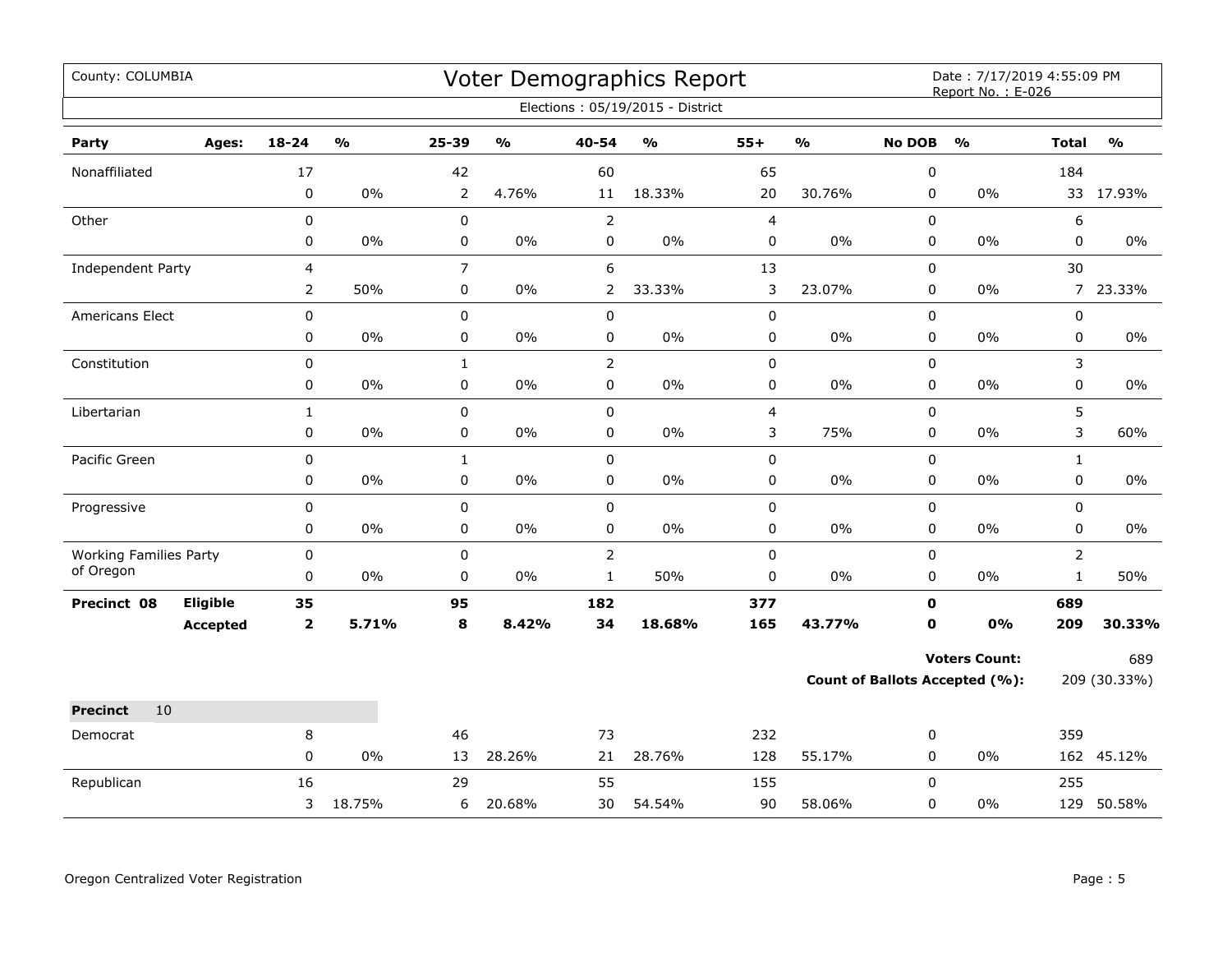| County: COLUMBIA                           |                 |                  |        |                     |               |                             | Voter Demographics Report<br>Elections: 05/19/2015 - District |                         |               |                  | Date: 7/17/2019 4:55:09 PM<br>Report No.: E-026 |                             |               |
|--------------------------------------------|-----------------|------------------|--------|---------------------|---------------|-----------------------------|---------------------------------------------------------------|-------------------------|---------------|------------------|-------------------------------------------------|-----------------------------|---------------|
| Party                                      | Ages:           | $18 - 24$        | %      | 25-39               | $\frac{0}{0}$ | 40-54                       | $\frac{0}{0}$                                                 | $55+$                   | $\frac{9}{6}$ | <b>No DOB</b>    | $\frac{9}{0}$                                   | <b>Total</b>                | $\frac{0}{0}$ |
| Nonaffiliated                              |                 | 19               |        | 37                  |               | 34                          |                                                               | 55                      |               | 0                |                                                 | 145                         |               |
|                                            |                 | $\overline{2}$   | 10.52% | 8                   | 21.62%        | 8                           | 23.52%                                                        | 12                      | 21.81%        | 0                | 0%                                              | 30                          | 20.68%        |
| Other                                      |                 | 0                |        | 5                   |               | $\mathsf{3}$                |                                                               | $\mathbf 1$             |               | $\Omega$         |                                                 | 9                           |               |
|                                            |                 | 0                | $0\%$  | 0                   | $0\%$         | $\mathbf{1}$                | 33.33%                                                        | 0                       | $0\%$         | 0                | 0%                                              |                             | 1 11.11%      |
| Independent Party                          |                 | 6                |        | 10                  |               | 6                           |                                                               | 12                      |               | 0                |                                                 | 34                          |               |
|                                            |                 | 0                | 0%     | $\mathbf 0$         | $0\%$         | $\mathbf{1}$                | 16.66%                                                        | $\overline{\mathbf{4}}$ | 33.33%        | 0                | 0%                                              | 5                           | 14.7%         |
| Americans Elect                            |                 | 0                |        | 0                   |               | $\pmb{0}$                   |                                                               | 0                       |               | $\Omega$         |                                                 | $\pmb{0}$                   |               |
|                                            |                 | 0                | 0%     | $\mathbf 0$         | $0\%$         | $\mathbf 0$                 | 0%                                                            | 0                       | 0%            | $\mathbf 0$      | 0%                                              | $\mathbf 0$                 | $0\%$         |
| Constitution                               |                 | 0                |        | $\pmb{0}$           |               | $\pmb{0}$                   |                                                               | $\mathbf 1$             |               | $\Omega$         |                                                 | $\mathbf{1}$                |               |
|                                            |                 | 0                | $0\%$  | 0                   | $0\%$         | $\pmb{0}$                   | $0\%$                                                         | $1\,$                   | 100%          | 0                | $0\%$                                           | $\mathbf 1$                 | 100%          |
| Libertarian                                |                 | 0<br>0           | 0%     | $\mathbf 1$<br>0    | $0\%$         | $\mathbf{3}$<br>$\mathbf 0$ | 0%                                                            | $\overline{2}$          |               | 0<br>0           | 0%                                              | 6                           |               |
|                                            |                 |                  |        |                     |               |                             |                                                               | $\mathbf 1$             | 50%           |                  |                                                 |                             | 1 16.66%      |
| Pacific Green                              |                 | 0<br>0           | 0%     | $\overline{2}$<br>0 | $0\%$         | $\mathbf{1}$<br>$\mathbf 1$ | 100%                                                          | 0<br>$\pmb{0}$          | 0%            | 0<br>0           | 0%                                              | 3                           | 1 33.33%      |
|                                            |                 |                  |        |                     |               |                             |                                                               |                         |               |                  |                                                 |                             |               |
| Progressive                                |                 | $\mathbf 1$<br>0 | 0%     | 0<br>0              | $0\%$         | $\pmb{0}$<br>$\mathbf 0$    | 0%                                                            | 0<br>0                  | 0%            | $\pmb{0}$<br>0   | 0%                                              | $\mathbf{1}$<br>$\mathbf 0$ | $0\%$         |
|                                            |                 |                  |        |                     |               |                             |                                                               |                         |               |                  |                                                 |                             |               |
| <b>Working Families Party</b><br>of Oregon |                 | 0<br>0           | $0\%$  | 0<br>0              | $0\%$         | $\mathbf 0$<br>$\mathbf 0$  | $0\%$                                                         | 0<br>0                  | $0\%$         | 0<br>$\mathbf 0$ | 0%                                              | $\mathbf 0$<br>0            | 0%            |
| Precinct 10                                | <b>Eligible</b> | 50               |        | 130                 |               | 175                         |                                                               | 458                     |               | $\mathbf 0$      |                                                 | 813                         |               |
|                                            | <b>Accepted</b> | 5                | 10.00% | 27                  | 20.77%        | 62                          | 35.43%                                                        | 236                     | 51.53%        | $\mathbf 0$      | <b>0%</b>                                       | 330                         | 40.59%        |
|                                            |                 |                  |        |                     |               |                             |                                                               |                         |               |                  | <b>Voters Count:</b>                            |                             | 813           |
|                                            |                 |                  |        |                     |               |                             |                                                               |                         |               |                  | Count of Ballots Accepted (%):                  |                             | 330 (40.59%)  |
| 12                                         |                 |                  |        |                     |               |                             |                                                               |                         |               |                  |                                                 |                             |               |
| <b>Precinct</b>                            |                 |                  |        |                     |               |                             |                                                               | 271                     |               |                  |                                                 | 427                         |               |
| Democrat                                   |                 | 16<br>6          | 37.5%  | 49<br>7             | 14.28%        | 91<br>21                    | 23.07%                                                        | 138                     | 50.92%        | 0<br>0           | 0%                                              |                             | 172 40.28%    |
| Republican                                 |                 | 20               |        |                     |               | 101                         |                                                               | 160                     |               | 0                |                                                 |                             |               |
|                                            |                 | 9                | 45%    | 35<br>3             | 8.57%         | 27                          | 26.73%                                                        | 84                      | 52.5%         | $\mathbf 0$      | 0%                                              | 316                         | 123 38.92%    |
| Nonaffiliated                              |                 | 21               |        | 55                  |               | 55                          |                                                               | 55                      |               | 0                |                                                 | 186                         |               |
|                                            |                 | $\overline{2}$   | 9.52%  | 6                   | 10.9%         | 11                          | 20%                                                           | 21                      | 38.18%        | 0                | 0%                                              | 40                          | 21.5%         |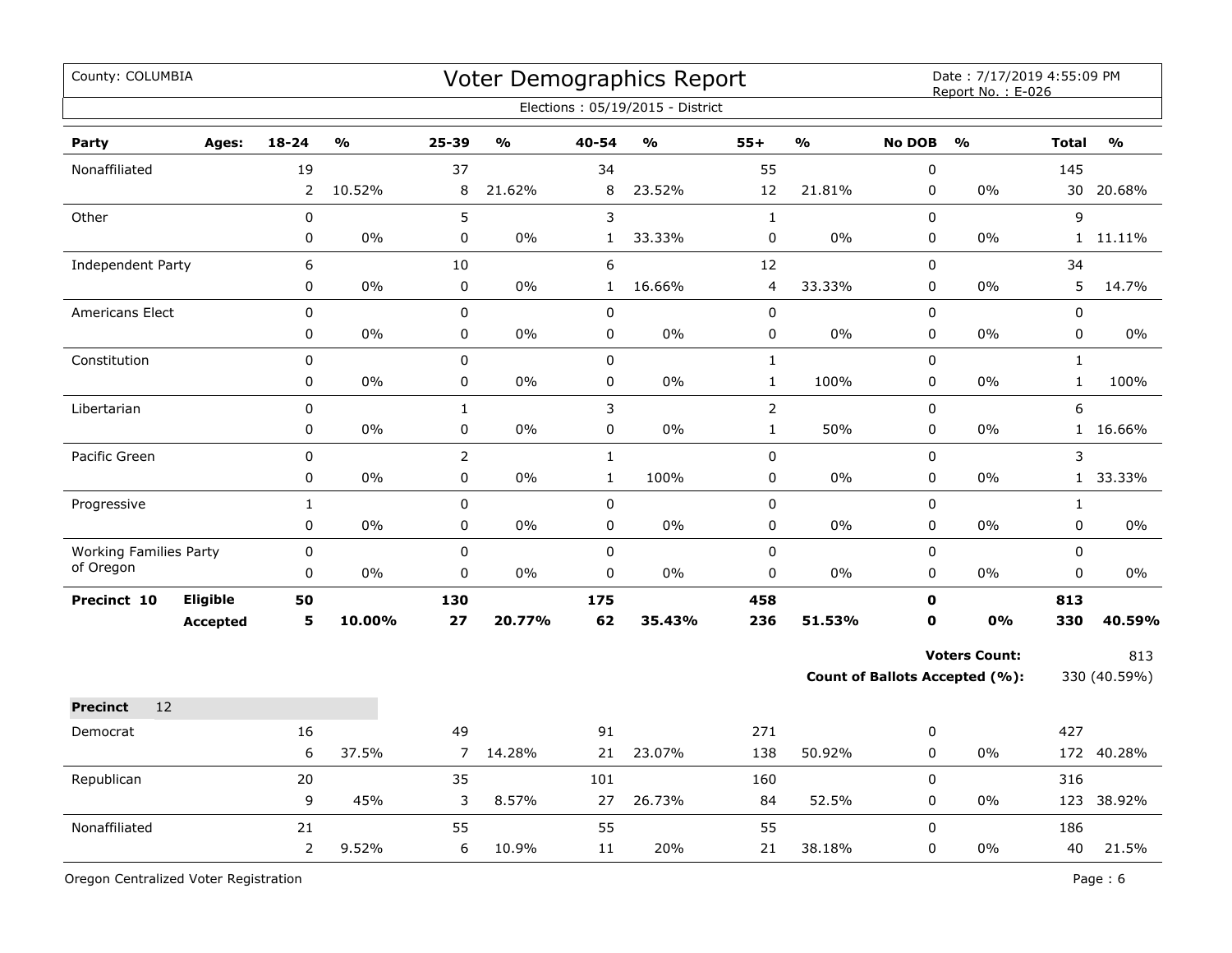| County: COLUMBIA                           |                             |                  |               |                |               |                           | Voter Demographics Report<br>Elections: 05/19/2015 - District |                        |               |                             | Date: 7/17/2019 4:55:09 PM<br>Report No.: E-026 |                             |               |
|--------------------------------------------|-----------------------------|------------------|---------------|----------------|---------------|---------------------------|---------------------------------------------------------------|------------------------|---------------|-----------------------------|-------------------------------------------------|-----------------------------|---------------|
| Party                                      | Ages:                       | 18-24            | $\frac{0}{0}$ | 25-39          | $\frac{1}{2}$ | 40-54                     | $\frac{1}{2}$                                                 | $55+$                  | $\frac{1}{2}$ | <b>No DOB</b>               | $\frac{1}{2}$                                   | <b>Total</b>                | $\frac{1}{2}$ |
| Other                                      |                             | 1                |               | $\overline{2}$ |               | $\overline{2}$            |                                                               | $\overline{2}$         |               | 0                           |                                                 | 7                           |               |
|                                            |                             | 0                | 0%            | 0              | 0%            | 0                         | $0\%$                                                         | $\pmb{0}$              | 0%            | $\mathbf 0$                 | $0\%$                                           | $\mathbf 0$                 | 0%            |
| Independent Party                          |                             | $\overline{4}$   |               | 8              |               | 6                         |                                                               | 14                     |               | 0                           |                                                 | 32                          |               |
|                                            |                             | $\mathbf{1}$     | 25%           | $\overline{2}$ | 25%           | 3                         | 50%                                                           | 9                      | 64.28%        | 0                           | $0\%$                                           | 15                          | 46.87%        |
| Americans Elect                            |                             | 0                |               | 0              |               | $\mathbf 0$               |                                                               | $\pmb{0}$              |               | $\mathbf 0$                 |                                                 | $\pmb{0}$                   |               |
|                                            |                             | 0                | 0%            | 0              | 0%            | $\mathbf 0$               | 0%                                                            | $\pmb{0}$              | 0%            | 0                           | $0\%$                                           | $\mathbf 0$                 | 0%            |
| Constitution                               |                             | $\pmb{0}$        |               | $\pmb{0}$      |               | $\mathbf 0$               |                                                               | $\mathbf 1$            |               | $\mathbf 0$                 |                                                 | $\mathbf{1}$                |               |
|                                            |                             | $\pmb{0}$        | 0%            | 0              | $0\%$         | 0                         | $0\%$                                                         | $\pmb{0}$              | 0%            | $\mathbf 0$                 | 0%                                              | 0                           | $0\%$         |
| Libertarian                                |                             | $\pmb{0}$        |               | $\overline{2}$ |               | $\mathbf{1}$              |                                                               | $\overline{4}$         |               | $\pmb{0}$                   |                                                 | $\overline{7}$              |               |
|                                            |                             | 0                | 0%            | $\pmb{0}$      | $0\%$         | $\pmb{0}$                 | $0\%$                                                         | 3                      | 75%           | 0                           | $0\%$                                           | 3                           | 42.85%        |
| Pacific Green                              |                             | $\overline{2}$   |               | $\mathbf{1}$   |               | $\mathbf{1}$              |                                                               | $\pmb{0}$              |               | $\mathbf 0$                 |                                                 | 4                           |               |
|                                            |                             | 0                | 0%            | 0              | 0%            | $\pmb{0}$                 | $0\%$                                                         | $\pmb{0}$              | 0%            | 0                           | 0%                                              | 0                           | 0%            |
| Progressive                                |                             | $\mathbf{1}$     |               | $\pmb{0}$      |               | $\pmb{0}$                 |                                                               | $\mathbf{1}$           |               | $\mathsf 0$                 |                                                 | $\overline{2}$              |               |
|                                            |                             | $\pmb{0}$        | $0\%$         | 0              | $0\%$         | 0                         | $0\%$                                                         | $\pmb{0}$              | $0\%$         | $\pmb{0}$                   | $0\%$                                           | 0                           | $0\%$         |
| <b>Working Families Party</b><br>of Oregon |                             | 0<br>$\mathbf 0$ | 0%            | $\pmb{0}$<br>0 | $0\%$         | $\mathbf{1}$<br>$\pmb{0}$ | $0\%$                                                         | $\pmb{0}$<br>$\pmb{0}$ | 0%            | $\mathbf 0$<br>$\mathbf 0$  | 0%                                              | $\mathbf{1}$<br>$\mathbf 0$ | $0\%$         |
|                                            |                             |                  |               |                |               |                           |                                                               |                        |               |                             |                                                 |                             |               |
| Precinct 12                                | Eligible<br><b>Accepted</b> | 65<br>18         | 27.69%        | 152<br>18      | 11.84%        | 258<br>62                 | 24.03%                                                        | 508<br>255             | 50.20%        | $\mathbf 0$<br>$\mathbf{0}$ | 0%                                              | 983<br>353                  | 35.91%        |
|                                            |                             |                  |               |                |               |                           |                                                               |                        |               |                             |                                                 |                             |               |
|                                            |                             |                  |               |                |               |                           |                                                               |                        |               |                             | <b>Voters Count:</b>                            |                             | 983           |
|                                            |                             |                  |               |                |               |                           |                                                               |                        |               |                             | Count of Ballots Accepted (%):                  |                             | 353 (35.91%)  |
| <b>Precinct</b><br>14                      |                             |                  |               |                |               |                           |                                                               |                        |               |                             |                                                 |                             |               |
| Democrat                                   |                             | 4                |               | 14             |               | 20                        |                                                               | 115                    |               | 0                           |                                                 | 153                         |               |
|                                            |                             | $\mathbf{1}$     | 25%           | $\mathbf{1}$   | 7.14%         | 3                         | 15%                                                           | 65                     | 56.52%        | $\mathbf 0$                 | $0\%$                                           |                             | 70 45.75%     |
| Republican                                 |                             | 12               |               | 29             |               | 33                        |                                                               | 77                     |               | $\mathbf 0$                 |                                                 | 151                         |               |
|                                            |                             | 3                | 25%           | 7              | 24.13%        | $\overline{7}$            | 21.21%                                                        | 51                     | 66.23%        | 0                           | $0\%$                                           |                             | 68 45.03%     |
| Nonaffiliated                              |                             | 12<br>$\pmb{0}$  | 0%            | 36<br>8        | 22.22%        | 33<br>11                  | 33.33%                                                        | 40<br>14               | 35%           | $\Omega$<br>0               | 0%                                              | 121                         | 33 27.27%     |
|                                            |                             |                  |               |                |               |                           |                                                               |                        |               |                             |                                                 |                             |               |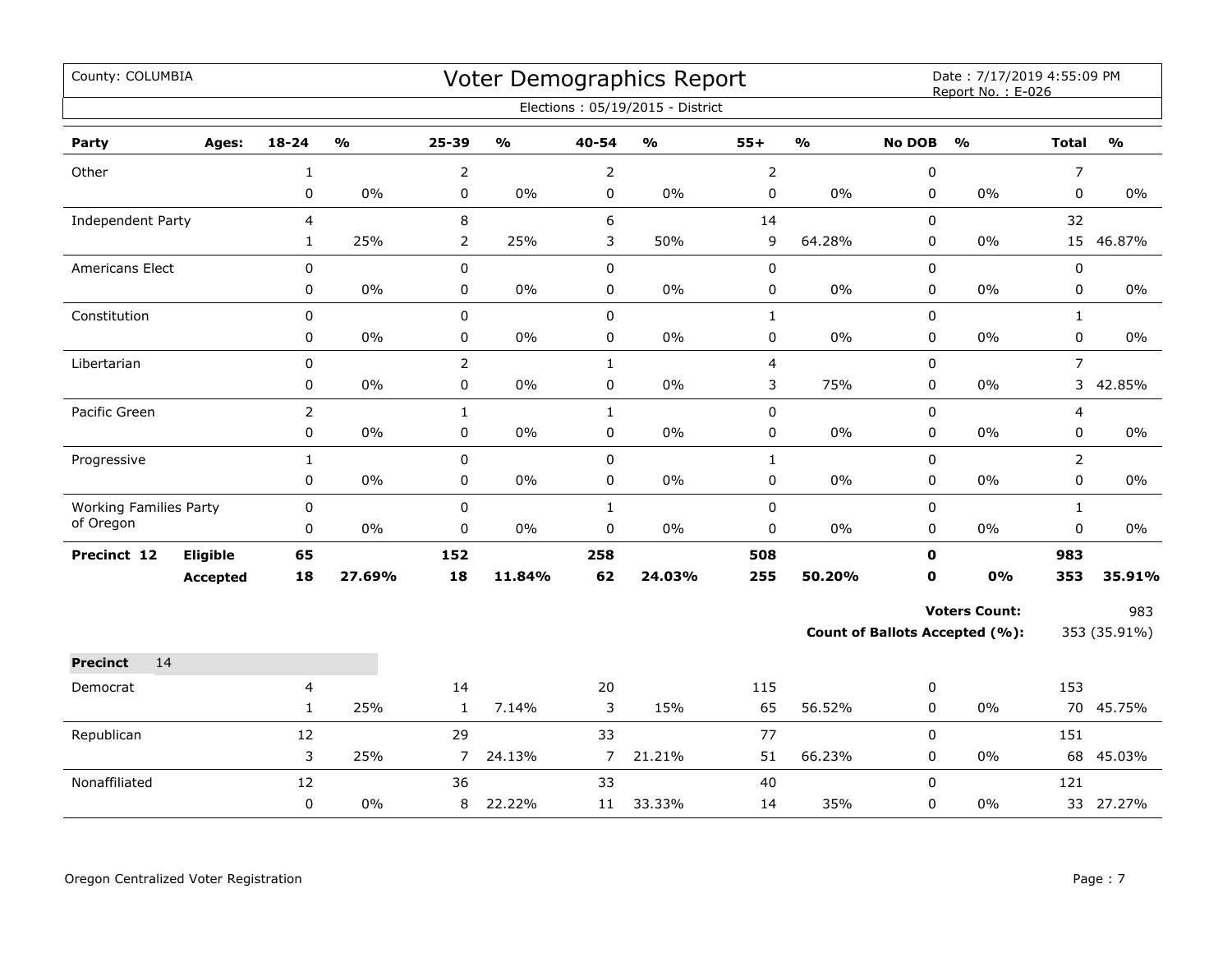| County: COLUMBIA                           |                 |                |               |                |               |                | Voter Demographics Report<br>Elections: 05/19/2015 - District |                         |               |                            | Date: 7/17/2019 4:55:09 PM<br>Report No.: E-026 |                 |               |
|--------------------------------------------|-----------------|----------------|---------------|----------------|---------------|----------------|---------------------------------------------------------------|-------------------------|---------------|----------------------------|-------------------------------------------------|-----------------|---------------|
| Party                                      | Ages:           | $18 - 24$      | $\frac{0}{0}$ | 25-39          | $\frac{0}{0}$ | 40-54          | $\mathbf{O}/\mathbf{O}$                                       | $55+$                   | $\frac{1}{2}$ | <b>No DOB</b>              | $\frac{0}{0}$                                   | <b>Total</b>    | $\frac{0}{0}$ |
| Other                                      |                 | $\pmb{0}$      |               | 4              |               | $\pmb{0}$      |                                                               | $\overline{\mathbf{4}}$ |               | 0                          |                                                 | $\,8\,$         |               |
|                                            |                 | 0              | 0%            | 0              | $0\%$         | $\pmb{0}$      | 0%                                                            | $\mathbf{1}$            | 25%           | 0                          | 0%                                              | $\mathbf{1}$    | 12.5%         |
| Independent Party                          |                 | $\overline{2}$ |               | $\overline{2}$ |               | $\overline{4}$ |                                                               | 11                      |               | 0                          |                                                 | 19              |               |
|                                            |                 | 0              | 0%            | 0              | 0%            | $\overline{2}$ | 50%                                                           | 8                       | 72.72%        | 0                          | 0%                                              | 10 <sub>1</sub> | 52.63%        |
| <b>Americans Elect</b>                     |                 | 0              |               | 0              |               | $\pmb{0}$      |                                                               | $\pmb{0}$               |               | 0                          |                                                 | $\pmb{0}$       |               |
|                                            |                 | 0              | 0%            | 0              | 0%            | $\pmb{0}$      | 0%                                                            | 0                       | 0%            | 0                          | 0%                                              | $\pmb{0}$       | 0%            |
| Constitution                               |                 | 0              |               | 0              |               | $\pmb{0}$      |                                                               | $\overline{2}$          |               | 0                          |                                                 | $\overline{2}$  |               |
|                                            |                 | 0              | 0%            | 0              | 0%            | $\pmb{0}$      | 0%                                                            | $\overline{2}$          | 100%          | 0                          | 0%                                              | $\overline{2}$  | 100%          |
| Libertarian                                |                 | 0              |               | 0              |               | $\pmb{0}$      |                                                               | 0                       |               | 0                          |                                                 | $\pmb{0}$       |               |
|                                            |                 | 0              | 0%            | 0              | $0\%$         | 0              | 0%                                                            | 0                       | $0\%$         | 0                          | $0\%$                                           | 0               | 0%            |
| Pacific Green                              |                 | 0              |               | $\mathbf{1}$   |               | $\mathbf 0$    |                                                               | $\mathbf{1}$            |               | 0                          |                                                 | $\overline{2}$  |               |
|                                            |                 | 0              | 0%            | $\mathbf{1}$   | 100%          | $\pmb{0}$      | $0\%$                                                         | 0                       | $0\%$         | 0                          | 0%                                              | $\mathbf{1}$    | 50%           |
| Progressive                                |                 | 0              |               | 0              |               | $\pmb{0}$      |                                                               | 0                       |               | 0                          |                                                 | $\mathbf 0$     |               |
|                                            |                 | 0              | 0%            | 0              | $0\%$         | 0              | 0%                                                            | 0                       | 0%            | 0                          | 0%                                              | $\mathbf 0$     | 0%            |
| <b>Working Families Party</b><br>of Oregon |                 | 0              |               | 0              |               | $\mathbf 0$    |                                                               | 0                       |               | 0                          |                                                 | $\mathbf 0$     |               |
|                                            |                 | 0              | 0%            | 0              | $0\%$         | $\pmb{0}$      | 0%                                                            | 0                       | 0%            | $\mathbf 0$                | 0%                                              | $\mathbf 0$     | 0%            |
| Precinct 14                                | Eligible        | 30<br>4        | 13.33%        | 86<br>17       | 19.77%        | 90<br>23       | 25.56%                                                        | 250<br>141              | 56.40%        | $\mathbf 0$<br>$\mathbf 0$ | 0%                                              | 456<br>185      |               |
|                                            | <b>Accepted</b> |                |               |                |               |                |                                                               |                         |               |                            |                                                 |                 | 40.57%        |
|                                            |                 |                |               |                |               |                |                                                               |                         |               |                            | <b>Voters Count:</b>                            |                 | 456           |
|                                            |                 |                |               |                |               |                |                                                               |                         |               |                            | Count of Ballots Accepted (%):                  |                 | 185 (40.57%)  |
| 15<br><b>Precinct</b>                      |                 |                |               |                |               |                |                                                               |                         |               |                            |                                                 |                 |               |
| Democrat                                   |                 | 9              |               | 43             |               | 83             |                                                               | 265                     |               | 0                          |                                                 | 400             |               |
|                                            |                 | $\mathbf{1}$   | 11.11%        | 4              | 9.3%          | 21             | 25.3%                                                         | 143                     | 53.96%        | 0                          | 0%                                              | 169             | 42.25%        |
| Republican                                 |                 | 12             |               | 46             |               | 53             |                                                               | 152                     |               | 0                          |                                                 | 263             |               |
|                                            |                 | $\mathbf{1}$   | 8.33%         | 5              | 10.86%        | 16             | 30.18%                                                        | 74                      | 48.68%        | 0                          | 0%                                              | 96              | 36.5%         |
| Nonaffiliated                              |                 | 32             |               | 67             |               | 67             |                                                               | 88                      |               | 0                          |                                                 | 254             |               |
|                                            |                 | 0              | $0\%$         | $\overline{7}$ | 10.44%        | $\overline{7}$ | 10.44%                                                        | 34                      | 38.63%        | 0                          | 0%                                              |                 | 48 18.89%     |
| Other                                      |                 | 0              |               | $\mathbf{1}$   |               | 5              |                                                               | 8                       |               | 0                          |                                                 | 14              |               |
|                                            |                 | 0              | 0%            | 0              | 0%            | $\mathbf{1}$   | 20%                                                           | 3                       | 37.5%         | 0                          | 0%                                              |                 | 4 28.57%      |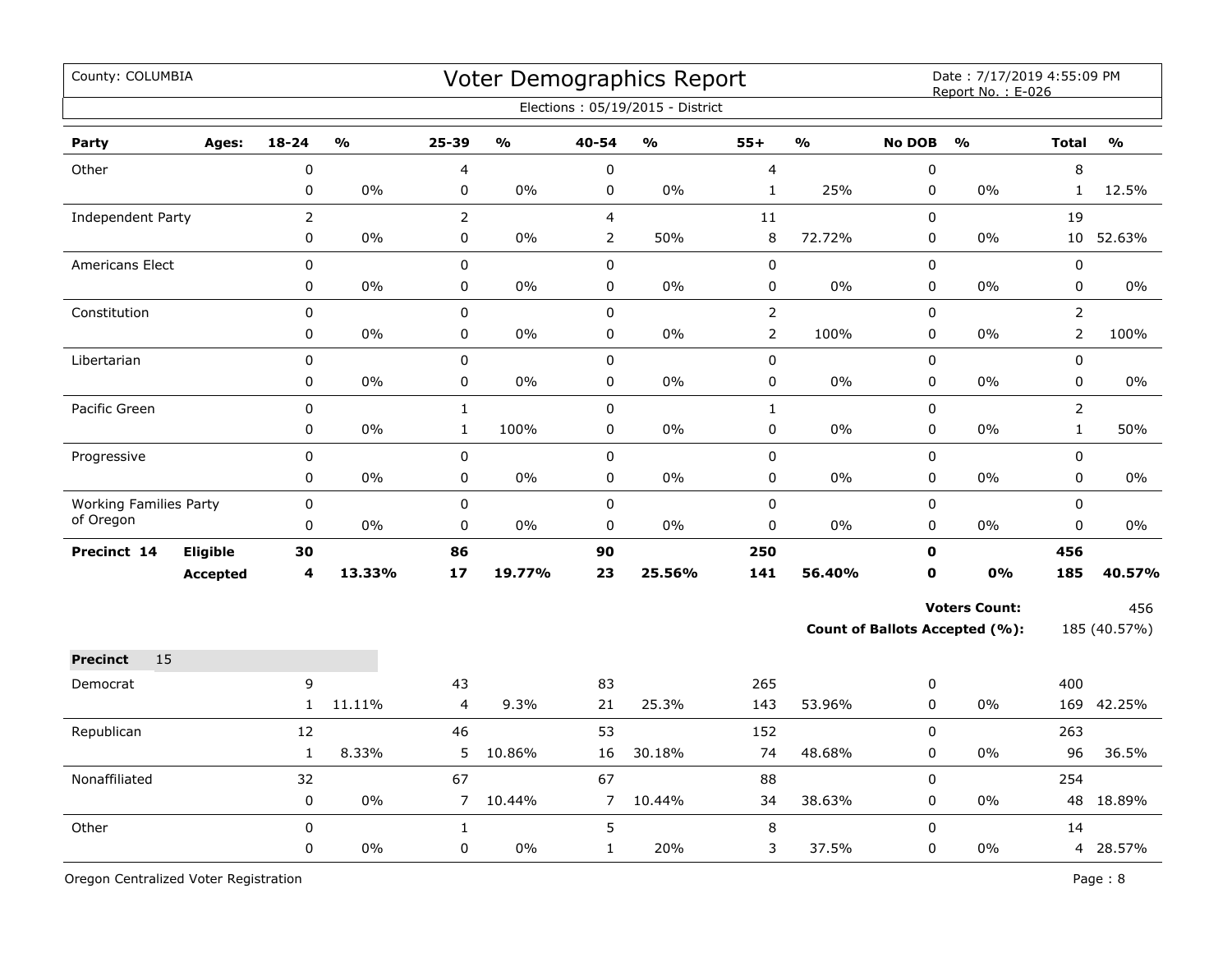| County: COLUMBIA              |                 |                |                         |                |                         |                | Voter Demographics Report<br>Elections: 05/19/2015 - District |                |                         |               | Date: 7/17/2019 4:55:09 PM<br>Report No.: E-026 |              |                         |
|-------------------------------|-----------------|----------------|-------------------------|----------------|-------------------------|----------------|---------------------------------------------------------------|----------------|-------------------------|---------------|-------------------------------------------------|--------------|-------------------------|
| Party                         | Ages:           | $18 - 24$      | $\mathbf{0}/\mathbf{0}$ | 25-39          | $\mathbf{O}/\mathbf{o}$ | 40-54          | $\mathsf{o}\mathsf{v}_\mathsf{o}$                             | $55+$          | $\mathbf{0}/\mathbf{0}$ | <b>No DOB</b> | $\mathbf{O}/\mathbf{O}$                         | <b>Total</b> | $\mathbf{O}/\mathbf{O}$ |
| Independent Party             |                 | 3              |                         | 9              |                         | 10             |                                                               | 28             |                         | $\pmb{0}$     |                                                 | 50           |                         |
|                               |                 | 0              | $0\%$                   | 0              | 0%                      | $\mathbf 0$    | $0\%$                                                         | 10             | 35.71%                  | 0             | 0%                                              | 10           | 20%                     |
| Americans Elect               |                 | 0              |                         | $\pmb{0}$      |                         | $\pmb{0}$      |                                                               | $\pmb{0}$      |                         | $\pmb{0}$     |                                                 | 0            |                         |
|                               |                 | 0              | 0%                      | $\pmb{0}$      | $0\%$                   | $\mathsf 0$    | 0%                                                            | $\pmb{0}$      | $0\%$                   | 0             | 0%                                              | 0            | 0%                      |
| Constitution                  |                 | 0              |                         | $\overline{2}$ |                         | $\mathbf{1}$   |                                                               | $\mathbf 2$    |                         | 0             |                                                 | 5            |                         |
|                               |                 | 0              | $0\%$                   | $\mathsf 0$    | $0\%$                   | $\pmb{0}$      | $0\%$                                                         | $\pmb{0}$      | $0\%$                   | 0             | $0\%$                                           | 0            | $0\%$                   |
| Libertarian                   |                 | $\mathbf{1}$   |                         | $\overline{2}$ |                         | $\pmb{0}$      |                                                               | $1\,$          |                         | 0             |                                                 | 4            |                         |
|                               |                 | 0              | 0%                      | $\mathbf 0$    | 0%                      | $\mathbf 0$    | 0%                                                            | 0              | $0\%$                   | $\mathbf 0$   | 0%                                              | 0            | $0\%$                   |
| Pacific Green                 |                 | 0              |                         | $\mathbf{1}$   |                         | $\mathbf 0$    |                                                               | $\overline{2}$ |                         | 0             |                                                 | 3            |                         |
|                               |                 | 0              | 0%                      | 0              | $0\%$                   | 0              | 0%                                                            | 0              | $0\%$                   | 0             | $0\%$                                           | 0            | $0\%$                   |
| Progressive                   |                 | $\mathbf 0$    |                         | $\pmb{0}$      |                         | $\mathbf 0$    |                                                               | $\pmb{0}$      |                         | $\mathbf 0$   |                                                 | 0            |                         |
|                               |                 | 0              | 0%                      | $\pmb{0}$      | 0%                      | $\mathbf 0$    | 0%                                                            | $\pmb{0}$      | $0\%$                   | $\mathbf 0$   | 0%                                              | 0            | $0\%$                   |
| <b>Working Families Party</b> |                 | 0              |                         | $\pmb{0}$      |                         | $\mathbf 0$    |                                                               | $\pmb{0}$      |                         | 0             |                                                 | 0            |                         |
| of Oregon                     |                 | 0              | $0\%$                   | $\pmb{0}$      | 0%                      | $\pmb{0}$      | $0\%$                                                         | $\pmb{0}$      | $0\%$                   | 0             | $0\%$                                           | 0            | 0%                      |
| Precinct 15                   | Eligible        | 57             |                         | 171            |                         | 219            |                                                               | 546            |                         | $\mathbf 0$   |                                                 | 993          |                         |
|                               | <b>Accepted</b> | $\overline{2}$ | 3.51%                   | 16             | 9.36%                   | 45             | 20.55%                                                        | 264            | 48.35%                  | 0             | 0%                                              | 327          | 32.93%                  |
|                               |                 |                |                         |                |                         |                |                                                               |                |                         |               | <b>Voters Count:</b>                            |              | 993                     |
|                               |                 |                |                         |                |                         |                |                                                               |                |                         |               | Count of Ballots Accepted (%):                  |              | 327 (32.93%)            |
| 17<br><b>Precinct</b>         |                 |                |                         |                |                         |                |                                                               |                |                         |               |                                                 |              |                         |
| Democrat                      |                 | 0              |                         | 12             |                         | 32             |                                                               | 94             |                         | 0             |                                                 | 138          |                         |
|                               |                 | 0              | $0\%$                   | 3              | 25%                     | $\overline{4}$ | 12.5%                                                         | 42             | 44.68%                  | 0             | $0\%$                                           | 49           | 35.5%                   |
| Republican                    |                 | 10             |                         | 20             |                         | 23             |                                                               | 55             |                         | $\Omega$      |                                                 | 108          |                         |
|                               |                 | 0              | $0\%$                   | $\mathbf{1}$   | 5%                      | 4              | 17.39%                                                        | 16             | 29.09%                  | 0             | 0%                                              |              | 21 19.44%               |
| Nonaffiliated                 |                 | 17             |                         | 21             |                         | 22             |                                                               | 42             |                         | $\mathbf 0$   |                                                 | 102          |                         |
|                               |                 | 3              | 17.64%                  | 0              | $0\%$                   | 3              | 13.63%                                                        | $\overline{7}$ | 16.66%                  | 0             | $0\%$                                           |              | 13 12.74%               |
| Other                         |                 | 0              |                         | $\mathbf{1}$   |                         | $\overline{2}$ |                                                               | $\mathbf 2$    |                         | $\mathbf 0$   |                                                 | 5            |                         |
|                               |                 | 0              | $0\%$                   | 0              | $0\%$                   | $\mathbf 0$    | 0%                                                            | 0              | $0\%$                   | $\mathbf 0$   | 0%                                              | 0            | $0\%$                   |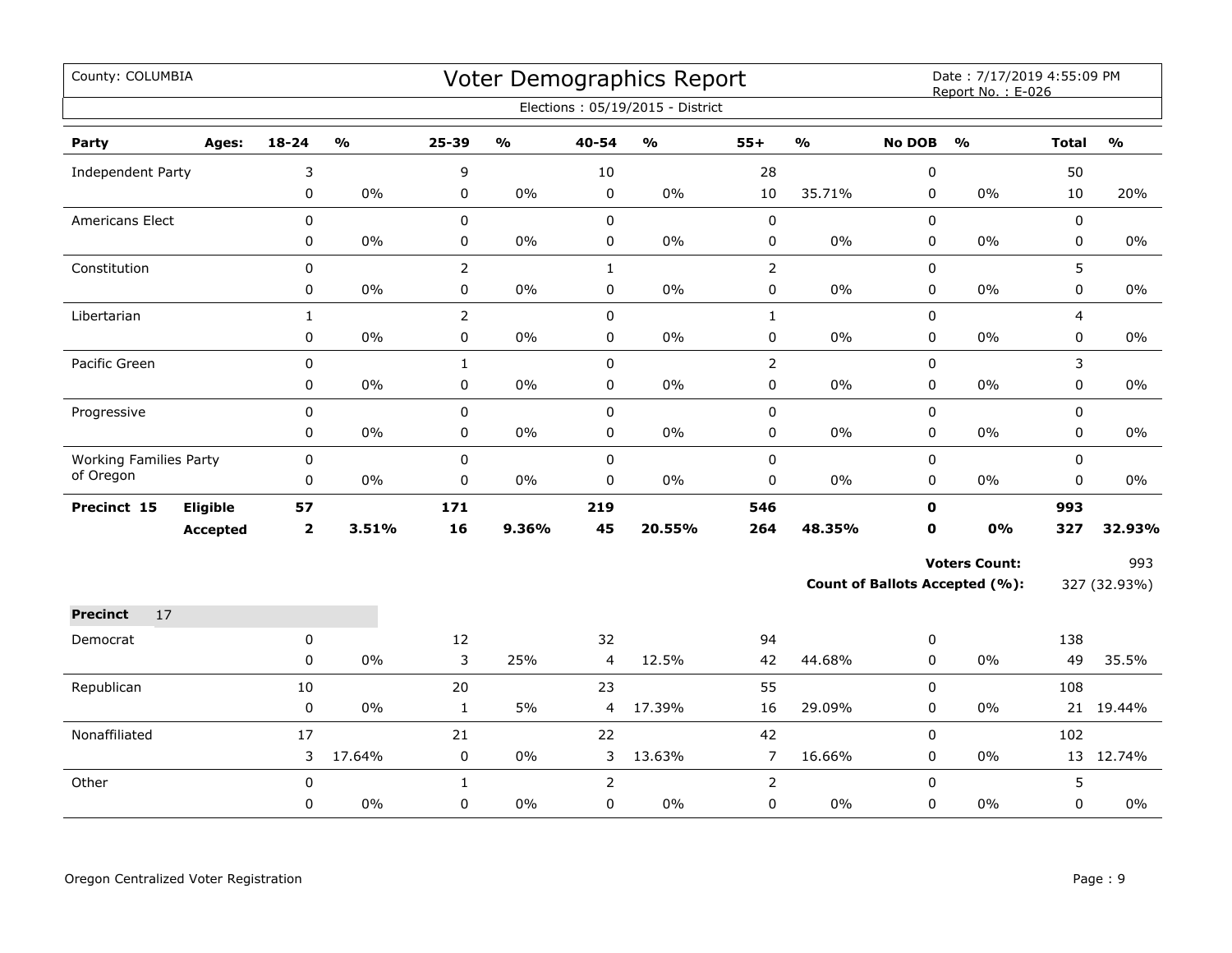| County: COLUMBIA                           |                 |                |               |                |               |                | Voter Demographics Report<br>Elections: 05/19/2015 - District |                |               |               | Date: 7/17/2019 4:55:09 PM<br>Report No.: E-026 |                |               |
|--------------------------------------------|-----------------|----------------|---------------|----------------|---------------|----------------|---------------------------------------------------------------|----------------|---------------|---------------|-------------------------------------------------|----------------|---------------|
| Party                                      | Ages:           | $18 - 24$      | $\frac{0}{0}$ | 25-39          | $\frac{0}{0}$ | 40-54          | $\frac{9}{6}$                                                 | $55+$          | $\frac{9}{6}$ | <b>No DOB</b> | $\frac{0}{0}$                                   | <b>Total</b>   | $\frac{0}{0}$ |
| Independent Party                          |                 | $\mathbf{1}$   |               | $\overline{2}$ |               | $\overline{2}$ |                                                               | 12             |               | $\mathbf 0$   |                                                 | 17             |               |
|                                            |                 | 0              | $0\%$         | 0              | 0%            | 0              | 0%                                                            | 5              | 41.66%        | $\mathbf 0$   | 0%                                              | 5              | 29.41%        |
| Americans Elect                            |                 | $\mathbf 0$    |               | 0              |               | $\mathbf 0$    |                                                               | 0              |               | $\mathbf 0$   |                                                 | 0              |               |
|                                            |                 | 0              | 0%            | 0              | 0%            | 0              | 0%                                                            | 0              | 0%            | $\pmb{0}$     | 0%                                              | 0              | 0%            |
| Constitution                               |                 | 0              |               | $\mathbf{1}$   |               | $\mathbf{1}$   |                                                               | 0              |               | $\mathbf 0$   |                                                 | $\overline{2}$ |               |
|                                            |                 | 0              | 0%            | 0              | 0%            | 0              | 0%                                                            | 0              | 0%            | 0             | 0%                                              | 0              | $0\%$         |
| Libertarian                                |                 | 0              |               | 0              |               | $\mathbf{1}$   |                                                               | 0              |               | $\mathbf 0$   |                                                 | $\mathbf{1}$   |               |
|                                            |                 | 0              | $0\%$         | 0              | 0%            | 0              | $0\%$                                                         | 0              | 0%            | 0             | $0\%$                                           | $\pmb{0}$      | 0%            |
| Pacific Green                              |                 | 0              |               | 0              |               | 0              |                                                               | $\mathsf 0$    |               | $\pmb{0}$     |                                                 | $\pmb{0}$      |               |
|                                            |                 | 0              | 0%            | 0              | $0\%$         | 0              | 0%                                                            | 0              | 0%            | $\pmb{0}$     | $0\%$                                           | $\pmb{0}$      | $0\%$         |
| Progressive                                |                 | 0              |               | 0              |               | $\pmb{0}$      |                                                               | 0              |               | $\pmb{0}$     |                                                 | $\pmb{0}$      |               |
|                                            |                 | 0              | 0%            | 0              | 0%            | 0              | 0%                                                            | 0              | 0%            | 0             | 0%                                              | 0              | 0%            |
| <b>Working Families Party</b><br>of Oregon |                 | 0              |               | 0              |               | $\pmb{0}$      |                                                               | $\pmb{0}$      |               | 0             |                                                 | 0              |               |
|                                            |                 | 0              | 0%            | $\mathbf 0$    | 0%            | 0              | 0%                                                            | 0              | 0%            | $\mathbf 0$   | 0%                                              | 0              | $0\%$         |
| Precinct 17                                | <b>Eligible</b> | 28             |               | 57             |               | 83             |                                                               | 205            |               | $\mathbf{0}$  |                                                 | 373            |               |
|                                            | <b>Accepted</b> | 3              | 10.71%        | 4              | 7.02%         | 11             | 13.25%                                                        | 70             | 34.15%        | 0             | 0%                                              | 88             | 23.59%        |
|                                            |                 |                |               |                |               |                |                                                               |                |               |               | <b>Voters Count:</b>                            |                | 373           |
|                                            |                 |                |               |                |               |                |                                                               |                |               |               | <b>Count of Ballots Accepted (%):</b>           |                | 88 (23.59%)   |
| 18<br><b>Precinct</b>                      |                 |                |               |                |               |                |                                                               |                |               |               |                                                 |                |               |
| Democrat                                   |                 | $\overline{2}$ |               | 3              |               | 8              |                                                               | 57             |               | 0             |                                                 | 70             |               |
|                                            |                 | 0              | 0%            | 0              | 0%            | $\overline{2}$ | 25%                                                           | 25             | 43.85%        | $\mathbf 0$   | 0%                                              | 27             | 38.57%        |
| Republican                                 |                 | $\mathbf{1}$   |               | $\mathbf{1}$   |               | 9              |                                                               | 27             |               | $\pmb{0}$     |                                                 | 38             |               |
|                                            |                 | 0              | $0\%$         | 0              | 0%            | $\mathbf{1}$   | 11.11%                                                        | 14             | 51.85%        | $\pmb{0}$     | 0%                                              | 15             | 39.47%        |
| Nonaffiliated                              |                 | 5              |               | 10             |               | $\overline{7}$ |                                                               | 27             |               | $\pmb{0}$     |                                                 | 49             |               |
|                                            |                 | $\mathbf{1}$   | 20%           | $\pmb{0}$      | 0%            | 0              | 0%                                                            | 10             | 37.03%        | 0             | 0%                                              | 11             | 22.44%        |
| Other                                      |                 | 0              |               | 0              |               | $\pmb{0}$      |                                                               | $\pmb{0}$      |               | 0             |                                                 | $\pmb{0}$      |               |
|                                            |                 | 0              | 0%            | 0              | 0%            | 0              | 0%                                                            | 0              | 0%            | 0             | 0%                                              | 0              | 0%            |
| Independent Party                          |                 | $\Omega$       |               | $\overline{2}$ |               | $\overline{2}$ |                                                               | 5              |               | $\Omega$      |                                                 | 9              |               |
|                                            |                 | 0              | 0%            | $\mathbf 0$    | 0%            | 0              | 0%                                                            | $\overline{2}$ | 40%           | $\mathbf 0$   | $0\%$                                           |                | 2 22.22%      |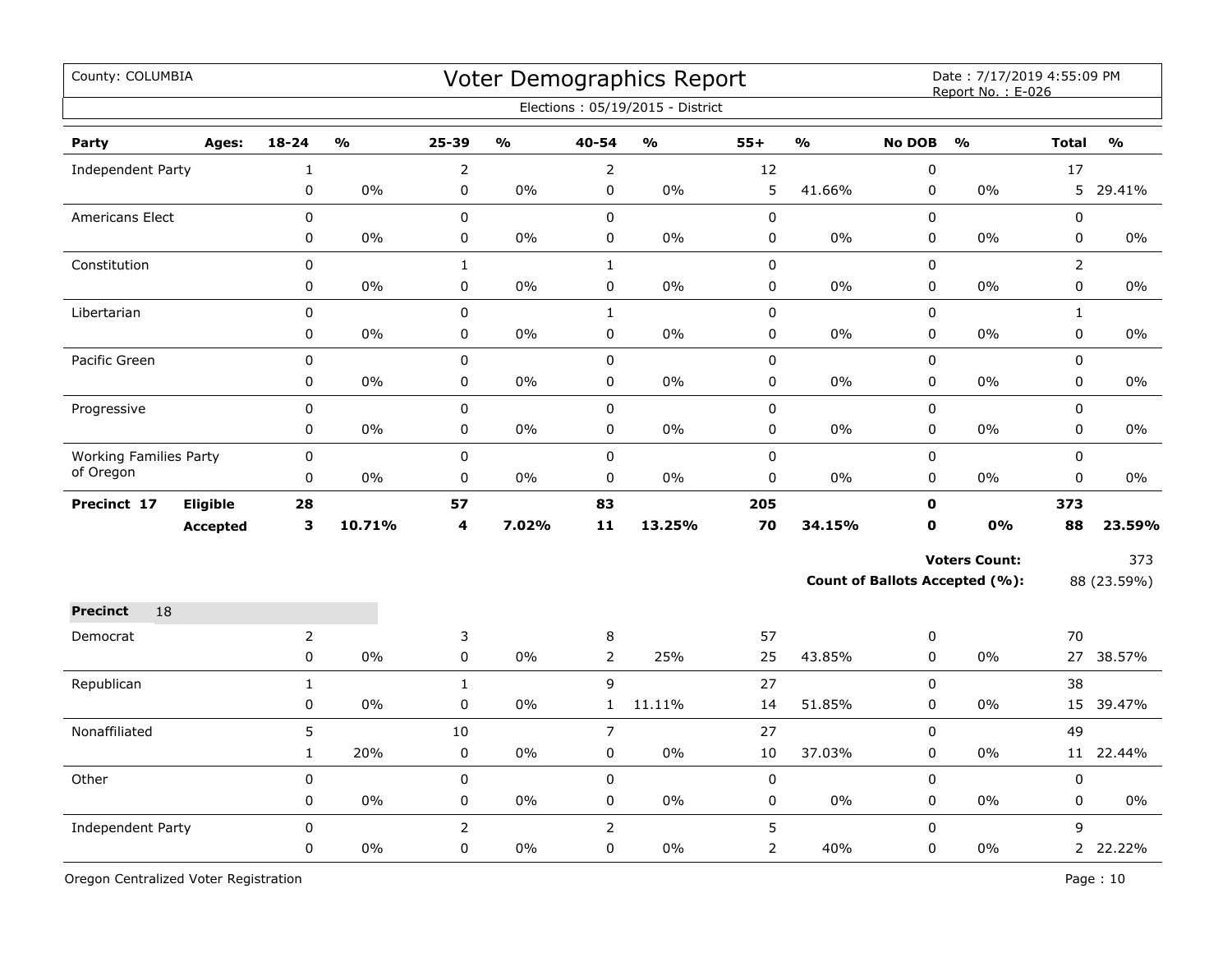| County: COLUMBIA              |                 |           |               |                |               |                | Voter Demographics Report<br>Elections: 05/19/2015 - District |                |                         |               | Date: 7/17/2019 4:55:09 PM<br>Report No.: E-026 |              |               |
|-------------------------------|-----------------|-----------|---------------|----------------|---------------|----------------|---------------------------------------------------------------|----------------|-------------------------|---------------|-------------------------------------------------|--------------|---------------|
|                               |                 |           |               |                |               |                |                                                               |                |                         |               |                                                 |              |               |
| Party                         | Ages:           | $18 - 24$ | $\frac{1}{2}$ | $25 - 39$      | $\frac{9}{0}$ | 40-54          | $\frac{1}{2}$                                                 | $55+$          | $\mathbf{O}/\mathbf{O}$ | <b>No DOB</b> | $\frac{1}{2}$                                   | <b>Total</b> | $\frac{1}{2}$ |
| Americans Elect               |                 | 0         |               | 0              |               | 0              |                                                               | $\pmb{0}$      |                         | 0             |                                                 | 0            |               |
|                               |                 | 0         | 0%            | 0              | $0\%$         | 0              | $0\%$                                                         | 0              | $0\%$                   | $\mathbf 0$   | 0%                                              | $\mathbf 0$  | $0\%$         |
| Constitution                  |                 | 0         |               | 0              |               | $\mathbf 0$    |                                                               | $\mathbf 1$    |                         | 0             |                                                 | $\mathbf{1}$ |               |
|                               |                 | 0         | $0\%$         | $\pmb{0}$      | $0\%$         | 0              | $0\%$                                                         | $\pmb{0}$      | 0%                      | $\mathbf 0$   | $0\%$                                           | 0            | $0\%$         |
| Libertarian                   |                 | 0         |               | 0              |               | $\pmb{0}$      |                                                               | 3              |                         | 0             |                                                 | 3            |               |
|                               |                 | 0         | 0%            | 0              | $0\%$         | $\pmb{0}$      | $0\%$                                                         | $\pmb{0}$      | 0%                      | 0             | 0%                                              | 0            | $0\%$         |
| Pacific Green                 |                 | 0         |               | $\mathbf 0$    |               | $\mathbf 0$    |                                                               | $\pmb{0}$      |                         | $\mathbf 0$   |                                                 | $\mathbf 0$  |               |
|                               |                 | 0         | $0\%$         | 0              | $0\%$         | $\mathbf 0$    | $0\%$                                                         | 0              | 0%                      | 0             | 0%                                              | 0            | $0\%$         |
| Progressive                   |                 | 0         |               | $\pmb{0}$      |               | $\pmb{0}$      |                                                               | $\pmb{0}$      |                         | 0             |                                                 | $\mathbf 0$  |               |
|                               |                 | 0         | $0\%$         | $\pmb{0}$      | $0\%$         | $\pmb{0}$      | $0\%$                                                         | $\pmb{0}$      | 0%                      | 0             | $0\%$                                           | 0            | $0\%$         |
| <b>Working Families Party</b> |                 | 0         |               | 0              |               | $\mathbf{1}$   |                                                               | $\pmb{0}$      |                         | $\mathbf 0$   |                                                 | $\mathbf{1}$ |               |
| of Oregon                     |                 | 0         | $0\%$         | 0              | $0\%$         | $\pmb{0}$      | $0\%$                                                         | $\pmb{0}$      | 0%                      | 0             | $0\%$                                           | 0            | $0\%$         |
| Precinct 18                   | Eligible        | 8         |               | 16             |               | 27             |                                                               | 120            |                         | $\mathbf{0}$  |                                                 | 171          |               |
|                               | <b>Accepted</b> | 1         | 12.50%        | $\mathbf 0$    | 0.00%         | 3              | 11.11%                                                        | 51             | 42.50%                  | $\mathbf 0$   | 0%                                              | 55           | 32.16%        |
|                               |                 |           |               |                |               |                |                                                               |                |                         |               | <b>Voters Count:</b>                            |              | 171           |
|                               |                 |           |               |                |               |                |                                                               |                |                         |               | <b>Count of Ballots Accepted (%):</b>           |              | 55 (32.16%)   |
| <b>Precinct</b><br>19         |                 |           |               |                |               |                |                                                               |                |                         |               |                                                 |              |               |
| Democrat                      |                 | 15        |               | 25             |               | 83             |                                                               | 239            |                         | 0             |                                                 | 362          |               |
|                               |                 | 4         | 26.66%        | 10             | 40%           | 16             | 19.27%                                                        | 124            | 51.88%                  | $\Omega$      | 0%                                              |              | 154 42.54%    |
| Republican                    |                 | 14        |               | 36             |               | 79             |                                                               | 170            |                         | $\Omega$      |                                                 | 299          |               |
|                               |                 | 6         | 42.85%        | 6              | 16.66%        | 26             | 32.91%                                                        | 92             | 54.11%                  | $\Omega$      | 0%                                              |              | 130 43.47%    |
| Nonaffiliated                 |                 | 19        |               | 29             |               | 43             |                                                               | 67             |                         | 0             |                                                 | 158          |               |
|                               |                 | 3         | 15.78%        | 4              | 13.79%        | 6              | 13.95%                                                        | 29             | 43.28%                  | 0             | $0\%$                                           | 42           | 26.58%        |
| Other                         |                 | $\pmb{0}$ |               | $\overline{2}$ |               | $\overline{2}$ |                                                               | $\mathbf{1}$   |                         | 0             |                                                 | 5            |               |
|                               |                 | 0         | $0\%$         | 0              | $0\%$         | $\pmb{0}$      | $0\%$                                                         | $\pmb{0}$      | 0%                      | 0             | $0\%$                                           | 0            | 0%            |
| Independent Party             |                 | 6         |               | 12             |               | 6              |                                                               | 9              |                         | $\Omega$      |                                                 | 33           |               |
|                               |                 | 0         | 0%            |                | 2 16.66%      | $\mathbf 0$    | 0%                                                            | $\overline{2}$ | 22.22%                  | 0             | 0%                                              |              | 4 12.12%      |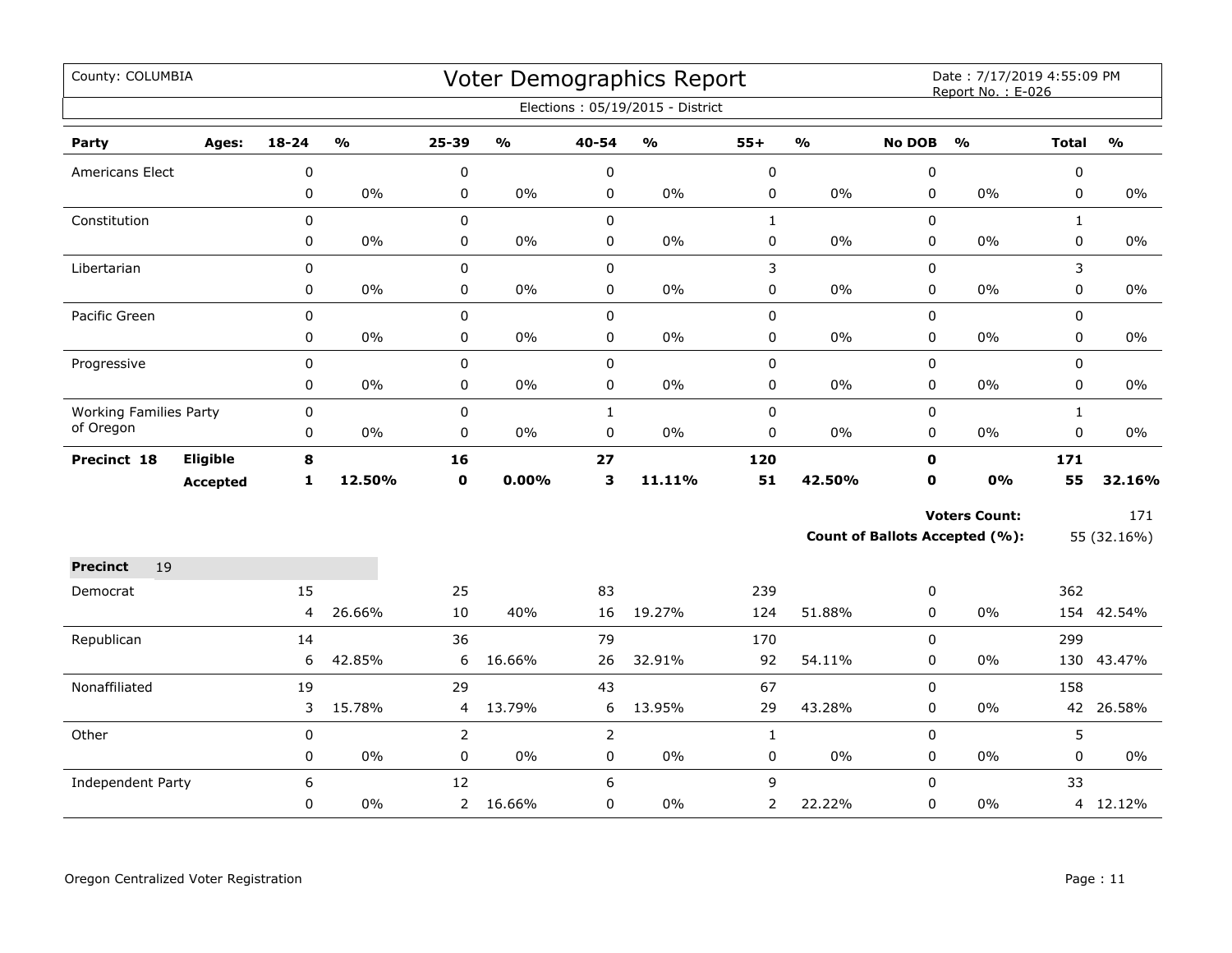| County: COLUMBIA              |                 |                |               |                |               |                | Voter Demographics Report<br>Elections: 05/19/2015 - District |                |               |               | Date: 7/17/2019 4:55:09 PM<br>Report No.: E-026 |                |                         |
|-------------------------------|-----------------|----------------|---------------|----------------|---------------|----------------|---------------------------------------------------------------|----------------|---------------|---------------|-------------------------------------------------|----------------|-------------------------|
| Party                         | Ages:           | $18 - 24$      | $\frac{0}{0}$ | $25 - 39$      | $\frac{0}{0}$ | 40-54          | $\frac{9}{6}$                                                 | $55+$          | $\frac{1}{2}$ | <b>No DOB</b> | $\frac{0}{0}$                                   | <b>Total</b>   | $\mathbf{O}/\mathbf{O}$ |
| Americans Elect               |                 | $\mathbf 0$    |               | 0              |               | $\pmb{0}$      |                                                               | $\mathbf 0$    |               | 0             |                                                 | $\pmb{0}$      |                         |
|                               |                 | 0              | 0%            | 0              | 0%            | $\pmb{0}$      | 0%                                                            | 0              | 0%            | $\pmb{0}$     | 0%                                              | $\pmb{0}$      | 0%                      |
| Constitution                  |                 | 0              |               | $\mathbf{1}$   |               | $\mathbf{1}$   |                                                               | 0              |               | 0             |                                                 | $\overline{2}$ |                         |
|                               |                 | 0              | 0%            | 0              | 0%            | $\pmb{0}$      | 0%                                                            | 0              | 0%            | $\pmb{0}$     | 0%                                              | $\pmb{0}$      | 0%                      |
| Libertarian                   |                 | 0              |               | 3              |               | 3              |                                                               | $\overline{2}$ |               | $\pmb{0}$     |                                                 | 8              |                         |
|                               |                 | 0              | $0\%$         | 0              | $0\%$         | $\mathbf{1}$   | 33.33%                                                        | $\mathbf{1}$   | 50%           | 0             | 0%                                              | $\overline{2}$ | 25%                     |
| Pacific Green                 |                 | $\overline{0}$ |               | 3              |               | $\mathbf{1}$   |                                                               | 0              |               | 0             |                                                 | $\overline{4}$ |                         |
|                               |                 | 0              | $0\%$         | $\mathbf{1}$   | 33.33%        | $\mathbf 0$    | 0%                                                            | 0              | 0%            | 0             | 0%                                              | $\mathbf{1}$   | 25%                     |
| Progressive                   |                 | 0              |               | $\pmb{0}$      |               | $\pmb{0}$      |                                                               | 0              |               | $\pmb{0}$     |                                                 | $\pmb{0}$      |                         |
|                               |                 | 0              | 0%            | $\pmb{0}$      | $0\%$         | $\pmb{0}$      | 0%                                                            | 0              | 0%            | $\mathbf 0$   | 0%                                              | $\mathbf 0$    | $0\%$                   |
| <b>Working Families Party</b> |                 | $\mathbf 1$    |               | 0              |               | $\overline{2}$ |                                                               | 0              |               | $\pmb{0}$     |                                                 | 3              |                         |
| of Oregon                     |                 | $\mathbf 0$    | 0%            | 0              | $0\%$         | $\mathbf{1}$   | 50%                                                           | 0              | 0%            | $\mathbf 0$   | 0%                                              |                | 1 33.33%                |
| Precinct 19                   | Eligible        | 55             |               | 111            |               | 220            |                                                               | 488            |               | $\mathbf 0$   |                                                 | 874            |                         |
|                               | <b>Accepted</b> | 13             | 23.64%        | 23             | 20.72%        | 50             | 22.73%                                                        | 248            | 50.82%        | $\mathbf 0$   | 0%                                              | 334            | 38.22%                  |
|                               |                 |                |               |                |               |                |                                                               |                |               |               | <b>Voters Count:</b>                            |                | 874                     |
|                               |                 |                |               |                |               |                |                                                               |                |               |               | Count of Ballots Accepted (%):                  |                | 334 (38.22%)            |
| 20<br><b>Precinct</b>         |                 |                |               |                |               |                |                                                               |                |               |               |                                                 |                |                         |
| Democrat                      |                 | 6              |               | 27             |               | 44             |                                                               | 183            |               | 0             |                                                 | 260            |                         |
|                               |                 | 3              | 50%           | $\overline{7}$ | 25.92%        | 11             | 25%                                                           | 103            | 56.28%        | 0             | 0%                                              |                | 124 47.69%              |
| Republican                    |                 | 14             |               | 46             |               | 72             |                                                               | 112            |               | 0             |                                                 | 244            |                         |
|                               |                 | 4              | 28.57%        | 18             | 39.13%        | 17             | 23.61%                                                        | 70             | 62.5%         | $\mathbf 0$   | 0%                                              | 109            | 44.67%                  |
| Nonaffiliated                 |                 | 21             |               | 28             |               | 35             |                                                               | 45             |               | $\mathbf 0$   |                                                 | 129            |                         |
|                               |                 |                | 9.52%         | 5              | 17.85%        | 9              | 25.71%                                                        | 22             | 48.88%        | $\mathbf 0$   | 0%                                              | 38             | 29.45%                  |
| Other                         |                 | $\mathbf 0$    |               | $\mathbf{1}$   |               | $\pmb{0}$      |                                                               | $\mathbf{1}$   |               | $\mathbf 0$   |                                                 | $\overline{2}$ |                         |
|                               |                 | 0              | $0\%$         | 0              | 0%            | $\pmb{0}$      | $0\%$                                                         | $\mathbf{1}$   | 100%          | $\mathbf 0$   | 0%                                              | $\mathbf{1}$   | 50%                     |
| Independent Party             |                 | 5              |               | 5              |               | 9              |                                                               | 9              |               | 0             |                                                 | 28             |                         |
|                               |                 | $\overline{2}$ | 40%           | $\mathbf{1}$   | 20%           | 4              | 44.44%                                                        | 6              | 66.66%        | 0             | 0%                                              |                | 13 46.42%               |
| <b>Americans Elect</b>        |                 | $\mathbf 0$    |               | 0              |               | $\pmb{0}$      |                                                               | 0              |               | 0             |                                                 | $\pmb{0}$      |                         |
|                               |                 | 0              | 0%            | 0              | $0\%$         | $\mathsf 0$    | 0%                                                            | 0              | 0%            | 0             | 0%                                              | $\mathsf 0$    | $0\%$                   |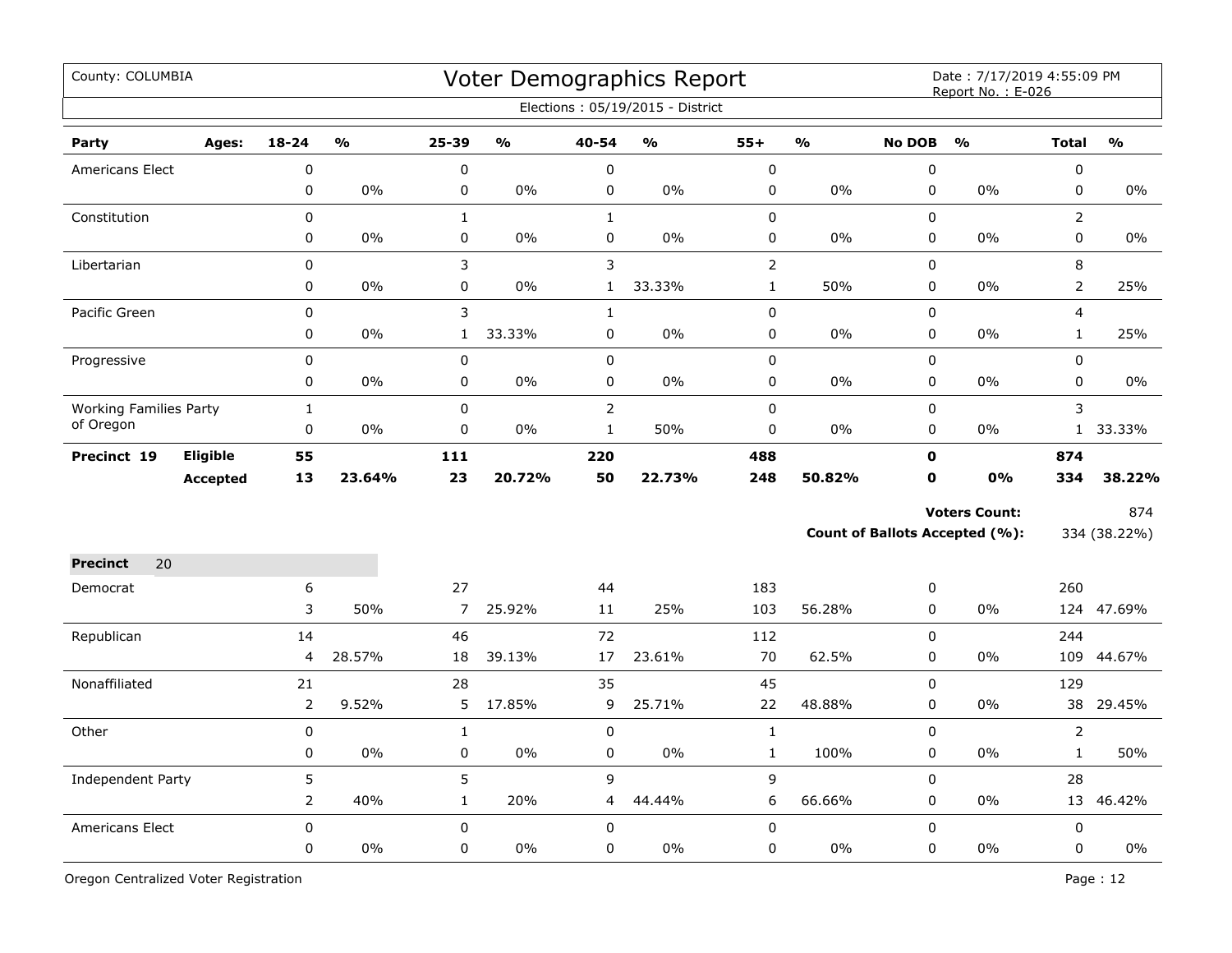| County: COLUMBIA              |                 |                |               |                |               |                | Voter Demographics Report        |                |               |                  | Date: 7/17/2019 4:55:09 PM<br>Report No.: E-026 |                |               |
|-------------------------------|-----------------|----------------|---------------|----------------|---------------|----------------|----------------------------------|----------------|---------------|------------------|-------------------------------------------------|----------------|---------------|
|                               |                 |                |               |                |               |                | Elections: 05/19/2015 - District |                |               |                  |                                                 |                |               |
| Party                         | Ages:           | 18-24          | $\frac{1}{2}$ | 25-39          | $\frac{0}{0}$ | 40-54          | $\frac{1}{2}$                    | $55+$          | $\frac{1}{2}$ | <b>No DOB</b>    | $\frac{0}{0}$                                   | <b>Total</b>   | $\frac{1}{2}$ |
| Constitution                  |                 | $\mathbf{1}$   |               | $\mathbf{1}$   |               | $\mathbf{1}$   |                                  | $\mathbf{1}$   |               | $\boldsymbol{0}$ |                                                 | 4              |               |
|                               |                 | 0              | 0%            | 0              | 0%            | 0              | $0\%$                            | $\mathbf{1}$   | 100%          | 0                | 0%                                              | $\mathbf{1}$   | 25%           |
| Libertarian                   |                 | $\mathbf 0$    |               | $\overline{4}$ |               | $\mathbf 0$    |                                  | $\pmb{0}$      |               | 0                |                                                 | $\overline{4}$ |               |
|                               |                 | 0              | 0%            | 0              | 0%            | $\pmb{0}$      | $0\%$                            | $\pmb{0}$      | $0\%$         | 0                | 0%                                              | 0              | 0%            |
| Pacific Green                 |                 | $\mathbf{1}$   |               | $\mathbf 0$    |               | $\mathbf 0$    |                                  | $\mathbf 0$    |               | 0                |                                                 | $\mathbf{1}$   |               |
|                               |                 | $\mathbf 0$    | 0%            | $\mathbf 0$    | $0\%$         | $\mathbf 0$    | $0\%$                            | $\pmb{0}$      | $0\%$         | 0                | 0%                                              | 0              | $0\%$         |
| Progressive                   |                 | 0              |               | 0              |               | $\pmb{0}$      |                                  | $\pmb{0}$      |               | 0                |                                                 | 0              |               |
|                               |                 | 0              | 0%            | 0              | $0\%$         | $\pmb{0}$      | $0\%$                            | $\pmb{0}$      | $0\%$         | 0                | 0%                                              | 0              | $0\%$         |
| <b>Working Families Party</b> |                 | $\mathbf 0$    |               | $\mathbf 0$    |               | $\mathsf 0$    |                                  | $\pmb{0}$      |               | 0                |                                                 | 0              |               |
| of Oregon                     |                 | 0              | 0%            | 0              | 0%            | 0              | 0%                               | 0              | $0\%$         | 0                | 0%                                              | 0              | 0%            |
| Precinct 20                   | Eligible        | 48             |               | 112            |               | 161            |                                  | 351            |               | $\mathbf 0$      |                                                 | 672            |               |
|                               | <b>Accepted</b> | $11$           | 22.92%        | 31             | 27.68%        | 41             | 25.47%                           | 203            | 57.83%        | $\mathbf 0$      | 0%                                              | 286            | 42.56%        |
|                               |                 |                |               |                |               |                |                                  |                |               |                  | <b>Voters Count:</b>                            |                | 672           |
|                               |                 |                |               |                |               |                |                                  |                |               |                  | <b>Count of Ballots Accepted (%):</b>           |                | 286 (42.56%)  |
| <b>Precinct</b><br>21         |                 |                |               |                |               |                |                                  |                |               |                  |                                                 |                |               |
| Democrat                      |                 | 42             |               | 175            |               | 200            |                                  | 495            |               | 0                |                                                 | 912            |               |
|                               |                 | 5              | 11.9%         | 24             | 13.71%        | 35             | 17.5%                            | 252            | 50.9%         | $\mathbf 0$      | 0%                                              |                | 316 34.64%    |
| Republican                    |                 | 33             |               | 106            |               | 114            |                                  | 240            |               | 0                |                                                 | 493            |               |
|                               |                 | $\overline{2}$ | 6.06%         | 14             | 13.2%         | 22             | 19.29%                           | 121            | 50.41%        | 0                | 0%                                              | 159            | 32.25%        |
| Nonaffiliated                 |                 | 75             |               | 198            |               | 173            |                                  | 123            |               | 0                |                                                 | 569            |               |
|                               |                 | $\mathbf{1}$   | 1.33%         | 12             | 6.06%         | 16             | 9.24%                            | 47             | 38.21%        | 0                | 0%                                              |                | 76 13.35%     |
| Other                         |                 | 5              |               | 10             |               | 6              |                                  | $\overline{4}$ |               | $\pmb{0}$        |                                                 | 25             |               |
|                               |                 | $\pmb{0}$      | 0%            | $\mathsf 0$    | 0%            | $\mathbf 0$    | $0\%$                            | 0              | $0\%$         | 0                | 0%                                              | 0              | $0\%$         |
| Independent Party             |                 | 15             |               | 25             |               | 30             |                                  | 32             |               | 0                |                                                 | 102            |               |
|                               |                 | $\mathbf{1}$   | 6.66%         | $\overline{2}$ | 8%            | $\overline{7}$ | 23.33%                           | 19             | 59.37%        | 0                | 0%                                              | 29             | 28.43%        |
| Americans Elect               |                 | $\pmb{0}$      |               | 0              |               | $\mathbf 0$    |                                  | $\mathbf 0$    |               | $\pmb{0}$        |                                                 | 0              |               |
|                               |                 | 0              | $0\%$         | $\mathbf 0$    | 0%            | 0              | $0\%$                            | 0              | $0\%$         | 0                | 0%                                              | 0              | 0%            |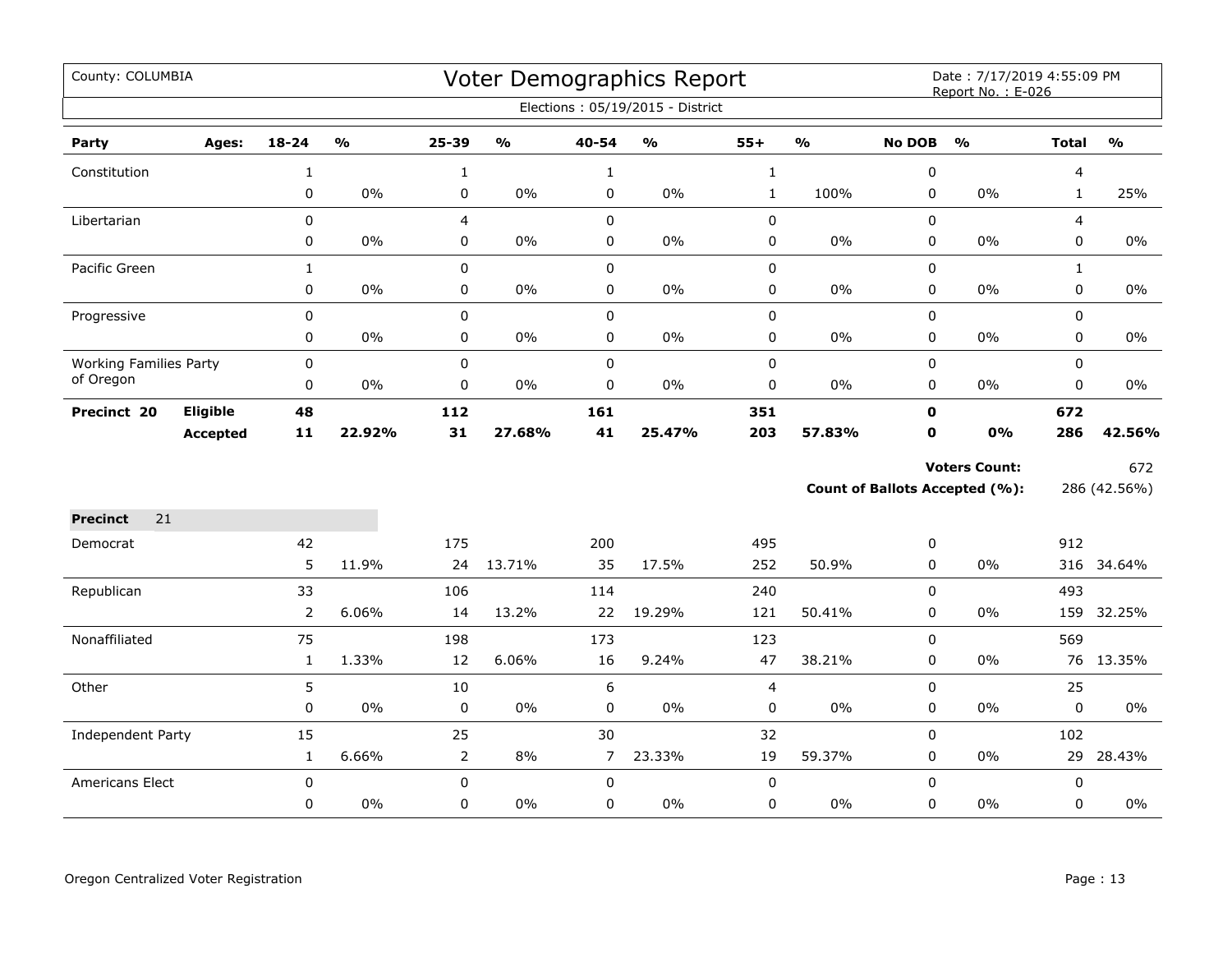| County: COLUMBIA              |                 |                |               |                |               |                | Voter Demographics Report        |                  |               |                  | Date: 7/17/2019 4:55:09 PM<br>Report No.: E-026 |                |               |
|-------------------------------|-----------------|----------------|---------------|----------------|---------------|----------------|----------------------------------|------------------|---------------|------------------|-------------------------------------------------|----------------|---------------|
|                               |                 |                |               |                |               |                | Elections: 05/19/2015 - District |                  |               |                  |                                                 |                |               |
| Party                         | Ages:           | $18 - 24$      | $\frac{0}{0}$ | $25 - 39$      | $\frac{0}{0}$ | 40-54          | $\frac{0}{0}$                    | $55+$            | $\frac{1}{2}$ | <b>No DOB</b>    | $\frac{0}{0}$                                   | <b>Total</b>   | $\frac{0}{0}$ |
| Constitution                  |                 | $\pmb{0}$      |               | 4              |               | $\overline{2}$ |                                  | $\boldsymbol{7}$ |               | $\boldsymbol{0}$ |                                                 | 13             |               |
|                               |                 | 0              | 0%            | 0              | 0%            | $\mathbf{1}$   | 50%                              | $\overline{2}$   | 28.57%        | 0                | $0\%$                                           | 3              | 23.07%        |
| Libertarian                   |                 | $\overline{2}$ |               | 11             |               | 8              |                                  | $\boldsymbol{6}$ |               | $\mathbf 0$      |                                                 | 27             |               |
|                               |                 | 0              | 0%            | $\mathbf 1$    | 9.09%         | 4              | 50%                              | $\pmb{0}$        | 0%            | 0                | 0%                                              | 5              | 18.51%        |
| Pacific Green                 |                 | $\overline{2}$ |               | $\overline{2}$ |               | $\overline{4}$ |                                  | $\mathbf 2$      |               | $\pmb{0}$        |                                                 | 10             |               |
|                               |                 | 0              | $0\%$         | 0              | $0\%$         | $\overline{2}$ | 50%                              | 0                | 0%            | $\pmb{0}$        | $0\%$                                           | $\overline{2}$ | 20%           |
| Progressive                   |                 | $\pmb{0}$      |               | $\overline{2}$ |               | $\mathbf{1}$   |                                  | $\pmb{0}$        |               | $\pmb{0}$        |                                                 | 3              |               |
|                               |                 | $\mathbf 0$    | 0%            | 0              | 0%            | $\pmb{0}$      | 0%                               | $\pmb{0}$        | 0%            | 0                | 0%                                              | 0              | 0%            |
| <b>Working Families Party</b> |                 | $\mathbf{1}$   |               | 3              |               | $\overline{2}$ |                                  | $\mathbf{1}$     |               | 0                |                                                 | $\overline{7}$ |               |
| of Oregon                     |                 | $\mathbf{1}$   | 100%          | 0              | 0%            | $\pmb{0}$      | 0%                               | $\pmb{0}$        | 0%            | 0                | 0%                                              |                | 1 14.28%      |
| Precinct 21                   | Eligible        | 175            |               | 536            |               | 540            |                                  | 910              |               | $\mathbf 0$      |                                                 | 2161           |               |
|                               | <b>Accepted</b> | 10             | 5.71%         | 53             | 9.89%         | 87             | 16.11%                           | 441              | 48.46%        | $\mathbf 0$      | <b>0%</b>                                       | 591            | 27.35%        |
|                               |                 |                |               |                |               |                |                                  |                  |               |                  | <b>Voters Count:</b>                            |                | 2161          |
|                               |                 |                |               |                |               |                |                                  |                  |               |                  | Count of Ballots Accepted (%):                  |                | 591 (27.35%)  |
| 24<br><b>Precinct</b>         |                 |                |               |                |               |                |                                  |                  |               |                  |                                                 |                |               |
| Democrat                      |                 | 45             |               | 143            |               | 183            |                                  | 459              |               | 0                |                                                 | 830            |               |
|                               |                 | 8              | 17.77%        | 17             | 11.88%        | 50             | 27.32%                           | 237              | 51.63%        | 0                | 0%                                              |                | 312 37.59%    |
| Republican                    |                 | 27             |               | 101            |               | 162            |                                  | 235              |               | $\pmb{0}$        |                                                 | 525            |               |
|                               |                 | 3              | 11.11%        | 13             | 12.87%        | 35             | 21.6%                            | 117              | 49.78%        | 0                | 0%                                              | 168            | 32%           |
| Nonaffiliated                 |                 | 73             |               | 184            |               | 183            |                                  | 108              |               | $\mathbf 0$      |                                                 | 548            |               |
|                               |                 | 3              | 4.1%          | 15             | 8.15%         | 20             | 10.92%                           | 31               | 28.7%         | 0                | $0\%$                                           | 69             | 12.59%        |
| Other                         |                 | $\overline{2}$ |               | 11             |               | 6              |                                  | 5                |               | $\pmb{0}$        |                                                 | 24             |               |
|                               |                 | $\pmb{0}$      | $0\%$         | $\mathbf{1}$   | 9.09%         | $\pmb{0}$      | $0\%$                            | $\mathbf{1}$     | 20%           | $\pmb{0}$        | $0\%$                                           | 2              | 8.33%         |
| <b>Independent Party</b>      |                 | 27             |               | 33             |               | 23             |                                  | 37               |               | $\pmb{0}$        |                                                 | 120            |               |
|                               |                 | 5              | 18.51%        | 4              | 12.12%        | 6              | 26.08%                           | 15               | 40.54%        | 0                | 0%                                              | 30             | 25%           |
| Americans Elect               |                 | $\mathbf 0$    |               | 0              |               | $\mathbf 0$    |                                  | $\mathbf 0$      |               | 0                |                                                 | 0              |               |
|                               |                 | $\pmb{0}$      | 0%            | 0              | 0%            | $\mathbf 0$    | 0%                               | $\pmb{0}$        | $0\%$         | 0                | 0%                                              | 0              | $0\%$         |
| Constitution                  |                 | $\mathsf 0$    |               | $\mathbf{1}$   |               | 3              |                                  | $\mathbf{1}$     |               | 0                |                                                 | 5              |               |
|                               |                 | $\pmb{0}$      | 0%            | 0              | 0%            | $\mathbf{1}$   | 33.33%                           | $\pmb{0}$        | 0%            | 0                | 0%                                              | $\mathbf 1$    | 20%           |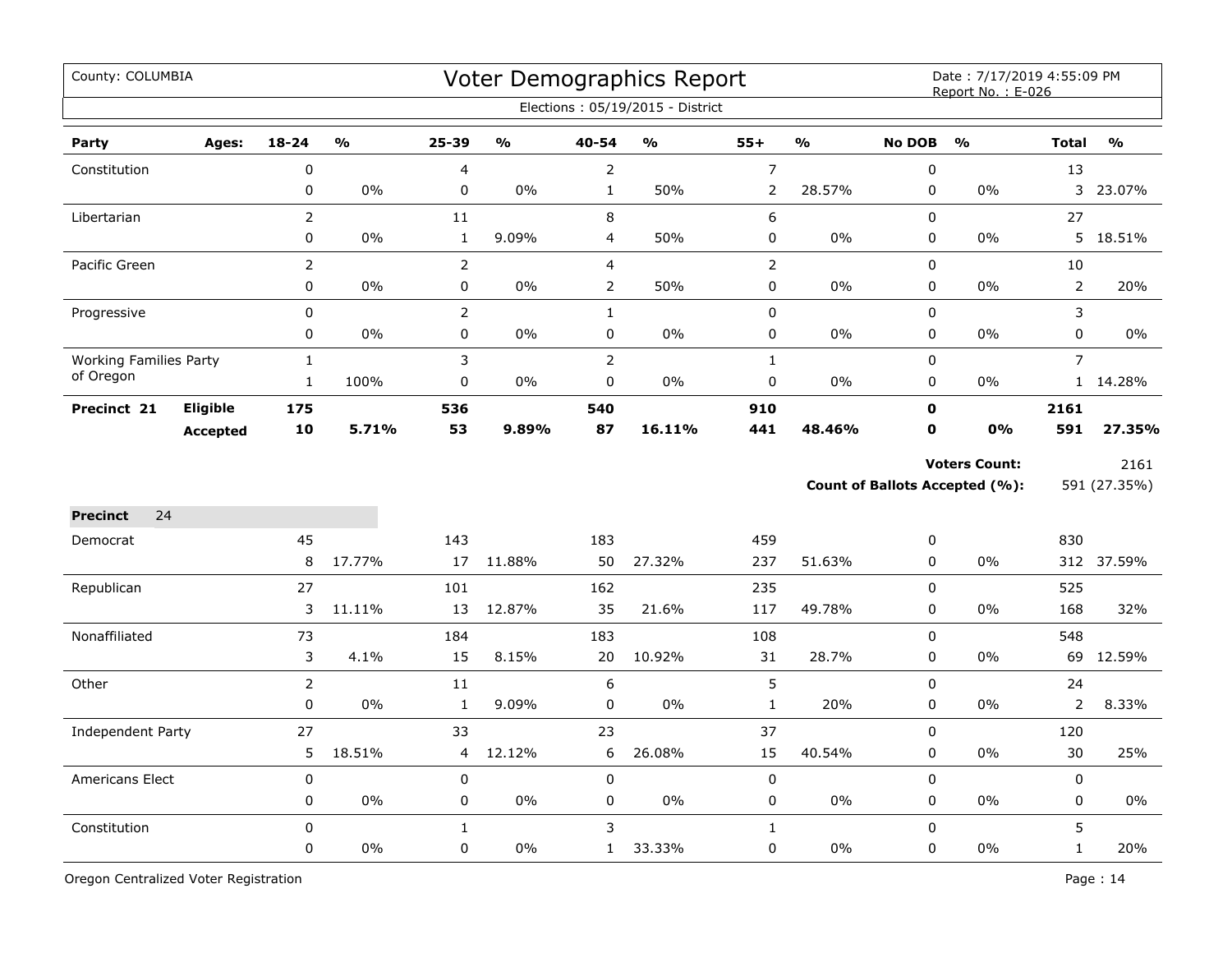| County: COLUMBIA              |                 |                |               |                |               |                | Voter Demographics Report        |                |               |               | Date: 7/17/2019 4:55:09 PM<br>Report No.: E-026 |                |               |
|-------------------------------|-----------------|----------------|---------------|----------------|---------------|----------------|----------------------------------|----------------|---------------|---------------|-------------------------------------------------|----------------|---------------|
|                               |                 |                |               |                |               |                | Elections: 05/19/2015 - District |                |               |               |                                                 |                |               |
| Party                         | Ages:           | 18-24          | $\frac{1}{2}$ | 25-39          | $\frac{0}{0}$ | 40-54          | $\frac{1}{2}$                    | $55+$          | $\frac{1}{2}$ | <b>No DOB</b> | $\frac{1}{2}$                                   | <b>Total</b>   | $\frac{1}{2}$ |
| Libertarian                   |                 | 3              |               | 6              |               | 5              |                                  | 5              |               | $\pmb{0}$     |                                                 | 19             |               |
|                               |                 | $\mathbf{1}$   | 33.33%        | 0              | 0%            | 0              | $0\%$                            | 3              | 60%           | 0             | 0%                                              |                | 4 21.05%      |
| Pacific Green                 |                 | $\mathbf 0$    |               | 0              |               | $\overline{2}$ |                                  | $\pmb{0}$      |               | 0             |                                                 | $\overline{2}$ |               |
|                               |                 | 0              | 0%            | $\mathbf 0$    | 0%            | $\pmb{0}$      | $0\%$                            | $\pmb{0}$      | 0%            | 0             | 0%                                              | 0              | 0%            |
| Progressive                   |                 | 0              |               | $\mathbf 0$    |               | $\mathbf 0$    |                                  | $\mathbf{1}$   |               | 0             |                                                 | $\mathbf{1}$   |               |
|                               |                 | 0              | 0%            | $\mathbf 0$    | 0%            | $\mathbf 0$    | $0\%$                            | $\mathbf{1}$   | 100%          | $\mathbf 0$   | 0%                                              | $\mathbf{1}$   | 100%          |
| <b>Working Families Party</b> |                 | $\mathbf{1}$   |               | 8              |               | $\overline{4}$ |                                  | $\mathbf 2$    |               | 0             |                                                 | 15             |               |
| of Oregon                     |                 | 0              | 0%            | 0              | $0\%$         | $\mathbf{1}$   | 25%                              | $\pmb{0}$      | $0\%$         | 0             | 0%                                              | $\mathbf{1}$   | 6.66%         |
| Precinct 24                   | Eligible        | 178            |               | 487            |               | 571            |                                  | 853            |               | $\mathbf 0$   |                                                 | 2089           |               |
|                               | <b>Accepted</b> | 20             | 11.24%        | 50             | 10.27%        | 113            | 19.79%                           | 405            | 47.48%        | $\mathbf 0$   | 0%                                              | 588            | 28.15%        |
|                               |                 |                |               |                |               |                |                                  |                |               |               | <b>Voters Count:</b>                            |                | 2089          |
|                               |                 |                |               |                |               |                |                                  |                |               |               | <b>Count of Ballots Accepted (%):</b>           |                | 588 (28.15%)  |
| 26<br><b>Precinct</b>         |                 |                |               |                |               |                |                                  |                |               |               |                                                 |                |               |
| Democrat                      |                 | 40             |               | 165            |               | 227            |                                  | 372            |               | 0             |                                                 | 804            |               |
|                               |                 | $\overline{7}$ | 17.5%         | 30             | 18.18%        | 63             | 27.75%                           | 193            | 51.88%        | 0             | $0\%$                                           |                | 293 36.44%    |
| Republican                    |                 | 51             |               | 164            |               | 222            |                                  | 271            |               | $\Omega$      |                                                 | 708            |               |
|                               |                 | 5              | 9.8%          | 33             | 20.12%        | 58             | 26.12%                           | 128            | 47.23%        | 0             | 0%                                              | 224            | 31.63%        |
| Nonaffiliated                 |                 | 67             |               | 196            |               | 152            |                                  | 115            |               | 0             |                                                 | 530            |               |
|                               |                 | 5              | 7.46%         | 25             | 12.75%        | 27             | 17.76%                           | 43             | 37.39%        | 0             | 0%                                              | 100            | 18.86%        |
| Other                         |                 | $\mathbf{1}$   |               | 6              |               | 3              |                                  | $\overline{2}$ |               | 0             |                                                 | 12             |               |
|                               |                 | 0              | 0%            | $\mathbf{1}$   | 16.66%        | 0              | $0\%$                            | $\mathbf{1}$   | 50%           | 0             | 0%                                              |                | 2 16.66%      |
| Independent Party             |                 | 12             |               | 31             |               | 21             |                                  | 23             |               | $\pmb{0}$     |                                                 | 87             |               |
|                               |                 | $\pmb{0}$      | $0\%$         | $\overline{7}$ | 22.58%        | 5              | 23.8%                            | $\,8\,$        | 34.78%        | 0             | $0\%$                                           | 20             | 22.98%        |
| Americans Elect               |                 | $\pmb{0}$      |               | 0              |               | $\pmb{0}$      |                                  | $\pmb{0}$      |               | 0             |                                                 | 0              |               |
|                               |                 | 0              | 0%            | 0              | 0%            | $\mathbf 0$    | $0\%$                            | $\pmb{0}$      | $0\%$         | 0             | 0%                                              | 0              | $0\%$         |
| Constitution                  |                 | $\mathbf{1}$   |               | $\overline{2}$ |               | $\overline{2}$ |                                  | $\mathbf{1}$   |               | $\pmb{0}$     |                                                 | 6              |               |
|                               |                 | 0              | $0\%$         | 0              | 0%            | $\mathbf{1}$   | 50%                              | 0              | 0%            | 0             | 0%                                              |                | 1 16.66%      |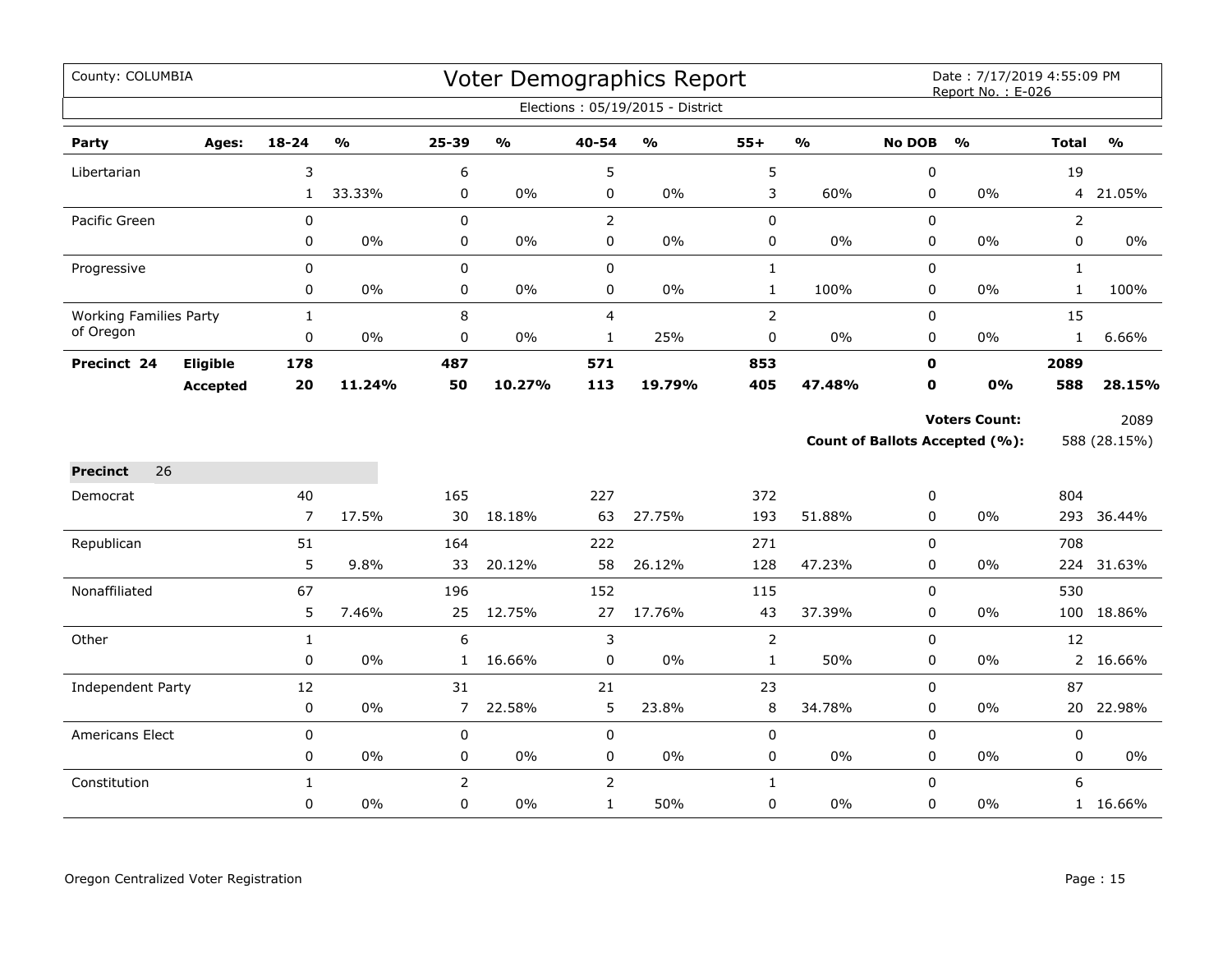| County: COLUMBIA              |                 |                       |               |                   |               |                  | Voter Demographics Report<br>Elections: 05/19/2015 - District |                |               |                  | Date: 7/17/2019 4:55:09 PM<br>Report No.: E-026               |                   |                      |
|-------------------------------|-----------------|-----------------------|---------------|-------------------|---------------|------------------|---------------------------------------------------------------|----------------|---------------|------------------|---------------------------------------------------------------|-------------------|----------------------|
| Party                         | Ages:           | $18 - 24$             | $\frac{1}{2}$ | 25-39             | $\frac{0}{0}$ | 40-54            | $\frac{0}{0}$                                                 | $55+$          | $\frac{9}{6}$ | No DOB           | $\frac{0}{0}$                                                 | <b>Total</b>      | $\frac{0}{0}$        |
| Libertarian                   |                 | $\mathbf{1}$          |               | $\overline{2}$    |               | 6                |                                                               | $\mathsf 3$    |               | $\boldsymbol{0}$ |                                                               | 12                |                      |
|                               |                 | 0                     | $0\%$         | 0                 | $0\%$         | 0                | 0%                                                            | $\overline{2}$ | 66.66%        | 0                | $0\%$                                                         | $2^{\circ}$       | 16.66%               |
| Pacific Green                 |                 | $\mathbf{1}$          |               | 0                 |               | $\mathbf 0$      |                                                               | $\mathbf{1}$   |               | $\mathbf 0$      |                                                               | $\overline{2}$    |                      |
|                               |                 | 0                     | 0%            | 0                 | 0%            | 0                | 0%                                                            | $\mathbf{1}$   | 100%          | $\pmb{0}$        | 0%                                                            | $\mathbf{1}$      | 50%                  |
| Progressive                   |                 | 0                     |               | $\pmb{0}$         |               | $\pmb{0}$        |                                                               | $\pmb{0}$      |               | $\pmb{0}$        |                                                               | 0                 |                      |
|                               |                 | 0                     | 0%            | 0                 | $0\%$         | 0                | 0%                                                            | 0              | $0\%$         | 0                | $0\%$                                                         | 0                 | 0%                   |
| <b>Working Families Party</b> |                 | 0                     |               | $\overline{4}$    |               | $\mathbf{1}$     |                                                               | $\overline{2}$ |               | $\mathbf 0$      |                                                               | $\overline{7}$    |                      |
| of Oregon                     |                 | 0                     | 0%            | $\mathbf{1}$      | 25%           | $\pmb{0}$        | 0%                                                            | 0              | $0\%$         | 0                | 0%                                                            |                   | 1 14.28%             |
| Precinct 26                   | Eligible        | 174                   |               | 570               |               | 634              |                                                               | 790            |               | $\mathbf 0$      |                                                               | 2168              |                      |
|                               | <b>Accepted</b> | 17                    | 9.77%         | 97                | 17.02%        | 154              | 24.29%                                                        | 376            | 47.59%        | $\mathbf 0$      | <b>0%</b>                                                     | 644               | 29.70%               |
|                               |                 |                       |               |                   |               |                  |                                                               |                |               |                  | <b>Voters Count:</b><br><b>Count of Ballots Accepted (%):</b> |                   | 2168<br>644 (29.70%) |
| 31<br><b>Precinct</b>         |                 |                       |               |                   |               |                  |                                                               |                |               |                  |                                                               |                   |                      |
| Democrat                      |                 | 12                    |               | 44                |               | 60               |                                                               | 148            |               | $\pmb{0}$        |                                                               | 264               |                      |
|                               |                 | $\mathbf{1}$          | 8.33%         | 3                 | 6.81%         | 15               | 25%                                                           | 79             | 53.37%        | 0                | 0%                                                            |                   | 98 37.12%            |
| Republican                    |                 | 10                    |               | 41                |               | 76               |                                                               | 80             |               | $\mathbf 0$      |                                                               | 207               |                      |
|                               |                 | 5                     | 50%           | 8                 | 19.51%        | 22               | 28.94%                                                        | 51             | 63.75%        | $\mathbf 0$      | 0%                                                            |                   | 86 41.54%            |
| Nonaffiliated                 |                 | 23                    |               | 50                |               | 52               |                                                               | 47             |               | $\mathbf 0$      |                                                               | 172               |                      |
|                               |                 | $\mathbf 1$           | 4.34%         | 8                 | 16%           | 9                | 17.3%                                                         | 22             | 46.8%         | 0                | 0%                                                            |                   | 40 23.25%            |
| Other                         |                 | 0                     |               | $\overline{2}$    |               | $\overline{2}$   |                                                               | $\mathbf{1}$   |               | $\mathbf 0$      |                                                               | 5                 |                      |
|                               |                 | 0                     | $0\%$         | $\mathbf 0$       | $0\%$         | $\mathbf 0$      | 0%                                                            | 0              | 0%            | $\mathbf 0$      | 0%                                                            | 0                 | 0%                   |
| Independent Party             |                 | 3                     |               | 10                |               | $\overline{7}$   | 28.57%                                                        | 13             |               | $\mathbf 0$      |                                                               | 33                |                      |
|                               |                 | 0                     | 0%            | $\mathbf{1}$      | 10%           | $\overline{2}$   |                                                               | $\,8\,$        | 61.53%        | $\pmb{0}$        | 0%                                                            | 11                | 33.33%               |
| Americans Elect               |                 | 0                     |               | $\pmb{0}$         | $0\%$         | $\mathbf 0$      | $0\%$                                                         | $\pmb{0}$      | $0\%$         | $\mathbf 0$      | 0%                                                            | 0<br>0            |                      |
|                               |                 | 0                     | 0%            | $\pmb{0}$         |               | 0                |                                                               | $\mathsf 0$    |               | $\pmb{0}$        |                                                               |                   | 0%                   |
| Constitution                  |                 | $\boldsymbol{0}$<br>0 | 0%            | $\mathbf{1}$<br>0 | $0\%$         | $\mathbf 0$<br>0 | 0%                                                            | $\pmb{0}$<br>0 | $0\%$         | $\mathbf 0$<br>0 | 0%                                                            | $\mathbf{1}$<br>0 | 0%                   |
|                               |                 | $\boldsymbol{0}$      |               | $\overline{2}$    |               | $\mathbf{1}$     |                                                               | 3              |               | $\mathbf 0$      |                                                               | 6                 |                      |
| Libertarian                   |                 | 0                     | 0%            | 0                 | 0%            | $\mathbf{1}$     | 100%                                                          | 0              | $0\%$         | $\pmb{0}$        | 0%                                                            | 1                 | 16.66%               |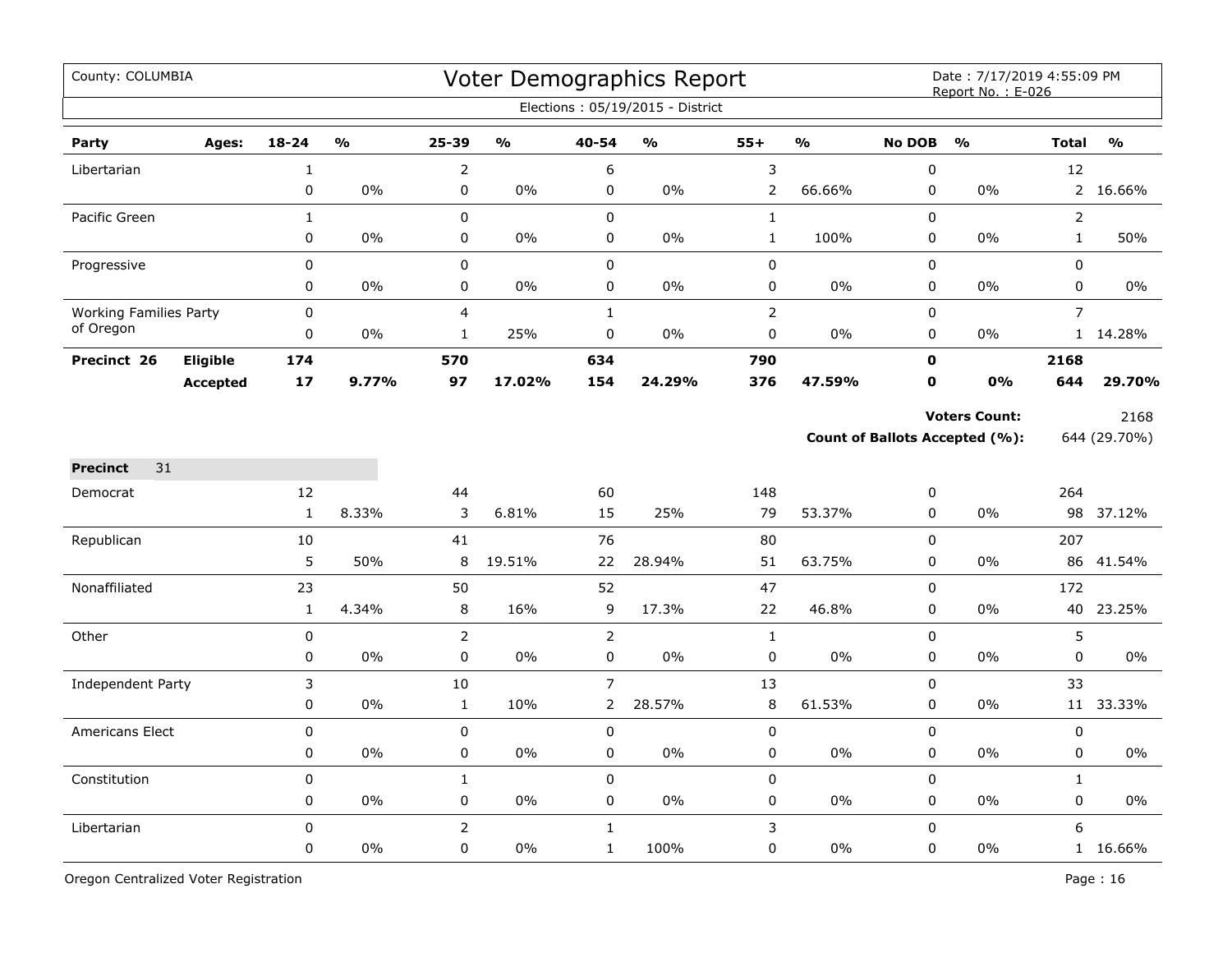| County: COLUMBIA              |                 |                         |                         |                |                                   |                     | Voter Demographics Report<br>Elections: 05/19/2015 - District |                                |                         |               | Date: 7/17/2019 4:55:09 PM<br>Report No.: E-026 |                |               |
|-------------------------------|-----------------|-------------------------|-------------------------|----------------|-----------------------------------|---------------------|---------------------------------------------------------------|--------------------------------|-------------------------|---------------|-------------------------------------------------|----------------|---------------|
| Party                         | Ages:           | $18 - 24$               | $\mathbf{0}/\mathbf{0}$ | 25-39          | $\mathsf{o}\mathsf{v}_\mathsf{o}$ | 40-54               | $\mathsf{o}\mathsf{v}_\mathsf{o}$                             | $55+$                          | $\mathbf{O}/\mathbf{o}$ | <b>No DOB</b> | $\mathbf{O}/\mathbf{o}$                         | <b>Total</b>   | $\frac{0}{0}$ |
| Pacific Green                 |                 | 0                       |                         | $\mathbf{1}$   |                                   | $\overline{2}$      |                                                               | $\mathbf{1}$                   |                         | 0             |                                                 | 4              |               |
|                               |                 | 0                       | $0\%$                   | 0              | $0\%$                             | $\pmb{0}$           | $0\%$                                                         | $\pmb{0}$                      | 0%                      | 0             | 0%                                              | 0              | $0\%$         |
| Progressive                   |                 | $\mathbf 0$             |                         | $\mathbf{1}$   |                                   | $\mathbf{1}$        |                                                               | $\pmb{0}$                      |                         | 0             |                                                 | 2              |               |
|                               |                 | 0                       | 0%                      | 0              | $0\%$                             | 0                   | 0%                                                            | 0                              | 0%                      | 0             | 0%                                              | 0              | 0%            |
| <b>Working Families Party</b> |                 | $\overline{2}$          |                         | 0              |                                   | $\pmb{0}$           |                                                               | $\pmb{0}$                      |                         | 0             |                                                 | $\overline{2}$ |               |
| of Oregon                     |                 | 0                       | $0\%$                   | 0              | $0\%$                             | $\pmb{0}$           | $0\%$                                                         | $\pmb{0}$                      | 0%                      | 0             | 0%                                              | 0              | 0%            |
| Precinct 31                   | Eligible        | 50                      |                         | 152            |                                   | 201                 |                                                               | 293                            |                         | $\mathbf{0}$  |                                                 | 696            |               |
|                               | <b>Accepted</b> | $\overline{\mathbf{z}}$ | 14.00%                  | 20             | 13.16%                            | 49                  | 24.38%                                                        | 160                            | 54.61%                  | 0             | 0%                                              | 236            | 33.91%        |
|                               |                 |                         |                         |                |                                   |                     |                                                               |                                |                         |               | <b>Voters Count:</b>                            |                | 696           |
|                               |                 |                         |                         |                |                                   |                     |                                                               |                                |                         |               | Count of Ballots Accepted (%):                  |                | 236 (33.91%)  |
| <b>Precinct</b><br>32         |                 |                         |                         |                |                                   |                     |                                                               |                                |                         |               |                                                 |                |               |
| Democrat                      |                 | 30                      |                         | 152            |                                   | 232                 |                                                               | 427                            |                         | 0             |                                                 | 841            |               |
|                               |                 | 4                       | 13.33%                  | 23             | 15.13%                            | 45                  | 19.39%                                                        | 219                            | 51.28%                  | 0             | 0%                                              | 291            | 34.6%         |
| Republican                    |                 | 28                      |                         | 112            |                                   | 145                 |                                                               | 289                            |                         | 0             |                                                 | 574            |               |
|                               |                 | 4                       | 14.28%                  | 27             | 24.1%                             | 36                  | 24.82%                                                        | 152                            | 52.59%                  | 0             | $0\%$                                           |                | 219 38.15%    |
| Nonaffiliated                 |                 | 61                      |                         | 182            |                                   | 147                 |                                                               | 119                            |                         | 0             |                                                 | 509            |               |
|                               |                 | $\mathsf{2}\,$          | 3.27%                   | 19             | 10.43%                            | 30                  | 20.4%                                                         | 52                             | 43.69%                  | 0             | $0\%$                                           | 103            | 20.23%        |
| Other                         |                 | $\overline{2}$          |                         | 11             |                                   | $\overline{4}$      |                                                               | 5                              |                         | 0             |                                                 | 22             |               |
|                               |                 | 0                       | $0\%$                   | $\mathbf 0$    | $0\%$                             | $\mathbf 0$         | $0\%$                                                         | $\mathbf{1}$                   | 20%                     | 0             | $0\%$                                           | $\mathbf{1}$   | 4.54%         |
| Independent Party             |                 | 8                       |                         | 25             |                                   | 24                  |                                                               | 31                             |                         | 0             |                                                 | 88             |               |
|                               |                 | 0                       | $0\%$                   | 4              | 16%                               | 3                   | 12.5%                                                         | 12                             | 38.7%                   | $\mathbf 0$   | $0\%$                                           |                | 19 21.59%     |
| <b>Americans Elect</b>        |                 | 0                       |                         | 0              |                                   | $\mathsf 0$         |                                                               | $\pmb{0}$                      |                         | 0             |                                                 | 0              |               |
|                               |                 | 0                       | $0\%$                   | 0              | $0\%$                             | $\pmb{0}$           | $0\%$                                                         | $\pmb{0}$                      | $0\%$                   | 0             | 0%                                              | 0              | $0\%$         |
| Constitution                  |                 | 0                       | $0\%$                   | $\overline{2}$ | 100%                              | $\mathbf{1}$        | $0\%$                                                         | $\mathsf 0$                    | 0%                      | 0<br>0        | 0%                                              | 3              |               |
|                               |                 | 0                       |                         | $\overline{2}$ |                                   | $\pmb{0}$           |                                                               | $\pmb{0}$                      |                         |               |                                                 |                | 2 66.66%      |
| Libertarian                   |                 | $\overline{2}$<br>0     | 0%                      | 5<br>0         | $0\%$                             | 5<br>$\overline{2}$ | 40%                                                           | $\overline{2}$<br>$\mathbf{1}$ | 50%                     | $\Omega$<br>0 | 0%                                              | 14             | 3 21.42%      |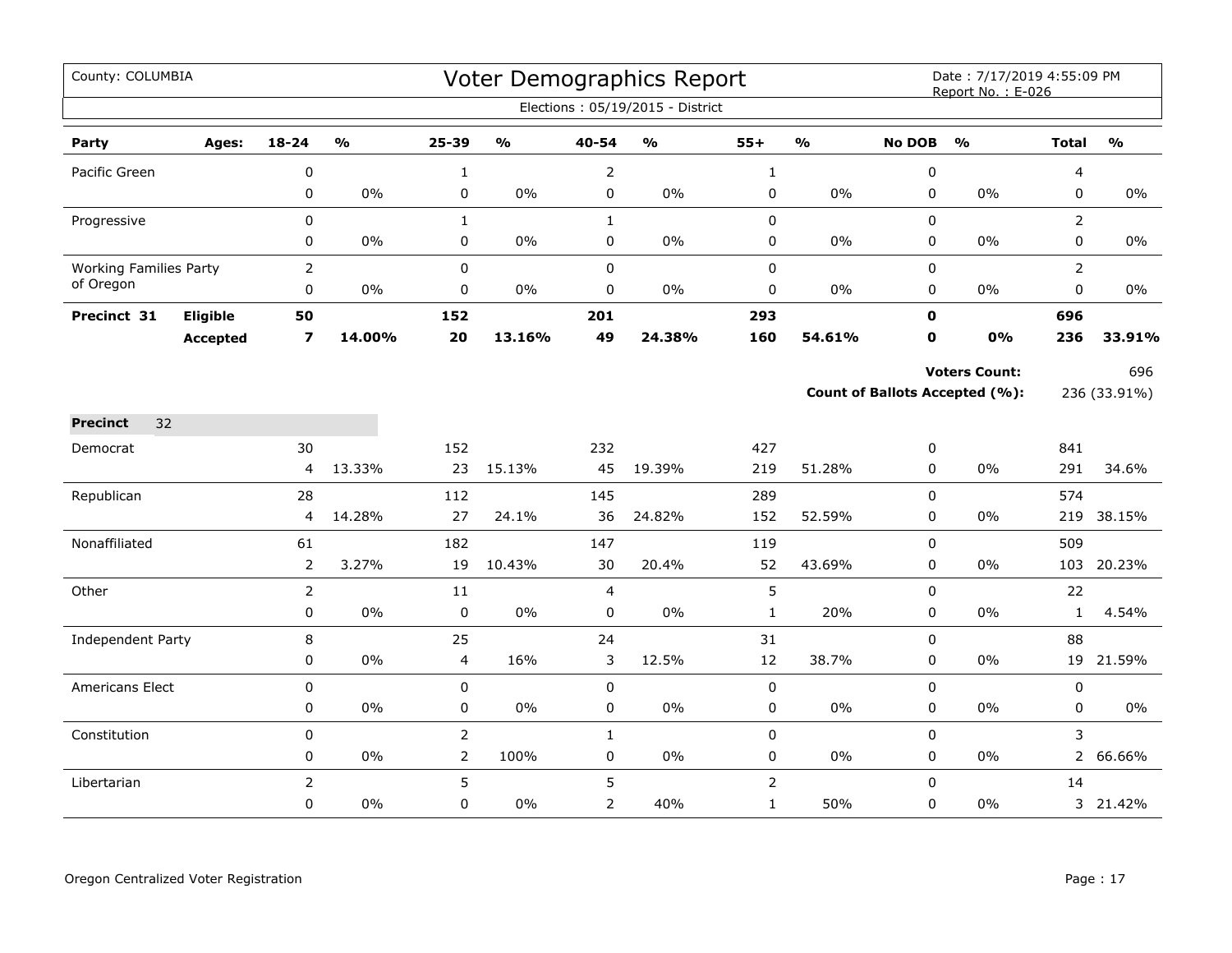| County: COLUMBIA              |                 |                |                         |                |               |                | Voter Demographics Report<br>Elections: 05/19/2015 - District |                |               |               | Date: 7/17/2019 4:55:09 PM<br>Report No.: E-026 |                |               |
|-------------------------------|-----------------|----------------|-------------------------|----------------|---------------|----------------|---------------------------------------------------------------|----------------|---------------|---------------|-------------------------------------------------|----------------|---------------|
| Party                         | Ages:           | $18 - 24$      | $\mathbf{O}/\mathbf{O}$ | 25-39          | $\frac{0}{0}$ | 40-54          | $\frac{1}{2}$                                                 | $55+$          | $\frac{1}{2}$ | <b>No DOB</b> | $\frac{0}{0}$                                   | <b>Total</b>   | $\frac{0}{0}$ |
| Pacific Green                 |                 | $\mathbf 1$    |                         | $\mathbf 1$    |               | $\mathbf{1}$   |                                                               | 3              |               | $\mathbf 0$   |                                                 | 6              |               |
|                               |                 | 0              | 0%                      | 0              | 0%            | 0              | 0%                                                            | $\overline{2}$ | 66.66%        | 0             | 0%                                              | $2^{\circ}$    | 33.33%        |
| Progressive                   |                 | $\mathbf{1}$   |                         | $\mathbf{1}$   |               | $\mathbf 0$    |                                                               | 0              |               | $\Omega$      |                                                 | $\overline{2}$ |               |
|                               |                 | 0              | 0%                      | $\pmb{0}$      | 0%            | $\pmb{0}$      | 0%                                                            | 0              | 0%            | $\mathbf 0$   | 0%                                              | 0              | $0\%$         |
| <b>Working Families Party</b> |                 | 0              |                         | 3              |               | $\overline{4}$ |                                                               | $\overline{4}$ |               | 0             |                                                 | 11             |               |
| of Oregon                     |                 | 0              | 0%                      | 0              | 0%            | $\mathbf 0$    | 0%                                                            | $\mathbf{1}$   | 25%           | 0             | 0%                                              | $\mathbf{1}$   | 9.09%         |
| Precinct 32                   | <b>Eligible</b> | 133            |                         | 494            |               | 563            |                                                               | 880            |               | $\mathbf o$   |                                                 | 2070           |               |
|                               | <b>Accepted</b> | 10             | 7.52%                   | 75             | 15.18%        | 116            | 20.60%                                                        | 440            | 50.00%        | O             | <b>0%</b>                                       | 641            | 30.97%        |
|                               |                 |                |                         |                |               |                |                                                               |                |               |               | <b>Voters Count:</b>                            |                | 2070          |
|                               |                 |                |                         |                |               |                |                                                               |                |               |               | <b>Count of Ballots Accepted (%):</b>           |                | 641 (30.97%)  |
| 34<br><b>Precinct</b>         |                 |                |                         |                |               |                |                                                               |                |               |               |                                                 |                |               |
| Democrat                      |                 | 19             |                         | 68             |               | 88             |                                                               | 216            |               | 0             |                                                 | 391            |               |
|                               |                 | 3              | 15.78%                  | 8              | 11.76%        | 15             | 17.04%                                                        | 107            | 49.53%        | 0             | 0%                                              |                | 133 34.01%    |
| Republican                    |                 | 24             |                         | 74             |               | 111            |                                                               | 117            |               | 0             |                                                 | 326            |               |
|                               |                 | 6              | 25%                     | 17             | 22.97%        | 35             | 31.53%                                                        | 56             | 47.86%        | $\pmb{0}$     | 0%                                              |                | 114 34.96%    |
| Nonaffiliated                 |                 | 36             |                         | 76             |               | 70             |                                                               | 61             |               | $\pmb{0}$     |                                                 | 243            |               |
|                               |                 | 6              | 16.66%                  | $\overline{7}$ | 9.21%         | 14             | 20%                                                           | 24             | 39.34%        | $\mathbf 0$   | 0%                                              |                | 51 20.98%     |
| Other                         |                 | $\mathbf{1}$   |                         | 3              |               | $\mathbf{1}$   |                                                               | $\mathfrak{Z}$ |               | $\mathbf 0$   |                                                 | 8              |               |
|                               |                 | $\mathbf 0$    | 0%                      | $\pmb{0}$      | 0%            | 0              | 0%                                                            | $\mathsf{2}\,$ | 66.66%        | 0             | 0%                                              | $\overline{2}$ | 25%           |
| <b>Independent Party</b>      |                 | 10             |                         | 20             |               | 13             |                                                               | 17             |               | $\mathbf 0$   |                                                 | 60             |               |
|                               |                 | $\overline{4}$ | 40%                     | 6              | 30%           | $\overline{2}$ | 15.38%                                                        | 9              | 52.94%        | 0             | 0%                                              | 21             | 35%           |
| <b>Americans Elect</b>        |                 | 0              |                         | $\pmb{0}$      |               | $\pmb{0}$      |                                                               | $\pmb{0}$      |               | $\mathbf 0$   |                                                 | 0              |               |
|                               |                 | 0              | 0%                      | 0              | 0%            | 0              | 0%                                                            | 0              | $0\%$         | 0             | 0%                                              | 0              | $0\%$         |
| Constitution                  |                 | 0              |                         | 3              |               | $\mathbf{1}$   |                                                               | $\overline{2}$ |               | 0             |                                                 | 6              |               |
|                               |                 | 0              | 0%                      | $\overline{2}$ | 66.66%        | 0              | 0%                                                            | $\mathsf{2}\,$ | 100%          | $\pmb{0}$     | 0%                                              | 4              | 66.66%        |
| Libertarian                   |                 | $\overline{4}$ |                         | 3              |               | $\overline{4}$ |                                                               | $\mathbf{1}$   |               | $\pmb{0}$     |                                                 | 12             |               |
|                               |                 | $\mathbf{1}$   | 25%                     | 0              | $0\%$         | 0              | 0%                                                            | 0              | $0\%$         | 0             | $0\%$                                           | $\mathbf{1}$   | 8.33%         |
| Pacific Green                 |                 | $\mathbf{1}$   |                         | 3              |               | $\overline{2}$ |                                                               | $\mathbf{1}$   |               | $\mathbf 0$   |                                                 | $\overline{7}$ |               |
|                               |                 | $\mathbf 0$    | 0%                      | 0              | 0%            | $\mathbf 0$    | 0%                                                            | 0              | 0%            | $\mathbf 0$   | 0%                                              | 0              | 0%            |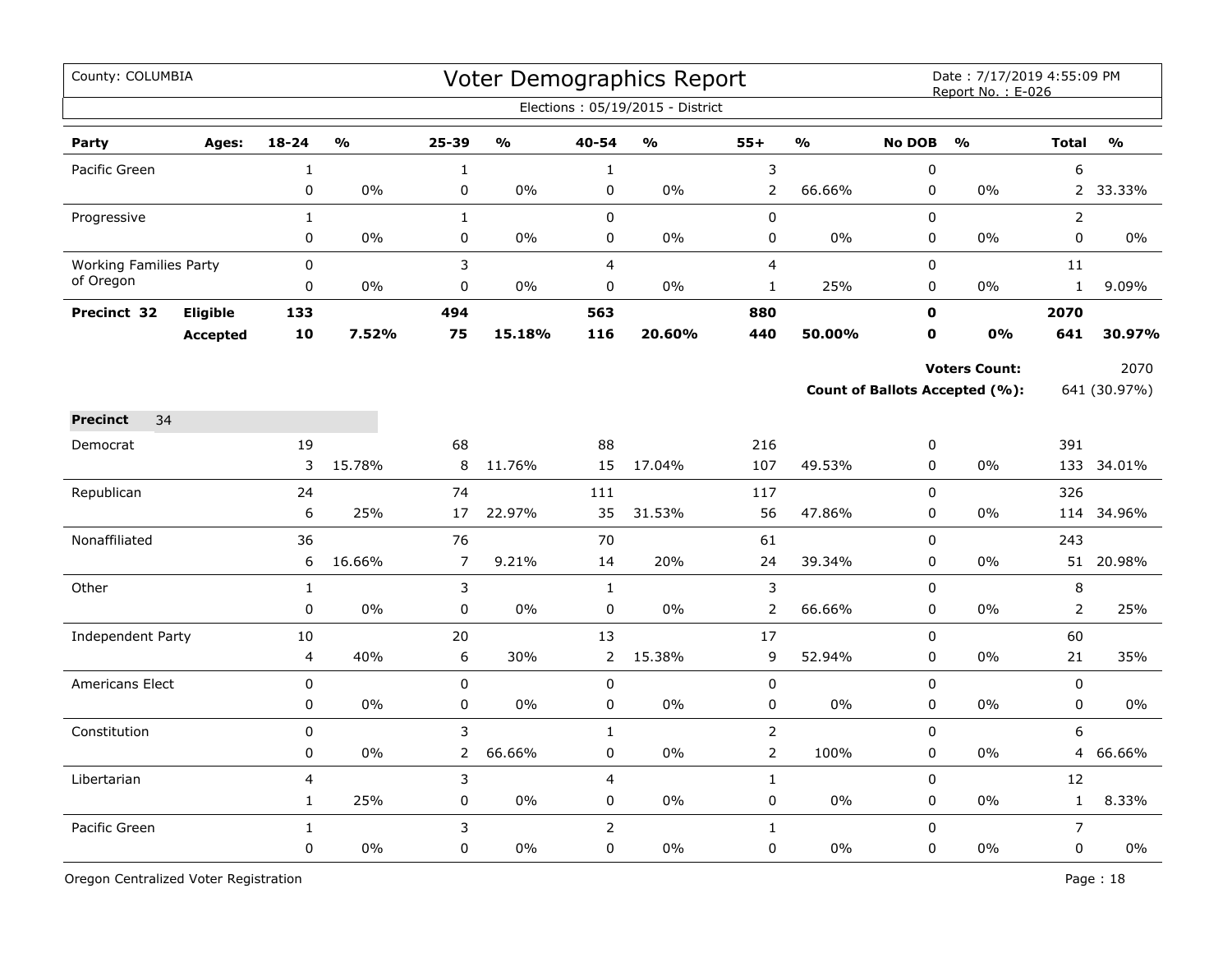| County: COLUMBIA              |                 |                   |                         |                 |                         |                      | Voter Demographics Report         |                |                         |                  | Date: 7/17/2019 4:55:09 PM<br>Report No.: E-026 |                |                         |
|-------------------------------|-----------------|-------------------|-------------------------|-----------------|-------------------------|----------------------|-----------------------------------|----------------|-------------------------|------------------|-------------------------------------------------|----------------|-------------------------|
|                               |                 |                   |                         |                 |                         |                      | Elections: 05/19/2015 - District  |                |                         |                  |                                                 |                |                         |
| Party                         | Ages:           | $18 - 24$         | $\mathbf{O}/\mathbf{o}$ | 25-39           | $\mathbf{O}/\mathbf{o}$ | 40-54                | $\mathsf{o}\mathsf{v}_\mathsf{o}$ | $55+$          | $\mathbf{O}/\mathbf{o}$ | <b>No DOB</b>    | $\mathbf{O}/\mathbf{o}$                         | <b>Total</b>   | $\mathbf{O}/\mathbf{o}$ |
| Progressive                   |                 | 0                 |                         | $\pmb{0}$       |                         | $\pmb{0}$            |                                   | 0              |                         | $\pmb{0}$        |                                                 | $\pmb{0}$      |                         |
|                               |                 | 0                 | $0\%$                   | 0               | 0%                      | 0                    | $0\%$                             | 0              | $0\%$                   | 0                | $0\%$                                           | 0              | $0\%$                   |
| <b>Working Families Party</b> |                 | 0                 |                         | $\overline{2}$  |                         | $\mathbf{1}$         |                                   | $\mathbf 0$    |                         | $\mathbf 0$      |                                                 | 3              |                         |
| of Oregon                     |                 | 0                 | 0%                      | $\pmb{0}$       | 0%                      | $\mathbf 1$          | 100%                              | 0              | $0\%$                   | 0                | 0%                                              | $\mathbf{1}$   | 33.33%                  |
| Precinct 34                   | Eligible        | 95                |                         | 252             |                         | 291                  |                                   | 418            |                         | 0                |                                                 | 1056           |                         |
|                               | <b>Accepted</b> | 20                | 21.05%                  | 40              | 15.87%                  | 67                   | 23.02%                            | 200            | 47.85%                  | 0                | 0%                                              | 327            | 30.97%                  |
|                               |                 |                   |                         |                 |                         |                      |                                   |                |                         |                  | <b>Voters Count:</b>                            |                | 1056                    |
|                               |                 |                   |                         |                 |                         |                      |                                   |                |                         |                  | <b>Count of Ballots Accepted (%):</b>           |                | 327 (30.97%)            |
| <b>Precinct</b><br>35         |                 |                   |                         |                 |                         |                      |                                   |                |                         |                  |                                                 |                |                         |
| Democrat                      |                 | 13                |                         | 37              |                         | 92                   |                                   | 300            |                         | 0                |                                                 | 442            |                         |
|                               |                 | $\mathbf{1}$      | 7.69%                   | 8               | 21.62%                  | 17                   | 18.47%                            | 151            | 50.33%                  | $\mathbf 0$      | $0\%$                                           |                | 177 40.04%              |
| Republican                    |                 | 18                |                         | 36              |                         | 64                   |                                   | 180            |                         | $\mathsf 0$      |                                                 | 298            |                         |
|                               |                 | $\overline{2}$    | 11.11%                  | 10              | 27.77%                  | 19                   | 29.68%                            | 84             | 46.66%                  | 0                | $0\%$                                           | 115            | 38.59%                  |
| Nonaffiliated                 |                 | 36                |                         | 53              |                         | 56                   |                                   | 118            |                         | $\mathbf 0$      |                                                 | 263            |                         |
|                               |                 | $\overline{7}$    | 19.44%                  | 8               | 15.09%                  | 11                   | 19.64%                            | 40             | 33.89%                  | $\mathbf 0$      | $0\%$                                           |                | 66 25.09%               |
| Other                         |                 | $\mathbf{1}$      |                         | $\overline{2}$  |                         | $\overline{2}$       |                                   | 3              |                         | $\pmb{0}$        |                                                 | $\,8\,$        |                         |
|                               |                 | 0                 | 0%                      | $\pmb{0}$       | 0%                      | $\mathbf{1}$         | 50%                               | $\overline{2}$ | 66.66%                  | 0                | 0%                                              | 3              | 37.5%                   |
| <b>Independent Party</b>      |                 | 3<br>$\mathbf{1}$ | 33.33%                  | 15<br>$\pmb{0}$ | 0%                      | 12<br>$\overline{2}$ | 16.66%                            | 32<br>14       | 43.75%                  | $\mathsf 0$<br>0 | $0\%$                                           | 62<br>17       | 27.41%                  |
| Americans Elect               |                 | $\pmb{0}$         |                         | 0               |                         | $\mathbf 0$          |                                   | $\pmb{0}$      |                         | $\mathbf 0$      |                                                 | $\pmb{0}$      |                         |
|                               |                 | 0                 | 0%                      | $\pmb{0}$       | 0%                      | 0                    | $0\%$                             | 0              | $0\%$                   | 0                | 0%                                              | 0              | $0\%$                   |
| Constitution                  |                 | 0                 |                         | $\mathbf 1$     |                         | $\pmb{0}$            |                                   | $\mathbf 1$    |                         | $\pmb{0}$        |                                                 | $\overline{2}$ |                         |
|                               |                 | 0                 | 0%                      | $\pmb{0}$       | 0%                      | $\pmb{0}$            | $0\%$                             | 0              | $0\%$                   | 0                | $0\%$                                           | $\pmb{0}$      | $0\%$                   |
| Libertarian                   |                 | $\mathbf{1}$      |                         | 3               |                         | 5                    |                                   | 5              |                         | $\mathbf 0$      |                                                 | 14             |                         |
|                               |                 | $\mathbf{1}$      | 100%                    | $\pmb{0}$       | 0%                      | $\mathbf 1$          | 20%                               | $\pmb{0}$      | 0%                      | $\pmb{0}$        | $0\%$                                           |                | 2 14.28%                |
| Pacific Green                 |                 | 0                 |                         | $\overline{4}$  |                         | $\mathbf 0$          |                                   | $\overline{4}$ |                         | $\mathsf 0$      |                                                 | 8              |                         |
|                               |                 | 0                 | 0%                      | $\Omega$        | 0%                      | $\Omega$             | $0\%$                             | 0              | $0\%$                   | $\mathbf 0$      | 0%                                              | $\mathbf 0$    | $0\%$                   |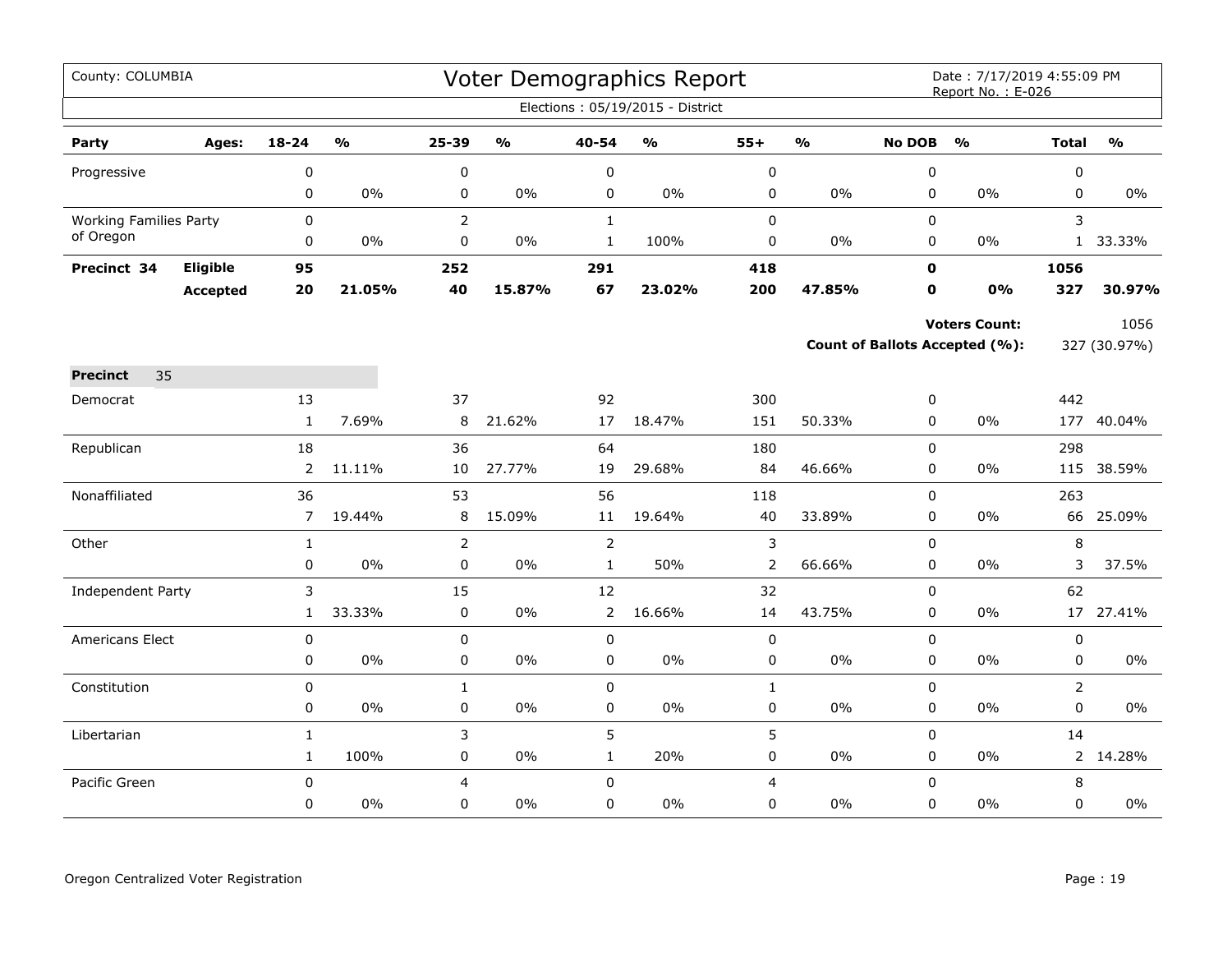| County: COLUMBIA              |                 |                |                         |                |        |                | Voter Demographics Report<br>Elections: 05/19/2015 - District |                         |               |               | Date: 7/17/2019 4:55:09 PM<br>Report No.: E-026 |                |              |
|-------------------------------|-----------------|----------------|-------------------------|----------------|--------|----------------|---------------------------------------------------------------|-------------------------|---------------|---------------|-------------------------------------------------|----------------|--------------|
|                               |                 |                |                         |                |        |                |                                                               |                         |               |               |                                                 |                |              |
| Party                         | Ages:           | 18-24          | $\mathbf{O}/\mathbf{O}$ | 25-39          | O/2    | 40-54          | $\frac{1}{2}$                                                 | $55+$                   | $\frac{0}{0}$ | <b>No DOB</b> | $\mathbf{O}/\mathbf{O}$                         | <b>Total</b>   | O/2          |
| Progressive                   |                 | $\mathsf 0$    |                         | $\pmb{0}$      |        | $\pmb{0}$      |                                                               | $\pmb{0}$               |               | $\pmb{0}$     |                                                 | $\pmb{0}$      |              |
|                               |                 | 0              | 0%                      | 0              | 0%     | 0              | $0\%$                                                         | $\pmb{0}$               | $0\%$         | $\mathbf 0$   | $0\%$                                           | $\mathbf 0$    | 0%           |
| <b>Working Families Party</b> |                 | $\mathbf 0$    |                         | $\mathbf{1}$   |        | $\overline{4}$ |                                                               | $\overline{2}$          |               | $\Omega$      |                                                 | $\overline{7}$ |              |
| of Oregon                     |                 | 0              | $0\%$                   | $\mathbf{1}$   | 100%   | 0              | $0\%$                                                         | $\mathbf 2$             | 100%          | 0             | $0\%$                                           | 3              | 42.85%       |
| Precinct 35                   | Eligible        | 72             |                         | 152            |        | 235            |                                                               | 645                     |               | 0             |                                                 | 1104           |              |
|                               | <b>Accepted</b> | 12             | 16.67%                  | 27             | 17.76% | 51             | 21.70%                                                        | 293                     | 45.43%        | $\mathbf o$   | 0%                                              | 383            | 34.69%       |
|                               |                 |                |                         |                |        |                |                                                               |                         |               |               | <b>Voters Count:</b>                            |                | 1104         |
|                               |                 |                |                         |                |        |                |                                                               |                         |               |               | Count of Ballots Accepted (%):                  |                | 383 (34.69%) |
| 36<br><b>Precinct</b>         |                 |                |                         |                |        |                |                                                               |                         |               |               |                                                 |                |              |
| Democrat                      |                 | 9              |                         | 19             |        | 46             |                                                               | 123                     |               | 0             |                                                 | 197            |              |
|                               |                 | $\overline{2}$ | 22.22%                  | 3              | 15.78% | 15             | 32.6%                                                         | 63                      | 51.21%        | $\mathsf 0$   | 0%                                              |                | 83 42.13%    |
| Republican                    |                 | $\overline{7}$ |                         | 15             |        | 22             |                                                               | 78                      |               | $\pmb{0}$     |                                                 | 122            |              |
|                               |                 | $\overline{2}$ | 28.57%                  | 6              | 40%    | $\mathsf 9$    | 40.9%                                                         | 42                      | 53.84%        | 0             | 0%                                              | 59             | 48.36%       |
| Nonaffiliated                 |                 | $\overline{7}$ |                         | 19             |        | 36             |                                                               | 33                      |               | $\mathsf 0$   |                                                 | 95             |              |
|                               |                 | $\overline{2}$ | 28.57%                  | $\overline{2}$ | 10.52% | 3              | 8.33%                                                         | 11                      | 33.33%        | $\mathbf 0$   | $0\%$                                           |                | 18 18.94%    |
| Other                         |                 | 0              |                         | $\mathbf{1}$   |        | $\mathbf 0$    |                                                               | $1\,$                   |               | $\pmb{0}$     |                                                 | $\overline{2}$ |              |
|                               |                 | $\pmb{0}$      | 0%                      | $\pmb{0}$      | 0%     | $\mathbf 0$    | 0%                                                            | $1\,$                   | 100%          | $\pmb{0}$     | 0%                                              | $\mathbf{1}$   | 50%          |
| Independent Party             |                 | $\mathbf 1$    |                         | $\overline{2}$ |        | 3              |                                                               | $\overline{\mathbf{4}}$ |               | $\pmb{0}$     |                                                 | $10\,$         |              |
|                               |                 | $\mathbf 0$    | 0%                      | $\mathbf 0$    | 0%     | $\mathbf 0$    | 0%                                                            | $\overline{2}$          | 50%           | $\mathbf 0$   | $0\%$                                           | $\overline{2}$ | 20%          |
| <b>Americans Elect</b>        |                 | 0              |                         | 0              |        | $\mathbf 0$    |                                                               | $\mathbf 0$             |               | $\Omega$      |                                                 | $\mathbf 0$    |              |
|                               |                 | 0              | $0\%$                   | $\pmb{0}$      | $0\%$  | $\mathbf 0$    | $0\%$                                                         | 0                       | 0%            | $\mathbf 0$   | 0%                                              | $\mathbf 0$    | 0%           |
| Constitution                  |                 | 0              |                         | $\mathbf{1}$   |        | $\pmb{0}$      |                                                               | $\mathbf{1}$            |               | $\mathsf 0$   |                                                 | $\overline{2}$ |              |
|                               |                 | 0              | 0%                      | $\pmb{0}$      | 0%     | 0              | 0%                                                            | $1\,$                   | 100%          | $\pmb{0}$     | 0%                                              | $\mathbf{1}$   | 50%          |
| Libertarian                   |                 | $\mathbf{1}$   |                         | $\pmb{0}$      |        | $\mathbf{1}$   |                                                               | $\pmb{0}$               |               | $\pmb{0}$     |                                                 | $\overline{2}$ |              |
|                               |                 | $\mathbf 0$    | $0\%$                   | 0              | 0%     | $\mathbf 0$    | $0\%$                                                         | $\pmb{0}$               | $0\%$         | $\mathbf 0$   | 0%                                              | $\mathsf 0$    | 0%           |
| Pacific Green                 |                 | $\mathsf 0$    |                         | 0              |        | $\mathsf 0$    |                                                               | $\pmb{0}$               |               | $\mathsf 0$   |                                                 | $\mathsf 0$    |              |
|                               |                 | 0              | $0\%$                   | 0              | $0\%$  | 0              | $0\%$                                                         | 0                       | $0\%$         | 0             | 0%                                              | 0              | $0\%$        |
| Progressive                   |                 | $\mathbf{1}$   |                         | $\mathsf 0$    |        | $\mathsf 0$    |                                                               | $\pmb{0}$               |               | $\mathsf 0$   |                                                 | $\mathbf{1}$   |              |
|                               |                 | 0              | 0%                      | 0              | 0%     | $\mathbf 0$    | 0%                                                            | 0                       | 0%            | $\pmb{0}$     | 0%                                              | $\pmb{0}$      | $0\%$        |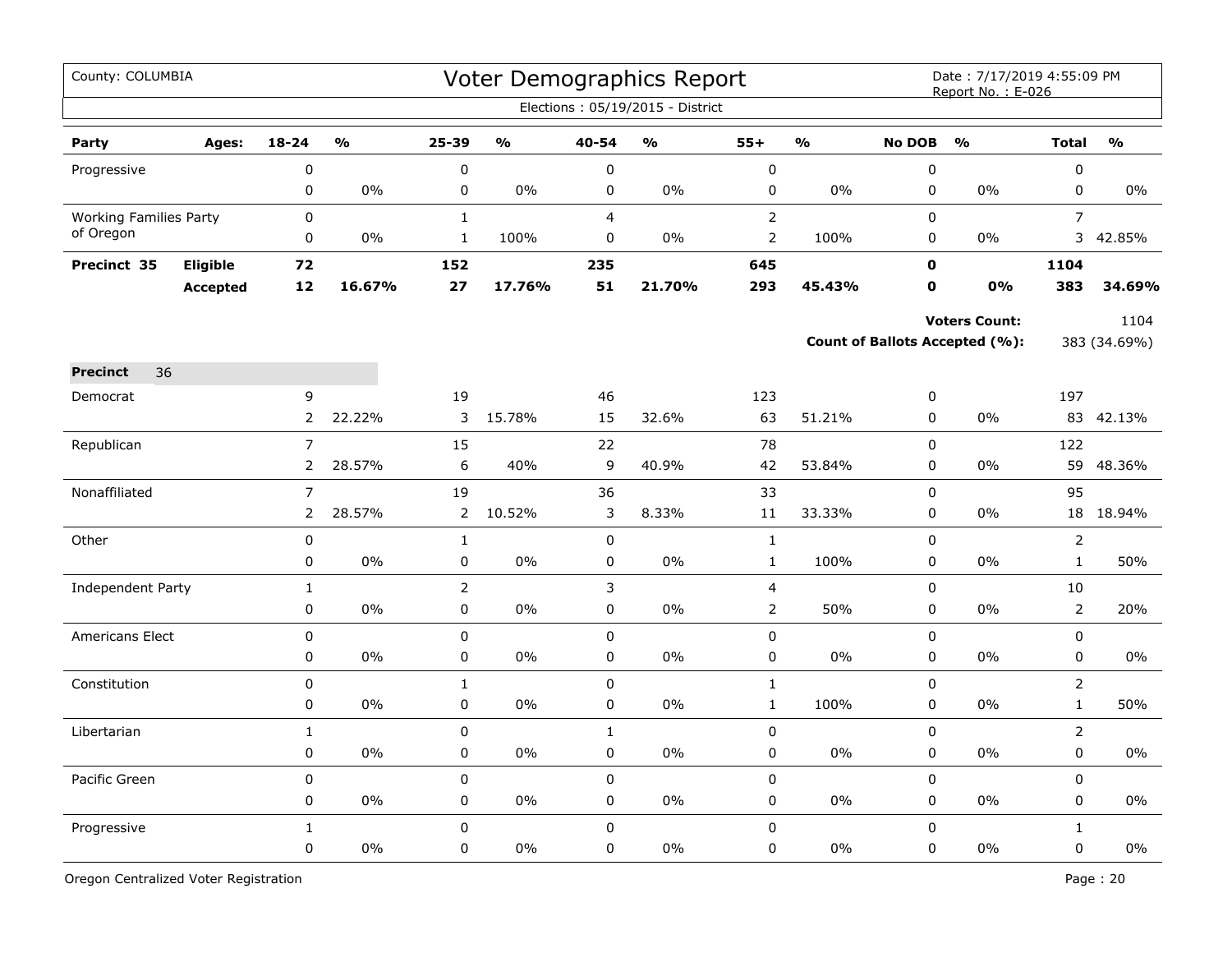| County: COLUMBIA              |                 |                |                         |                |                         |                | Voter Demographics Report         |                |               |               | Date: 7/17/2019 4:55:09 PM<br>Report No.: E-026 |                |                                   |
|-------------------------------|-----------------|----------------|-------------------------|----------------|-------------------------|----------------|-----------------------------------|----------------|---------------|---------------|-------------------------------------------------|----------------|-----------------------------------|
|                               |                 |                |                         |                |                         |                | Elections: 05/19/2015 - District  |                |               |               |                                                 |                |                                   |
| Party                         | Ages:           | $18 - 24$      | $\mathbf{O}/\mathbf{o}$ | 25-39          | $\mathbf{O}/\mathbf{o}$ | 40-54          | $\mathsf{o}\mathsf{v}_\mathsf{o}$ | $55+$          | $\frac{0}{0}$ | <b>No DOB</b> | $\mathbf{O}/\mathbf{o}$                         | <b>Total</b>   | $\mathsf{o}\mathsf{v}_\mathsf{o}$ |
| <b>Working Families Party</b> |                 | $\mathbf{1}$   |                         | $\pmb{0}$      |                         | $\pmb{0}$      |                                   | $\pmb{0}$      |               | $\pmb{0}$     |                                                 | $\mathbf{1}$   |                                   |
| of Oregon                     |                 | $\mathbf{1}$   | 100%                    | 0              | 0%                      | $\mathbf 0$    | $0\%$                             | 0              | 0%            | $\mathbf 0$   | $0\%$                                           | $\mathbf{1}$   | 100%                              |
| Precinct 36                   | Eligible        | 27             |                         | 57             |                         | 108            |                                   | 240            |               | $\mathbf 0$   |                                                 | 432            |                                   |
|                               | <b>Accepted</b> | 7              | 25.93%                  | 11             | 19.30%                  | 27             | 25.00%                            | 120            | 50.00%        | 0             | 0%                                              | 165            | 38.19%                            |
|                               |                 |                |                         |                |                         |                |                                   |                |               |               | <b>Voters Count:</b>                            |                | 432                               |
|                               |                 |                |                         |                |                         |                |                                   |                |               |               | Count of Ballots Accepted (%):                  |                | 165 (38.19%)                      |
| 38<br><b>Precinct</b>         |                 |                |                         |                |                         |                |                                   |                |               |               |                                                 |                |                                   |
| Democrat                      |                 | $\overline{7}$ |                         | 25             |                         | 27             |                                   | 137            |               | 0             |                                                 | 196            |                                   |
|                               |                 | 3              | 42.85%                  | 4              | 16%                     | 3              | 11.11%                            | 70             | 51.09%        | 0             | 0%                                              | 80             | 40.81%                            |
| Republican                    |                 | 5              |                         | 19             |                         | 32             |                                   | 85             |               | $\mathsf 0$   |                                                 | 141            |                                   |
|                               |                 | 0              | 0%                      | 5              | 26.31%                  | 13             | 40.62%                            | 46             | 54.11%        | $\mathbf 0$   | 0%                                              | 64             | 45.39%                            |
| Nonaffiliated                 |                 | 11             |                         | 22             |                         | 30             |                                   | 39             |               | $\mathbf 0$   |                                                 | 102            |                                   |
|                               |                 | 2              | 18.18%                  | 4              | 18.18%                  | 8              | 26.66%                            | 13             | 33.33%        | 0             | $0\%$                                           | 27             | 26.47%                            |
| Other                         |                 | $\pmb{0}$      |                         | $\mathbf{1}$   |                         | $\mathbf{1}$   |                                   | $\mathsf 3$    |               | $\mathbf 0$   |                                                 | 5              |                                   |
|                               |                 | 0              | $0\%$                   | 0              | $0\%$                   | 0              | $0\%$                             | 0              | $0\%$         | 0             | $0\%$                                           | 0              | $0\%$                             |
| Independent Party             |                 | $1\,$          |                         | 5              |                         | 4              |                                   | 6              |               | $\mathsf 0$   |                                                 | 16             |                                   |
|                               |                 | 0              | $0\%$                   | $\pmb{0}$      | $0\%$                   | $\overline{2}$ | 50%                               | 0              | $0\%$         | $\pmb{0}$     | $0\%$                                           | $\overline{2}$ | 12.5%                             |
| Americans Elect               |                 | $\mathbf 0$    |                         | $\pmb{0}$      |                         | $\mathbf 0$    |                                   | 0              |               | $\mathbf 0$   |                                                 | 0              |                                   |
|                               |                 | 0              | 0%                      | $\pmb{0}$      | $0\%$                   | $\pmb{0}$      | 0%                                | 0              | 0%            | $\pmb{0}$     | $0\%$                                           | $\pmb{0}$      | $0\%$                             |
| Constitution                  |                 | 0              |                         | $\mathbf 1$    |                         | $\pmb{0}$      |                                   | $\mathbf{1}$   |               | $\Omega$      |                                                 | $\overline{2}$ |                                   |
|                               |                 | 0              | $0\%$                   | $\mathbf{1}$   | 100%                    | 0              | $0\%$                             | $\mathbf{1}$   | 100%          | $\mathbf 0$   | 0%                                              | $\overline{2}$ | 100%                              |
| Libertarian                   |                 | 0              |                         | $\overline{2}$ |                         | $\mathbf{1}$   |                                   | 3              |               | $\mathsf 0$   |                                                 | 6              |                                   |
|                               |                 | 0              | $0\%$                   | $\mathbf 1$    | 50%                     | $\mathbf{1}$   | 100%                              | $\overline{2}$ | 66.66%        | $\pmb{0}$     | 0%                                              | 4              | 66.66%                            |
| Pacific Green                 |                 | $\mathbf{1}$   |                         | 0              |                         | $\mathbf 0$    |                                   | 0              |               | $\mathbf 0$   |                                                 | $\mathbf{1}$   |                                   |
|                               |                 | 0              | $0\%$                   | 0              | $0\%$                   | 0              | $0\%$                             | 0              | $0\%$         | $\mathbf 0$   | $0\%$                                           | 0              | $0\%$                             |
| Progressive                   |                 | 0              |                         | $\pmb{0}$      |                         | $\mathbf 0$    |                                   | $\mathsf{2}\,$ |               | $\mathbf 0$   |                                                 | $\overline{2}$ |                                   |
|                               |                 | 0              | $0\%$                   | 0              | 0%                      | 0              | $0\%$                             | $\overline{2}$ | 100%          | $\mathbf 0$   | $0\%$                                           | $\overline{2}$ | 100%                              |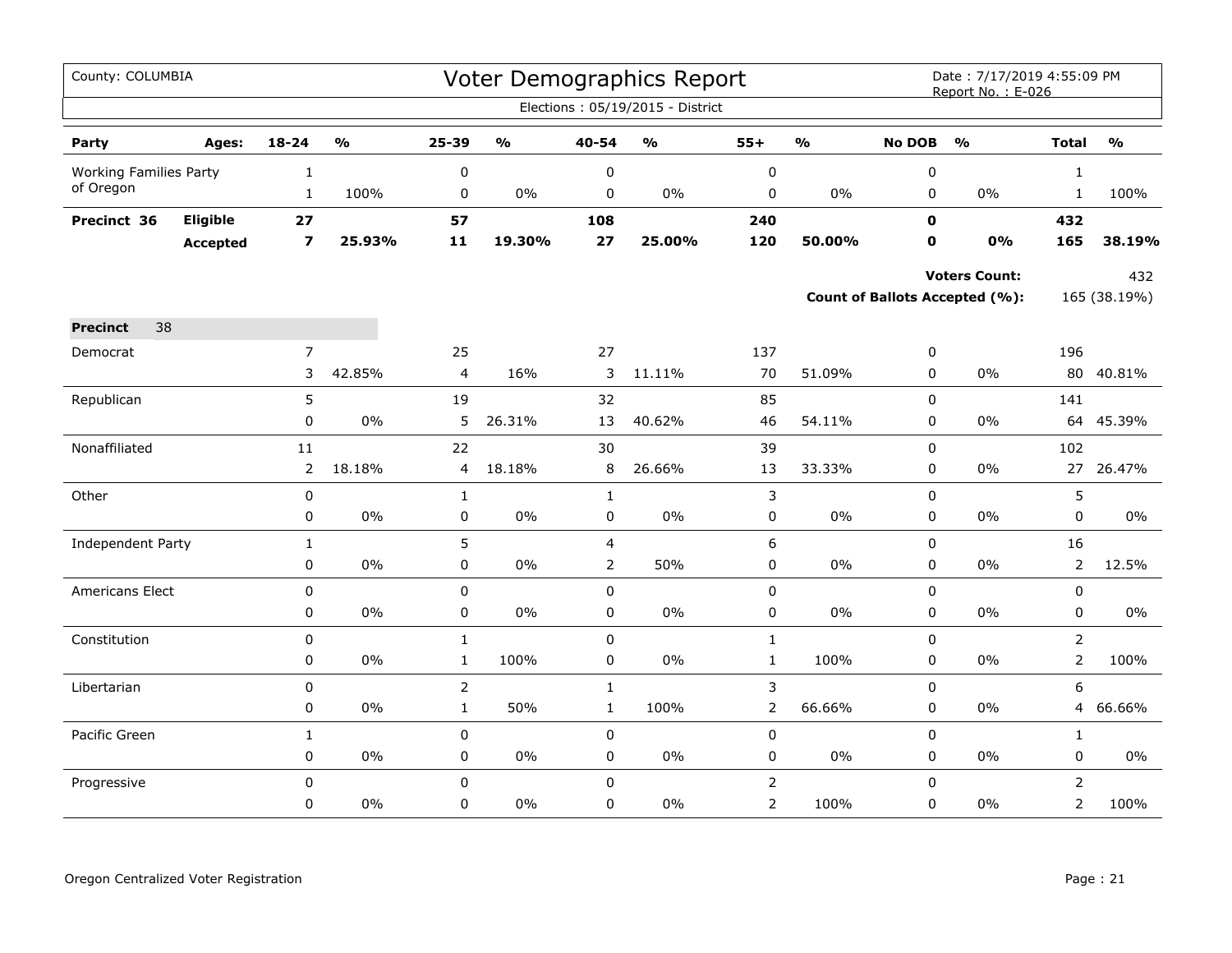| County: COLUMBIA              |                 |                   |               |                               |               |                                  | Voter Demographics Report        |                     |                         |                            | Date: 7/17/2019 4:55:09 PM<br>Report No.: E-026 |                |                                   |
|-------------------------------|-----------------|-------------------|---------------|-------------------------------|---------------|----------------------------------|----------------------------------|---------------------|-------------------------|----------------------------|-------------------------------------------------|----------------|-----------------------------------|
|                               |                 |                   |               |                               |               |                                  | Elections: 05/19/2015 - District |                     |                         |                            |                                                 |                |                                   |
| Party                         | Ages:           | $18 - 24$         | $\frac{1}{2}$ | 25-39                         | $\frac{0}{0}$ | 40-54                            | $\frac{0}{0}$                    | $55+$               | $\mathbf{O}/\mathbf{O}$ | <b>No DOB</b>              | $\frac{0}{0}$                                   | <b>Total</b>   | $\mathsf{o}\mathsf{v}_\mathsf{o}$ |
| <b>Working Families Party</b> |                 | 0                 |               | $1\,$                         |               | 0                                |                                  | $\pmb{0}$           |                         | 0                          |                                                 | $\mathbf 1$    |                                   |
| of Oregon                     |                 | 0                 | $0\%$         | 0                             | 0%            | 0                                | 0%                               | 0                   | 0%                      | 0                          | $0\%$                                           | 0              | $0\%$                             |
| Precinct 38                   | Eligible        | 25                |               | 76                            |               | 95                               |                                  | 276                 |                         | $\mathbf 0$                |                                                 | 472            |                                   |
|                               | <b>Accepted</b> | 5                 | 20.00%        | 15                            | 19.74%        | 27                               | 28.42%                           | 134                 | 48.55%                  | $\mathbf 0$                | 0%                                              | 181            | 38.35%                            |
|                               |                 |                   |               |                               |               |                                  |                                  |                     |                         |                            | <b>Voters Count:</b>                            |                | 472                               |
|                               |                 |                   |               |                               |               |                                  |                                  |                     |                         |                            | Count of Ballots Accepted (%):                  |                | 181 (38.35%)                      |
| 39                            |                 |                   |               |                               |               |                                  |                                  |                     |                         |                            |                                                 |                |                                   |
| <b>Precinct</b>               |                 |                   |               |                               |               |                                  |                                  |                     |                         |                            |                                                 |                |                                   |
| Democrat                      |                 | 0<br>$\mathbf 0$  | 0%            | $\mathbf{1}$<br>0             | $0\%$         | 3<br>$\mathbf{1}$                | 33.33%                           | 5<br>3              | 60%                     | 0<br>0                     | $0\%$                                           | 9<br>4         | 44.44%                            |
|                               |                 |                   |               |                               |               |                                  |                                  |                     |                         |                            |                                                 |                |                                   |
| Republican                    |                 | $\mathbf{1}$<br>0 | 0%            | $\overline{2}$<br>$\mathbf 0$ | 0%            | $\overline{7}$<br>$\overline{2}$ | 28.57%                           | $\overline{4}$<br>3 | 75%                     | $\pmb{0}$<br>$\mathbf 0$   | 0%                                              | 14             | 5 35.71%                          |
|                               |                 |                   |               |                               |               |                                  |                                  |                     |                         |                            |                                                 |                |                                   |
| Nonaffiliated                 |                 | $\mathbf 0$       |               | 0<br>0                        |               | $\overline{4}$                   | 25%                              | 3                   |                         | $\mathbf 0$<br>$\mathbf 0$ |                                                 | $\overline{7}$ |                                   |
|                               |                 | $\pmb{0}$         | 0%            |                               | 0%            | $\mathbf{1}$                     |                                  | $\overline{2}$      | 66.66%                  |                            | 0%                                              | 3              | 42.85%                            |
| Other                         |                 | 0                 |               | $\mathbf 0$                   |               | $\pmb{0}$                        |                                  | $\pmb{0}$           |                         | $\pmb{0}$                  |                                                 | 0              |                                   |
|                               |                 | 0                 | 0%            | $\mathbf 0$                   | 0%            | 0                                | 0%                               | $\pmb{0}$           | 0%                      | $\mathbf 0$                | 0%                                              | 0              | $0\%$                             |
| Independent Party             |                 | 0                 |               | 0                             |               | $\overline{2}$                   |                                  | $\mathbf{1}$        |                         | $\mathbf 0$                |                                                 | 3              |                                   |
|                               |                 | 0                 | $0\%$         | 0                             | 0%            | 0                                | 0%                               | 0                   | 0%                      | 0                          | $0\%$                                           | 0              | 0%                                |
| Americans Elect               |                 | 0                 |               | 0                             |               | 0                                |                                  | 0                   |                         | 0                          |                                                 | 0              |                                   |
|                               |                 | 0                 | 0%            | 0                             | 0%            | 0                                | 0%                               | 0                   | 0%                      | 0                          | 0%                                              | 0              | 0%                                |
| Constitution                  |                 | 0                 |               | 0                             |               | $\pmb{0}$                        |                                  | 0                   |                         | 0                          |                                                 | 0              |                                   |
|                               |                 | 0                 | $0\%$         | 0                             | 0%            | 0                                | 0%                               | 0                   | 0%                      | $\mathbf 0$                | $0\%$                                           | $\mathbf 0$    | 0%                                |
| Libertarian                   |                 | 0                 |               | $\pmb{0}$                     |               | $\mathsf 0$                      |                                  | $\mathsf 0$         |                         | $\mathsf 0$                |                                                 | $\pmb{0}$      |                                   |
|                               |                 | $\pmb{0}$         | 0%            | 0                             | $0\%$         | 0                                | 0%                               | $\mathbf 0$         | $0\%$                   | 0                          | $0\%$                                           | 0              | $0\%$                             |
| Pacific Green                 |                 | $\mathbf 0$       |               | $\mathbf{1}$                  |               | $\pmb{0}$                        |                                  | $\mathsf 0$         |                         | $\pmb{0}$                  |                                                 | $\mathbf{1}$   |                                   |
|                               |                 | 0                 | 0%            | 0                             | $0\%$         | 0                                | 0%                               | $\mathbf 0$         | 0%                      | $\mathbf 0$                | 0%                                              | $\mathbf 0$    | $0\%$                             |
| Progressive                   |                 | $\mathbf 0$       |               | 0                             |               | $\mathbf 0$                      |                                  | $\mathsf 0$         |                         | $\mathbf 0$                |                                                 | $\mathbf 0$    |                                   |
|                               |                 | 0                 | 0%            | 0                             | 0%            | 0                                | 0%                               | 0                   | 0%                      | 0                          | $0\%$                                           | 0              | 0%                                |
| <b>Working Families Party</b> |                 | $\mathbf 0$       |               | 0                             |               | $\pmb{0}$                        |                                  | $\mathbf 0$         |                         | $\mathbf 0$                |                                                 | $\mathbf 0$    |                                   |
| of Oregon                     |                 | 0                 | 0%            | $\Omega$                      | 0%            | 0                                | 0%                               | 0                   | 0%                      | $\Omega$                   | 0%                                              | 0              | 0%                                |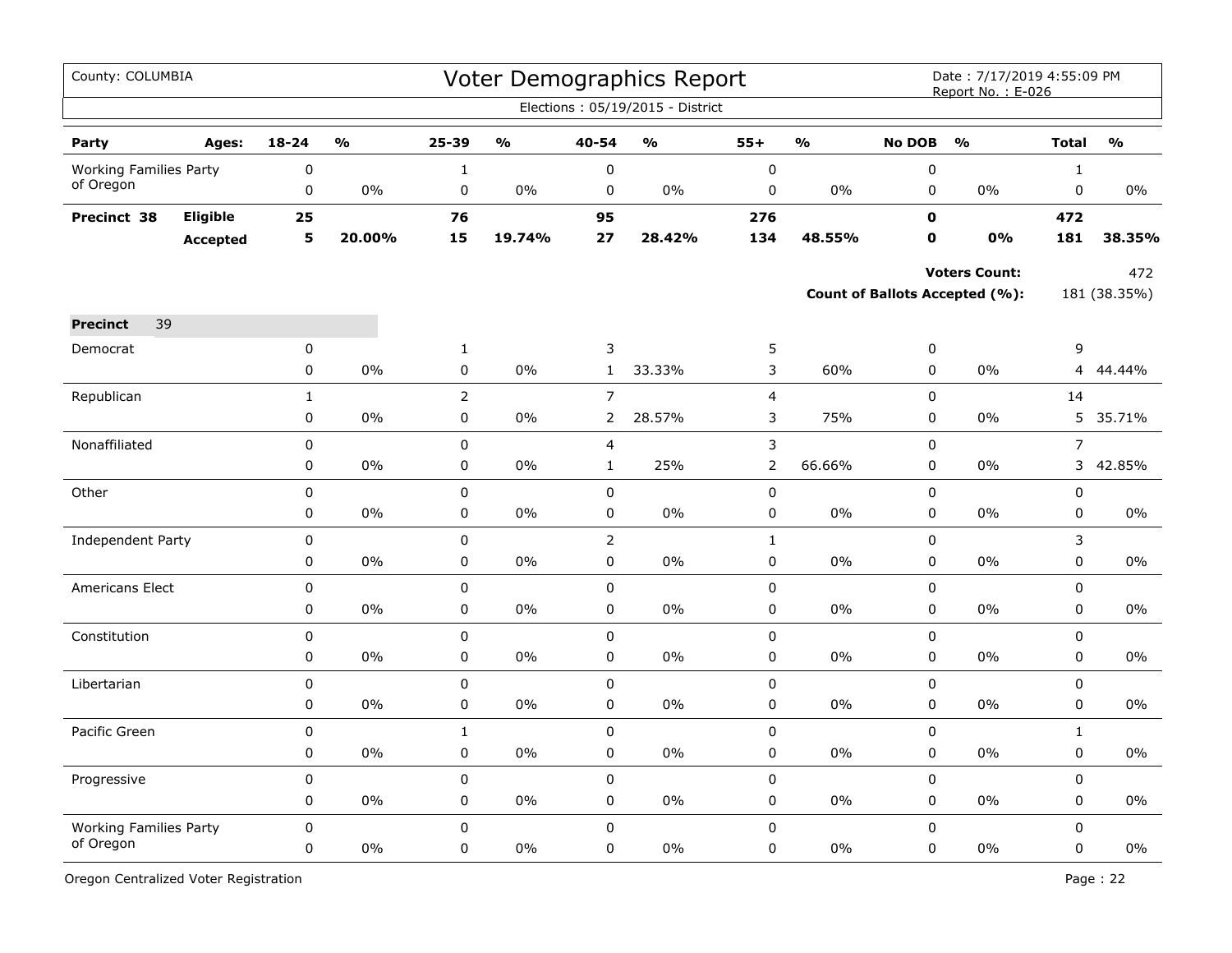| County: COLUMBIA              |                 |                |                         |                |                                   |                         | Voter Demographics Report         |                |                         |               | Date: 7/17/2019 4:55:09 PM<br>Report No.: E-026 |                |                         |
|-------------------------------|-----------------|----------------|-------------------------|----------------|-----------------------------------|-------------------------|-----------------------------------|----------------|-------------------------|---------------|-------------------------------------------------|----------------|-------------------------|
|                               |                 |                |                         |                |                                   |                         | Elections: 05/19/2015 - District  |                |                         |               |                                                 |                |                         |
| Party                         | Ages:           | $18 - 24$      | $\mathbf{0}/\mathbf{0}$ | 25-39          | $\mathsf{o}\mathsf{v}_\mathsf{o}$ | 40-54                   | $\mathsf{o}\mathsf{v}_\mathsf{o}$ | $55+$          | $\mathbf{0}/\mathbf{0}$ | <b>No DOB</b> | $\frac{1}{2}$                                   | <b>Total</b>   | $\mathbf{O}/\mathbf{O}$ |
| Precinct 39                   | Eligible        | $\mathbf 1$    |                         | 4              |                                   | 16                      |                                   | 13             |                         | 0             |                                                 | 34             |                         |
|                               | <b>Accepted</b> | $\mathbf 0$    | 0.00%                   | $\mathbf 0$    | 0.00%                             | $\overline{\mathbf{4}}$ | 25.00%                            | 8              | 61.54%                  | $\mathbf 0$   | 0%                                              | 12             | 35.29%                  |
|                               |                 |                |                         |                |                                   |                         |                                   |                |                         |               | <b>Voters Count:</b>                            |                | 34                      |
|                               |                 |                |                         |                |                                   |                         |                                   |                |                         |               | <b>Count of Ballots Accepted (%):</b>           |                | 12 (35.29%)             |
| 40<br><b>Precinct</b>         |                 |                |                         |                |                                   |                         |                                   |                |                         |               |                                                 |                |                         |
| Democrat                      |                 | 19             |                         | 45             |                                   | 68                      |                                   | 241            |                         | 0             |                                                 | 373            |                         |
|                               |                 | $\overline{2}$ | 10.52%                  | $\overline{7}$ | 15.55%                            | 21                      | 30.88%                            | 136            | 56.43%                  | 0             | $0\%$                                           | 166            | 44.5%                   |
| Republican                    |                 | 25             |                         | 51             |                                   | 80                      |                                   | 197            |                         | 0             |                                                 | 353            |                         |
|                               |                 | 12             | 48%                     | $\overline{7}$ | 13.72%                            | 37                      | 46.25%                            | 91             | 46.19%                  | 0             | 0%                                              |                | 147 41.64%              |
| Nonaffiliated                 |                 | 19             |                         | 44             |                                   | 51                      |                                   | 55             |                         | $\mathbf 0$   |                                                 | 169            |                         |
|                               |                 | 4              | 21.05%                  | 6              | 13.63%                            | 8                       | 15.68%                            | 20             | 36.36%                  | 0             | 0%                                              |                | 38 22.48%               |
| Other                         |                 | 0              |                         | $\overline{2}$ |                                   | $\mathbf{1}$            |                                   | 4              |                         | 0             |                                                 | $\overline{7}$ |                         |
|                               |                 | 0              | 0%                      | 0              | 0%                                | 0                       | 0%                                | $\mathbf{1}$   | 25%                     | 0             | 0%                                              |                | 1 14.28%                |
| Independent Party             |                 | 6              |                         | $\mathbf{1}$   |                                   | $\overline{9}$          |                                   | 22             |                         | 0             |                                                 | 38             |                         |
|                               |                 | $\mathbf{1}$   | 16.66%                  | $\mathbf 0$    | 0%                                | $\overline{2}$          | 22.22%                            | 12             | 54.54%                  | 0             | 0%                                              |                | 15 39.47%               |
| Americans Elect               |                 | 0              |                         | $\pmb{0}$      |                                   | 0                       |                                   | 0              |                         | $\mathbf 0$   |                                                 | 0              |                         |
|                               |                 | 0              | 0%                      | $\pmb{0}$      | $0\%$                             | 0                       | $0\%$                             | $\pmb{0}$      | $0\%$                   | 0             | $0\%$                                           | 0              | $0\%$                   |
| Constitution                  |                 | $\mathbf 0$    |                         | $\mathbf 0$    |                                   | $\mathbf 0$             |                                   | 0              |                         | 0             |                                                 | 0              |                         |
|                               |                 | 0              | $0\%$                   | $\pmb{0}$      | 0%                                | $\pmb{0}$               | $0\%$                             | 0              | 0%                      | $\pmb{0}$     | 0%                                              | 0              | $0\%$                   |
| Libertarian                   |                 | $\mathbf{1}$   |                         | 3              |                                   | $\mathbf{1}$            |                                   | $\overline{2}$ |                         | $\mathbf 0$   |                                                 | $\overline{7}$ |                         |
|                               |                 | 0              | 0%                      | $\pmb{0}$      | 0%                                | $\mathbf{1}$            | 100%                              | $\mathbf{1}$   | 50%                     | 0             | 0%                                              |                | 2 28.57%                |
| Pacific Green                 |                 | $\mathbf{1}$   |                         | $\mathbf{1}$   |                                   | $\mathsf{2}\,$          |                                   | $\pmb{0}$      |                         | $\mathbf 0$   |                                                 | 4              |                         |
|                               |                 | $\mathbf{1}$   | 100%                    | 0              | $0\%$                             | 0                       | $0\%$                             | $\pmb{0}$      | 0%                      | 0             | 0%                                              | $\mathbf{1}$   | 25%                     |
| Progressive                   |                 | 0              |                         | 0              |                                   | $\mathbf{1}$            |                                   | $\mathbf 1$    |                         | $\pmb{0}$     |                                                 | $\overline{2}$ |                         |
|                               |                 | 0              | $0\%$                   | 0              | $0\%$                             | $\mathbf{1}$            | 100%                              | $\mathbf{1}$   | 100%                    | $\pmb{0}$     | 0%                                              | $\overline{2}$ | 100%                    |
| <b>Working Families Party</b> |                 | 1              |                         | $\mathbf{1}$   |                                   | 3                       |                                   | $\pmb{0}$      |                         | $\mathbf 0$   |                                                 | 5              |                         |
| of Oregon                     |                 | $\mathbf 0$    | $0\%$                   | 0              | $0\%$                             | $\mathbf{1}$            | 33.33%                            | 0              | $0\%$                   | $\pmb{0}$     | 0%                                              | $\mathbf{1}$   | 20%                     |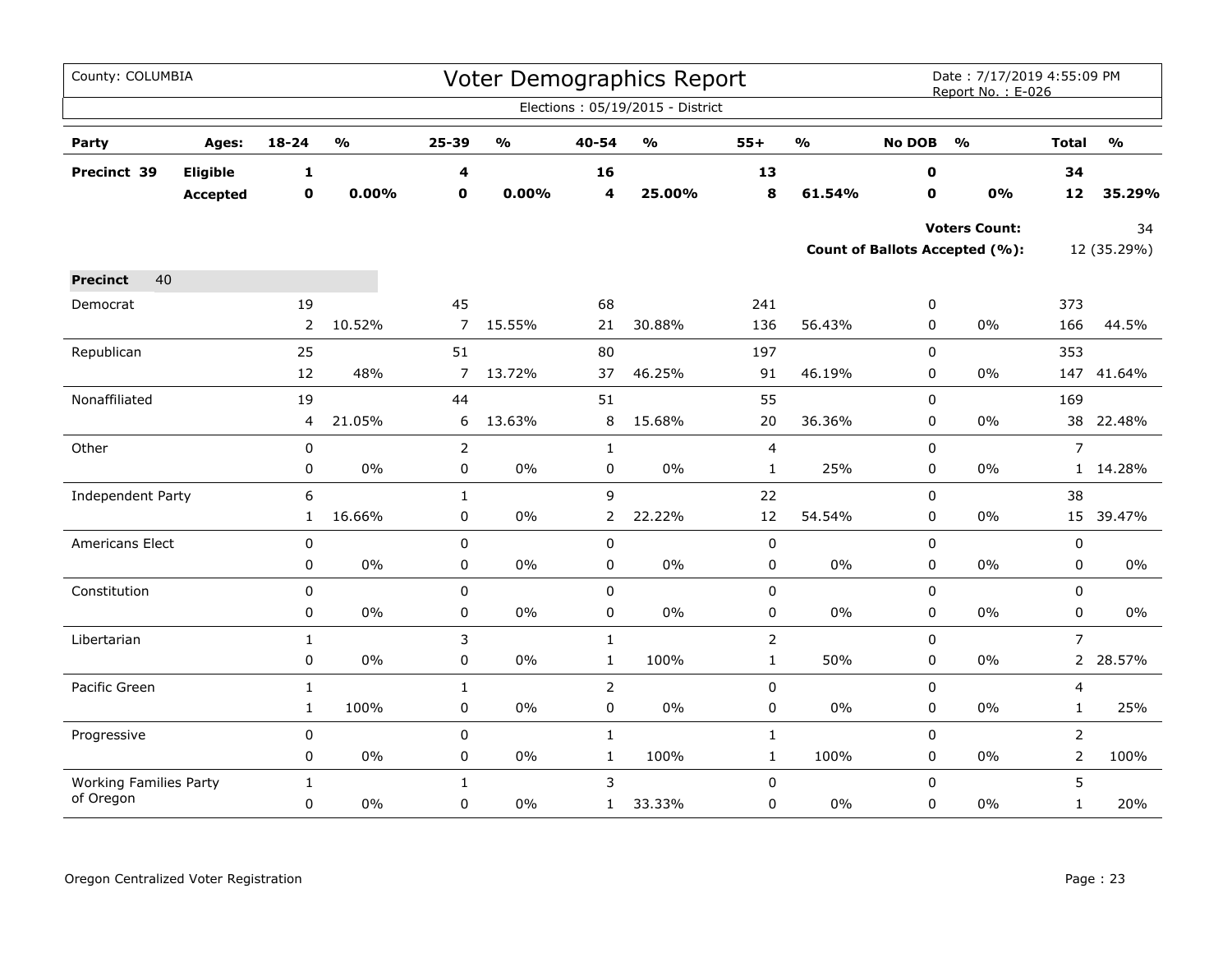| County: COLUMBIA              |                                    |                |                                   |                         |                                   |                | <b>Voter Demographics Report</b>  |                |                                   |                  | Date: 7/17/2019 4:55:09 PM<br>Report No.: E-026        |                |                                   |
|-------------------------------|------------------------------------|----------------|-----------------------------------|-------------------------|-----------------------------------|----------------|-----------------------------------|----------------|-----------------------------------|------------------|--------------------------------------------------------|----------------|-----------------------------------|
|                               |                                    |                |                                   |                         |                                   |                | Elections: 05/19/2015 - District  |                |                                   |                  |                                                        |                |                                   |
| Party                         | Ages:                              | $18 - 24$      | $\mathsf{o}\mathsf{v}_\mathsf{o}$ | 25-39                   | $\mathsf{o}\mathsf{v}_\mathsf{o}$ | 40-54          | $\mathsf{o}\mathsf{v}_\mathsf{o}$ | $55+$          | $\mathsf{o}\mathsf{v}_\mathsf{o}$ | <b>No DOB</b>    | $\frac{0}{0}$                                          | <b>Total</b>   | $\mathsf{o}\mathsf{v}_\mathsf{o}$ |
| Precinct 40                   | <b>Eligible</b><br><b>Accepted</b> | 72<br>20       | 27.78%                            | 148<br>20               | 13.51%                            | 216<br>71      | 32.87%                            | 522<br>262     | 50.19%                            | $\mathbf 0$<br>0 | 0%                                                     | 958<br>373     | 38.94%                            |
|                               |                                    |                |                                   |                         |                                   |                |                                   |                |                                   |                  | <b>Voters Count:</b><br>Count of Ballots Accepted (%): |                | 958<br>373 (38.94%)               |
| 41<br><b>Precinct</b>         |                                    |                |                                   |                         |                                   |                |                                   |                |                                   |                  |                                                        |                |                                   |
| Democrat                      |                                    | 13             |                                   | 44                      |                                   | 85             |                                   | 215            |                                   | 0                |                                                        | 357            |                                   |
|                               |                                    | $\mathbf{1}$   | 7.69%                             | 6                       | 13.63%                            | 26             | 30.58%                            | 106            | 49.3%                             | $\mathbf 0$      | 0%                                                     | 139            | 38.93%                            |
| Republican                    |                                    | 33             |                                   | 71                      |                                   | 115            |                                   | 175            |                                   | $\mathbf 0$      |                                                        | 394            |                                   |
|                               |                                    | 4              | 12.12%                            | 8                       | 11.26%                            | 31             | 26.95%                            | 91             | 52%                               | 0                | 0%                                                     |                | 134 34.01%                        |
| Nonaffiliated                 |                                    | 33             |                                   | 92                      |                                   | 92             |                                   | 88             |                                   | $\mathbf 0$      |                                                        | 305            |                                   |
|                               |                                    | $\overline{2}$ | 6.06%                             | 9                       | 9.78%                             | 23             | 25%                               | 32             | 36.36%                            | $\mathbf 0$      | 0%                                                     |                | 66 21.63%                         |
| Other                         |                                    | $\overline{2}$ |                                   | 6                       |                                   | 5              |                                   | $\mathsf 3$    |                                   | $\pmb{0}$        |                                                        | 16             |                                   |
|                               |                                    | $\mathbf{1}$   | 50%                               | 0                       | 0%                                | 0              | 0%                                | $\mathbf{1}$   | 33.33%                            | 0                | 0%                                                     | $\overline{2}$ | 12.5%                             |
| Independent Party             |                                    | $11\,$         |                                   | 15                      |                                   | 19             |                                   | 20             |                                   | 0                |                                                        | 65             |                                   |
|                               |                                    | 3              | 27.27%                            | 6                       | 40%                               | 3              | 15.78%                            | 10             | 50%                               | $\mathbf 0$      | 0%                                                     | 22             | 33.84%                            |
| <b>Americans Elect</b>        |                                    | $\pmb{0}$      |                                   | $\mathbf{1}$            |                                   | $\pmb{0}$      |                                   | 0              |                                   | 0                |                                                        | 1              |                                   |
|                               |                                    | 0              | 0%                                | $\pmb{0}$               | 0%                                | $\pmb{0}$      | 0%                                | 0              | 0%                                | $\pmb{0}$        | 0%                                                     | 0              | 0%                                |
| Constitution                  |                                    | $\mathbf 0$    |                                   | $\overline{4}$          |                                   | $\mathbf 0$    |                                   | $\mathbf{1}$   |                                   | $\mathbf 0$      |                                                        | 5              |                                   |
|                               |                                    | $\pmb{0}$      | 0%                                | 0                       | $0\%$                             | 0              | 0%                                | 0              | 0%                                | $\mathsf 0$      | 0%                                                     | $\mathbf 0$    | 0%                                |
| Libertarian                   |                                    | $\overline{2}$ |                                   | $\overline{\mathbf{4}}$ |                                   | $\overline{2}$ |                                   | $\overline{2}$ |                                   | $\pmb{0}$        |                                                        | 10             |                                   |
|                               |                                    | $\pmb{0}$      | 0%                                | $\mathbf{1}$            | 25%                               | $\mathbf 0$    | 0%                                | 0              | 0%                                | 0                | 0%                                                     | $\mathbf{1}$   | 10%                               |
| Pacific Green                 |                                    | $\mathbf{1}$   |                                   | 0                       |                                   | 3              |                                   | 3              |                                   | $\pmb{0}$        |                                                        | $\overline{7}$ |                                   |
|                               |                                    | $\mathsf 0$    | 0%                                | $\pmb{0}$               | 0%                                | 3              | 100%                              | $\mathbf 1$    | 33.33%                            | 0                | 0%                                                     | 4              | 57.14%                            |
| Progressive                   |                                    | 0              |                                   | $\mathbf{1}$            |                                   | $\mathbf 0$    |                                   | $\pmb{0}$      |                                   | 0                |                                                        | $\mathbf{1}$   |                                   |
|                               |                                    | $\pmb{0}$      | 0%                                | $\pmb{0}$               | 0%                                | $\pmb{0}$      | 0%                                | 0              | $0\%$                             | 0                | 0%                                                     | $\mathbf 0$    | $0\%$                             |
| <b>Working Families Party</b> |                                    | $\pmb{0}$      |                                   | $\overline{2}$          |                                   | $\pmb{0}$      |                                   | $\mathbf{1}$   |                                   | $\pmb{0}$        |                                                        | 3              |                                   |
| of Oregon                     |                                    | $\mathbf 0$    | 0%                                | $\pmb{0}$               | 0%                                | 0              | $0\%$                             | 0              | 0%                                | $\mathbf 0$      | 0%                                                     | $\mathbf 0$    | 0%                                |
| Precinct 41                   | Eligible                           | 95             |                                   | 240                     |                                   | 321            |                                   | 508            |                                   | $\mathbf 0$      |                                                        | 1164           |                                   |
|                               | <b>Accepted</b>                    | 11             | 11.58%                            | 30                      | 12.50%                            | 86             | 26.79%                            | 241            | 47.44%                            | $\mathbf o$      | 0%                                                     | 368            | 31.62%                            |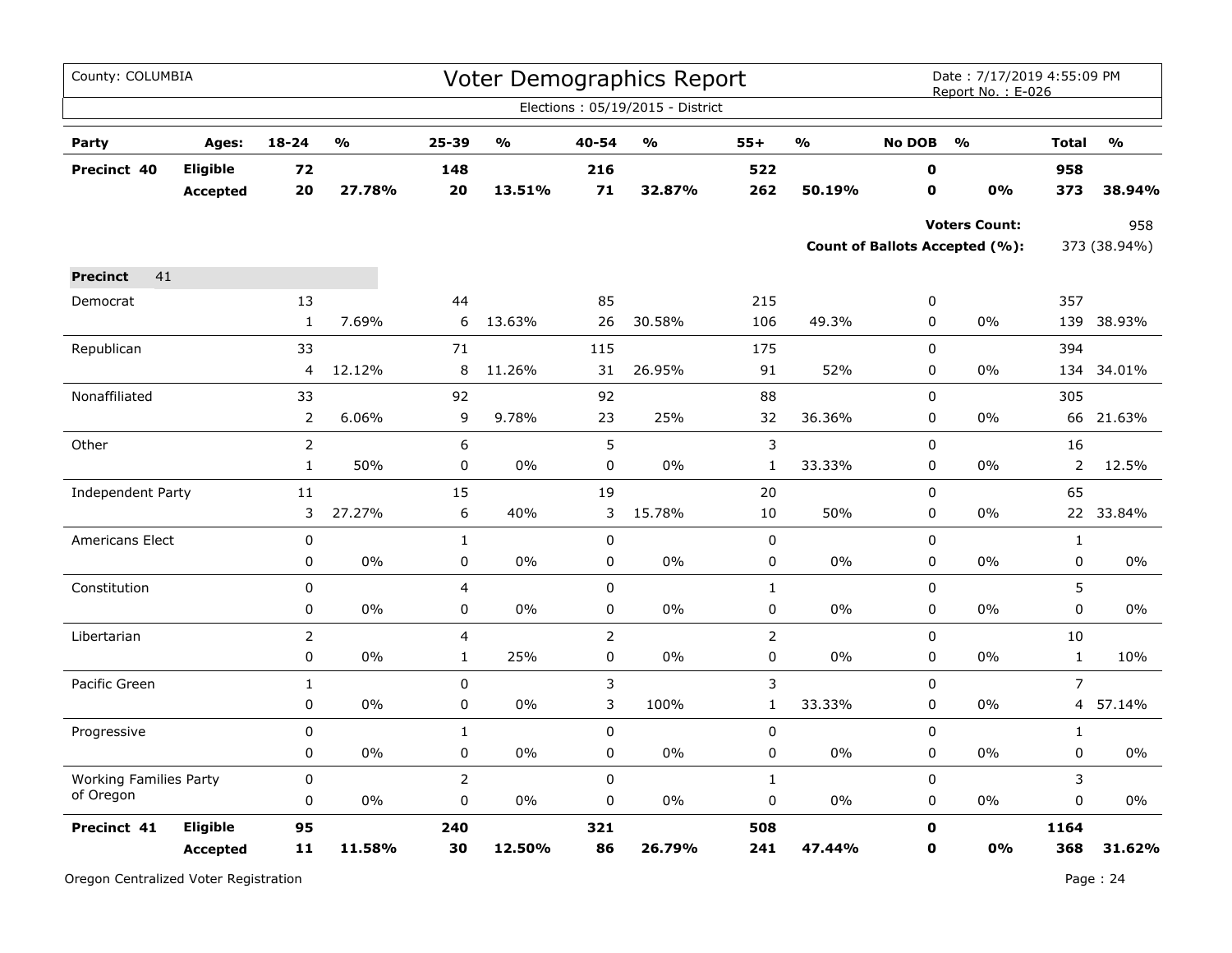| County: COLUMBIA              |                 |                |                         |                |                                   |                | <b>Voter Demographics Report</b>  |                |                         |               | Date: 7/17/2019 4:55:09 PM<br>Report No.: E-026 |                |                         |
|-------------------------------|-----------------|----------------|-------------------------|----------------|-----------------------------------|----------------|-----------------------------------|----------------|-------------------------|---------------|-------------------------------------------------|----------------|-------------------------|
|                               |                 |                |                         |                |                                   |                | Elections: 05/19/2015 - District  |                |                         |               |                                                 |                |                         |
| Party                         | Ages:           | $18 - 24$      | $\mathbf{0}/\mathbf{0}$ | 25-39          | $\mathsf{o}\mathsf{v}_\mathsf{o}$ | 40-54          | $\mathsf{o}\mathsf{v}_\mathsf{o}$ | $55+$          | $\mathbf{O}/\mathbf{O}$ | <b>No DOB</b> | $\mathsf{o}\mathsf{v}_\mathsf{o}$               | <b>Total</b>   | $\mathbf{0}/\mathbf{0}$ |
|                               |                 |                |                         |                |                                   |                |                                   |                |                         |               | <b>Voters Count:</b>                            |                | 1164                    |
|                               |                 |                |                         |                |                                   |                |                                   |                |                         |               | <b>Count of Ballots Accepted (%):</b>           |                | 368 (31.62%)            |
| 44<br><b>Precinct</b>         |                 |                |                         |                |                                   |                |                                   |                |                         |               |                                                 |                |                         |
| Democrat                      |                 | $\overline{2}$ |                         | 21             |                                   | 41             |                                   | 137            |                         | 0             |                                                 | 201            |                         |
|                               |                 | $\mathbf 0$    | 0%                      | $\overline{7}$ | 33.33%                            | 9              | 21.95%                            | 69             | 50.36%                  | 0             | 0%                                              |                | 85 42.28%               |
| Republican                    |                 | 11             |                         | 39             |                                   | 71             |                                   | 155            |                         | 0             |                                                 | 276            |                         |
|                               |                 | 2              | 18.18%                  | 9              | 23.07%                            | 22             | 30.98%                            | 87             | 56.12%                  | 0             | $0\%$                                           | 120            | 43.47%                  |
| Nonaffiliated                 |                 | 11             |                         | 35             |                                   | 60             |                                   | 67             |                         | 0             |                                                 | 173            |                         |
|                               |                 | $\pmb{0}$      | 0%                      | 5              | 14.28%                            | 10             | 16.66%                            | 35             | 52.23%                  | 0             | $0\%$                                           | 50             | 28.9%                   |
| Other                         |                 | $\overline{2}$ |                         | 3              |                                   | $\mathbf 0$    |                                   | 3              |                         | 0             |                                                 | 8              |                         |
|                               |                 | 0              | 0%                      | 0              | $0\%$                             | 0              | $0\%$                             | 2              | 66.66%                  | 0             | $0\%$                                           | $\overline{2}$ | 25%                     |
| Independent Party             |                 | 8              |                         | 3              |                                   | $\overline{7}$ |                                   | 17             |                         | 0             |                                                 | 35             |                         |
|                               |                 | 0              | 0%                      | 1              | 33.33%                            | 3              | 42.85%                            | 12             | 70.58%                  | 0             | $0\%$                                           | 16             | 45.71%                  |
| Americans Elect               |                 | 0              |                         | $\pmb{0}$      |                                   | 0              |                                   | 0              |                         | 0             |                                                 | $\pmb{0}$      |                         |
|                               |                 | 0              | $0\%$                   | 0              | $0\%$                             | 0              | 0%                                | 0              | $0\%$                   | 0             | $0\%$                                           | $\mathbf 0$    | $0\%$                   |
| Constitution                  |                 | $\pmb{0}$      |                         | $\mathbf{1}$   |                                   | $\mathbf{1}$   |                                   | 3              |                         | 0             |                                                 | 5              |                         |
|                               |                 | 0              | 0%                      | $\pmb{0}$      | $0\%$                             | 0              | 0%                                | $\mathbf{1}$   | 33.33%                  | 0             | 0%                                              | $\mathbf{1}$   | 20%                     |
| Libertarian                   |                 | $\mathbf{1}$   |                         | 3              |                                   | 3              |                                   | $\overline{7}$ |                         | $\mathbf 0$   |                                                 | 14             |                         |
|                               |                 | $\pmb{0}$      | 0%                      | $\pmb{0}$      | $0\%$                             | $\mathbf 0$    | $0\%$                             | $\overline{2}$ | 28.57%                  | 0             | $0\%$                                           | $2^{\circ}$    | 14.28%                  |
| Pacific Green                 |                 | 0              |                         | $\mathbf{1}$   |                                   | 0              |                                   | $\mathbf{1}$   |                         | $\mathbf 0$   |                                                 | 2              |                         |
|                               |                 | 0              | 0%                      | 0              | 0%                                | 0              | $0\%$                             | 0              | 0%                      | 0             | 0%                                              | 0              | 0%                      |
| Progressive                   |                 | 0              |                         | $\mathbf 1$    |                                   | $\mathbf 0$    |                                   | 0              |                         | 0             |                                                 | $\mathbf{1}$   |                         |
|                               |                 | 0              | 0%                      | $\mathbf{1}$   | 100%                              | 0              | 0%                                | 0              | $0\%$                   | 0             | $0\%$                                           | $\mathbf{1}$   | 100%                    |
| <b>Working Families Party</b> |                 | 0              |                         | $\pmb{0}$      |                                   | 0              |                                   | 0              |                         | 0             |                                                 | $\pmb{0}$      |                         |
| of Oregon                     |                 | $\pmb{0}$      | 0%                      | $\mathbf 0$    | $0\%$                             | 0              | 0%                                | 0              | $0\%$                   | 0             | $0\%$                                           | 0              | $0\%$                   |
| Precinct 44                   | Eligible        | 35             |                         | 107            |                                   | 183            |                                   | 390            |                         | $\mathbf 0$   |                                                 | 715            |                         |
|                               | <b>Accepted</b> | $\mathbf{2}$   | 5.71%                   | 23             | 21.50%                            | 44             | 24.04%                            | 208            | 53.33%                  | $\mathbf 0$   | 0%                                              | 277            | 38.74%                  |

**Voters Count:** 715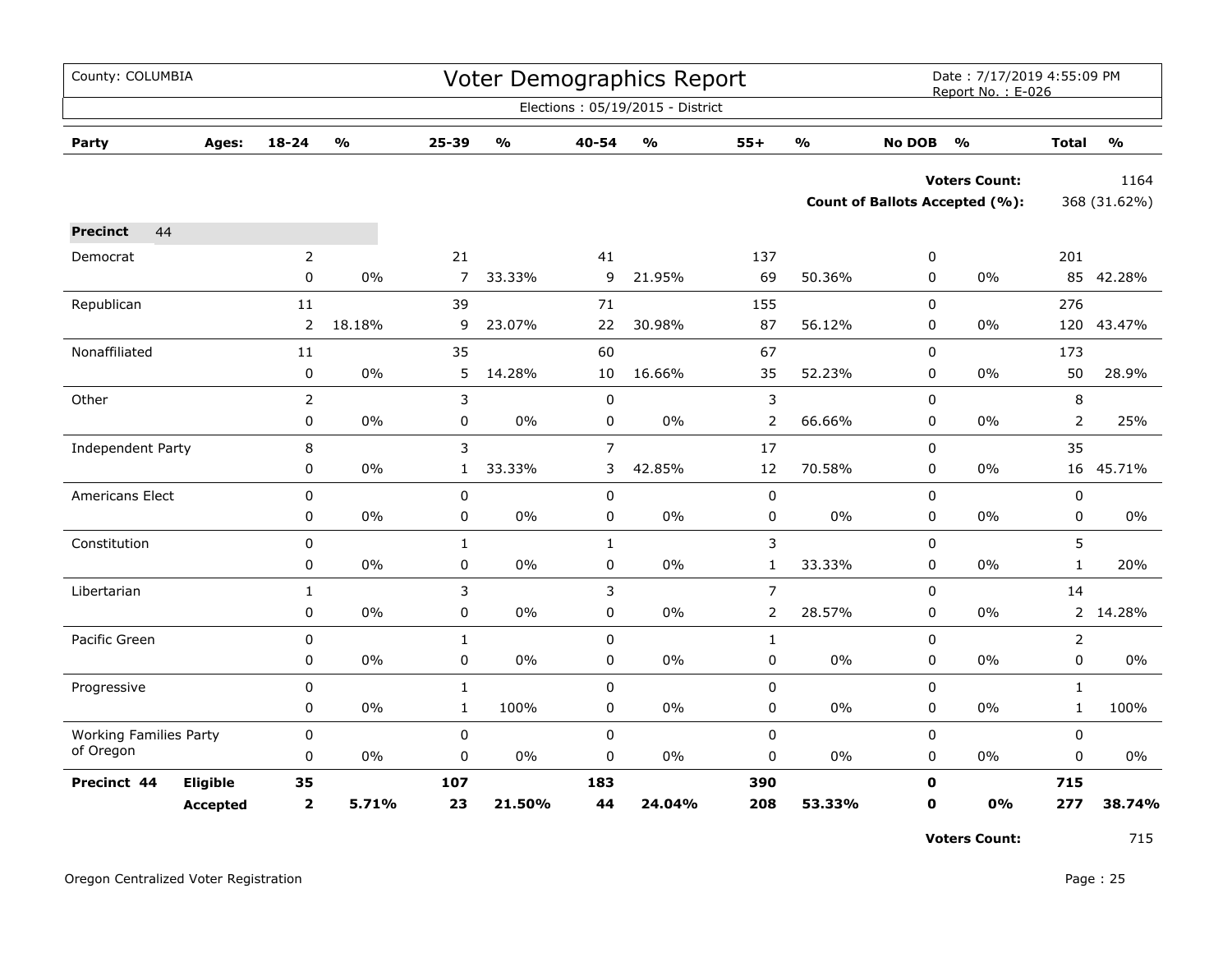| County: COLUMBIA              |                 |                |               |                |               |                | Voter Demographics Report        |                |                         |               | Date: 7/17/2019 4:55:09 PM<br>Report No.: E-026 |              |               |
|-------------------------------|-----------------|----------------|---------------|----------------|---------------|----------------|----------------------------------|----------------|-------------------------|---------------|-------------------------------------------------|--------------|---------------|
|                               |                 |                |               |                |               |                | Elections: 05/19/2015 - District |                |                         |               |                                                 |              |               |
| Party                         | Ages:           | $18 - 24$      | $\frac{0}{0}$ | 25-39          | $\frac{1}{2}$ | 40-54          | $\frac{0}{0}$                    | $55+$          | $\mathbf{O}/\mathbf{o}$ | <b>No DOB</b> | $\frac{1}{2}$                                   | <b>Total</b> | $\frac{1}{2}$ |
|                               |                 |                |               |                |               |                |                                  |                |                         |               | <b>Count of Ballots Accepted (%):</b>           | 277 (38.74%) |               |
| 46<br><b>Precinct</b>         |                 |                |               |                |               |                |                                  |                |                         |               |                                                 |              |               |
| Democrat                      |                 | 6              |               | 19             |               | 39             |                                  | 150            |                         | 0             |                                                 | 214          |               |
|                               |                 | 1              | 16.66%        | $\mathbf{1}$   | 5.26%         | 4              | 10.25%                           | 61             | 40.66%                  | 0             | $0\%$                                           | 67           | 31.3%         |
| Republican                    |                 | 9              |               | 25             |               | 54             |                                  | 103            |                         | 0             |                                                 | 191          |               |
|                               |                 | 4              | 44.44%        | 2              | 8%            | 12             | 22.22%                           | 46             | 44.66%                  | 0             | 0%                                              | 64           | 33.5%         |
| Nonaffiliated                 |                 | 24             |               | 30             |               | 44             |                                  | 57             |                         | $\Omega$      |                                                 | 155          |               |
|                               |                 | $\mathbf{1}$   | 4.16%         | $\mathbf{1}$   | 3.33%         | 6              | 13.63%                           | 19             | 33.33%                  | 0             | $0\%$                                           |              | 27 17.41%     |
| Other                         |                 | $\pmb{0}$      |               | $\mathbf{1}$   |               | $\overline{2}$ |                                  | 5              |                         | 0             |                                                 | 8            |               |
|                               |                 | 0              | 0%            | 0              | 0%            | 0              | 0%                               | 4              | 80%                     | 0             | 0%                                              | 4            | 50%           |
| Independent Party             |                 | $\overline{2}$ |               | 6              |               | $\overline{4}$ |                                  | $11\,$         |                         | 0             |                                                 | 23           |               |
|                               |                 | 0              | 0%            | $\mathbf{1}$   | 16.66%        | $\mathbf{1}$   | 25%                              | 5              | 45.45%                  | 0             | 0%                                              | $7^{\circ}$  | 30.43%        |
| <b>Americans Elect</b>        |                 | $\mathbf 0$    |               | 0              |               | $\mathbf 0$    |                                  | $\pmb{0}$      |                         | 0             |                                                 | 0            |               |
|                               |                 | 0              | 0%            | 0              | 0%            | 0              | $0\%$                            | $\pmb{0}$      | $0\%$                   | $\mathbf 0$   | 0%                                              | $\pmb{0}$    | $0\%$         |
| Constitution                  |                 | $\pmb{0}$      |               | 0              |               | 0              |                                  | $\mathbf{1}$   |                         | 0             |                                                 | $\mathbf{1}$ |               |
|                               |                 | 0              | 0%            | 0              | $0\%$         | 0              | $0\%$                            | $\pmb{0}$      | 0%                      | 0             | $0\%$                                           | $\mathbf 0$  | $0\%$         |
| Libertarian                   |                 | $\mathbf 0$    |               | $\overline{2}$ |               | $\mathbf 0$    |                                  | $\mathbf{1}$   |                         | 0             |                                                 | 3            |               |
|                               |                 | 0              | $0\%$         | $\mathbf 0$    | $0\%$         | $\mathbf 0$    | 0%                               | $\pmb{0}$      | $0\%$                   | $\Omega$      | 0%                                              | $\Omega$     | $0\%$         |
| Pacific Green                 |                 | $\mathbf 0$    |               | 0              |               | $\mathbf 0$    |                                  | $\overline{2}$ |                         | 0             |                                                 | 2            |               |
|                               |                 | 0              | 0%            | 0              | $0\%$         | 0              | $0\%$                            | $\pmb{0}$      | $0\%$                   | 0             | $0\%$                                           | $\pmb{0}$    | $0\%$         |
| Progressive                   |                 | 0              |               | 0              |               | $\pmb{0}$      |                                  | $\pmb{0}$      |                         | 0             |                                                 | $\mathbf 0$  |               |
|                               |                 | 0              | 0%            | 0              | $0\%$         | 0              | $0\%$                            | 0              | $0\%$                   | 0             | $0\%$                                           | $\mathbf 0$  | 0%            |
| <b>Working Families Party</b> |                 | $\pmb{0}$      |               | 0              |               | $\pmb{0}$      |                                  | $\pmb{0}$      |                         | 0             |                                                 | $\mathbf 0$  |               |
| of Oregon                     |                 | 0              | 0%            | 0              | $0\%$         | 0              | 0%                               | 0              | 0%                      | 0             | 0%                                              | 0            | 0%            |
| Precinct 46                   | Eligible        | 41             |               | 83             |               | 143            |                                  | 330            |                         | $\mathbf 0$   |                                                 | 597          |               |
|                               | <b>Accepted</b> | 6              | 14.63%        | 5              | 6.02%         | 23             | 16.08%                           | 135            | 40.91%                  | $\mathbf 0$   | 0%                                              | 169          | 28.31%        |

**Voters Count:** 597

**Count of Ballots Accepted (%):** 169 (28.31%)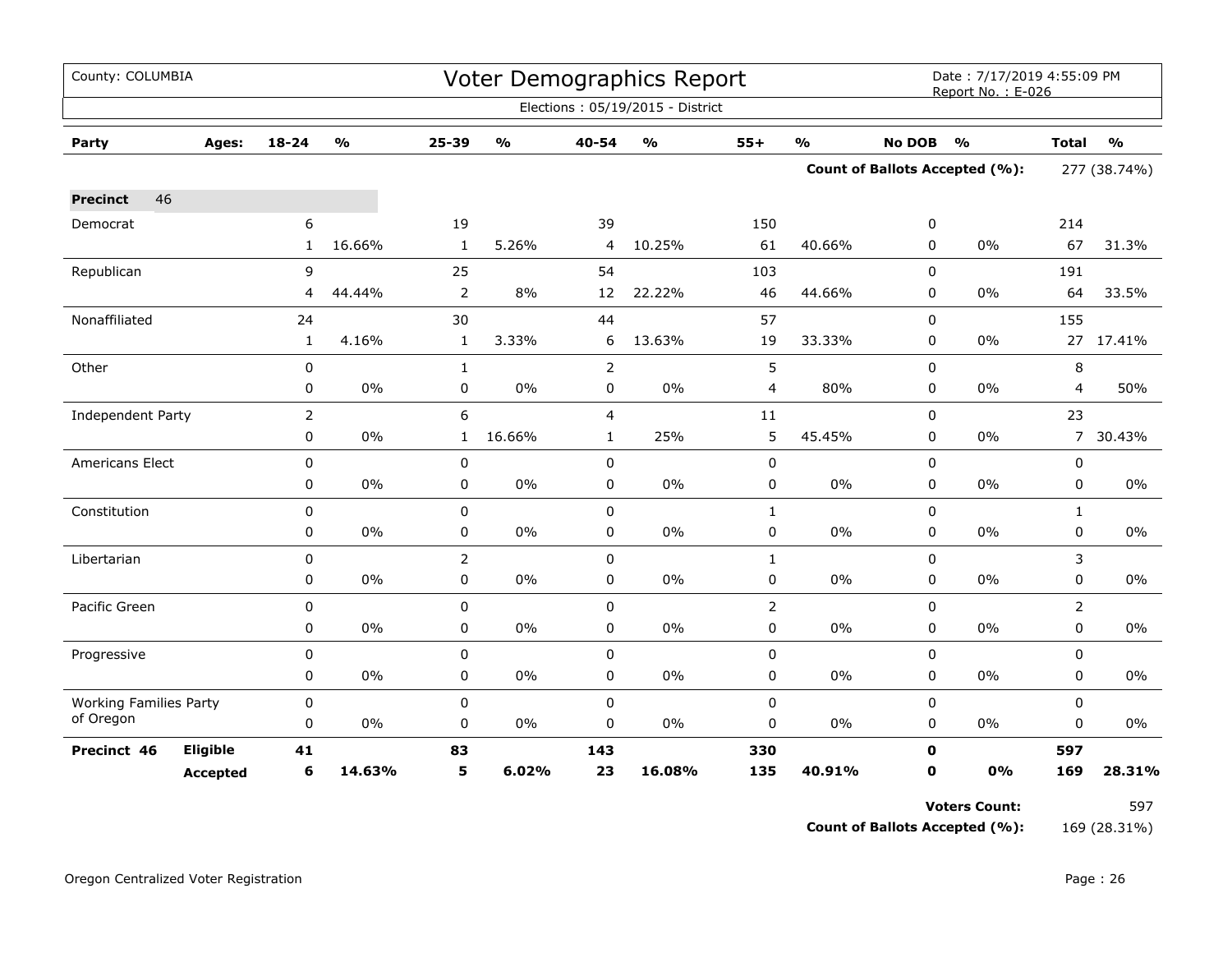| County: COLUMBIA<br>Voter Demographics Report<br>Date: 7/17/2019 4:55:09 PM<br>Report No.: E-026<br>Elections: 05/19/2015 - District<br>$\mathbf{O}/\mathbf{o}$<br>$\frac{0}{0}$<br>$55+$<br>$\frac{1}{2}$<br><b>No DOB</b><br>$18 - 24$<br>25-39<br>40-54<br>$\frac{1}{2}$<br>$\frac{1}{2}$<br><b>Total</b><br>Party<br>Ages:<br>47<br><b>Precinct</b><br>38<br>247<br>369<br>11<br>73<br>0<br>Democrat<br>3<br>27.27%<br>10.52%<br>15.06%<br>119<br>48.17%<br>$0\%$<br>0<br>4<br>11<br>65<br>222<br>Republican<br>10<br>17<br>130<br>0<br>$\overline{2}$<br>21.53%<br>20%<br>3<br>17.64%<br>70<br>53.84%<br>0<br>0%<br>89<br>14<br>Nonaffiliated<br>25<br>62<br>175<br>44<br>44<br>0<br>5<br>35.48%<br>20%<br>$\overline{2}$<br>4.54%<br>25%<br>22<br>0%<br>11<br>0<br>3<br>$\overline{2}$<br>$\overline{7}$<br>Other<br>$\mathbf{1}$<br>$\Omega$<br>$\mathbf{1}$<br>$0\%$<br>$0\%$<br>$\pmb{0}$<br>$0\%$<br>$\overline{2}$<br>66.66%<br>$0\%$<br>0<br>0<br>0 |                 |              |        |                |       |              |        |                |        |             |       |                |               |
|-----------------------------------------------------------------------------------------------------------------------------------------------------------------------------------------------------------------------------------------------------------------------------------------------------------------------------------------------------------------------------------------------------------------------------------------------------------------------------------------------------------------------------------------------------------------------------------------------------------------------------------------------------------------------------------------------------------------------------------------------------------------------------------------------------------------------------------------------------------------------------------------------------------------------------------------------------------------|-----------------|--------------|--------|----------------|-------|--------------|--------|----------------|--------|-------------|-------|----------------|---------------|
|                                                                                                                                                                                                                                                                                                                                                                                                                                                                                                                                                                                                                                                                                                                                                                                                                                                                                                                                                                 |                 |              |        |                |       |              |        |                |        |             |       |                |               |
|                                                                                                                                                                                                                                                                                                                                                                                                                                                                                                                                                                                                                                                                                                                                                                                                                                                                                                                                                                 |                 |              |        |                |       |              |        |                |        |             |       |                | $\frac{1}{2}$ |
|                                                                                                                                                                                                                                                                                                                                                                                                                                                                                                                                                                                                                                                                                                                                                                                                                                                                                                                                                                 |                 |              |        |                |       |              |        |                |        |             |       |                |               |
|                                                                                                                                                                                                                                                                                                                                                                                                                                                                                                                                                                                                                                                                                                                                                                                                                                                                                                                                                                 |                 |              |        |                |       |              |        |                |        |             |       |                |               |
|                                                                                                                                                                                                                                                                                                                                                                                                                                                                                                                                                                                                                                                                                                                                                                                                                                                                                                                                                                 |                 |              |        |                |       |              |        |                |        |             |       |                | 137 37.12%    |
|                                                                                                                                                                                                                                                                                                                                                                                                                                                                                                                                                                                                                                                                                                                                                                                                                                                                                                                                                                 |                 |              |        |                |       |              |        |                |        |             |       |                |               |
|                                                                                                                                                                                                                                                                                                                                                                                                                                                                                                                                                                                                                                                                                                                                                                                                                                                                                                                                                                 |                 |              |        |                |       |              |        |                |        |             |       |                | 40.09%        |
|                                                                                                                                                                                                                                                                                                                                                                                                                                                                                                                                                                                                                                                                                                                                                                                                                                                                                                                                                                 |                 |              |        |                |       |              |        |                |        |             |       |                |               |
|                                                                                                                                                                                                                                                                                                                                                                                                                                                                                                                                                                                                                                                                                                                                                                                                                                                                                                                                                                 |                 |              |        |                |       |              |        |                |        |             |       |                | 40 22.85%     |
|                                                                                                                                                                                                                                                                                                                                                                                                                                                                                                                                                                                                                                                                                                                                                                                                                                                                                                                                                                 |                 |              |        |                |       |              |        |                |        |             |       |                |               |
|                                                                                                                                                                                                                                                                                                                                                                                                                                                                                                                                                                                                                                                                                                                                                                                                                                                                                                                                                                 |                 |              |        |                |       |              |        |                |        |             |       |                | 2 28.57%      |
| Independent Party                                                                                                                                                                                                                                                                                                                                                                                                                                                                                                                                                                                                                                                                                                                                                                                                                                                                                                                                               |                 | 3            |        | 8              |       | 11           |        | 10             |        | $\Omega$    |       | 32             |               |
|                                                                                                                                                                                                                                                                                                                                                                                                                                                                                                                                                                                                                                                                                                                                                                                                                                                                                                                                                                 |                 | 0            | $0\%$  | $\mathbf{1}$   | 12.5% | 5            | 45.45% | 4              | 40%    | 0           | 0%    |                | 10 31.25%     |
| Americans Elect                                                                                                                                                                                                                                                                                                                                                                                                                                                                                                                                                                                                                                                                                                                                                                                                                                                                                                                                                 |                 | 0            |        | 0              |       | $\pmb{0}$    |        | 0              |        | 0           |       | 0              |               |
|                                                                                                                                                                                                                                                                                                                                                                                                                                                                                                                                                                                                                                                                                                                                                                                                                                                                                                                                                                 |                 | 0            | $0\%$  | 0              | $0\%$ | 0            | $0\%$  | 0              | $0\%$  | 0           | 0%    | 0              | 0%            |
| Constitution                                                                                                                                                                                                                                                                                                                                                                                                                                                                                                                                                                                                                                                                                                                                                                                                                                                                                                                                                    |                 | 0            |        | 0              |       | $\mathbf{1}$ |        | 5              |        | 0           |       | 6              |               |
|                                                                                                                                                                                                                                                                                                                                                                                                                                                                                                                                                                                                                                                                                                                                                                                                                                                                                                                                                                 |                 | 0            | $0\%$  | 0              | $0\%$ | $\mathbf{1}$ | 100%   | $\overline{2}$ | 40%    | 0           | 0%    | 3              | 50%           |
| Libertarian                                                                                                                                                                                                                                                                                                                                                                                                                                                                                                                                                                                                                                                                                                                                                                                                                                                                                                                                                     |                 | $\mathbf{1}$ |        | $\mathbf{1}$   |       | 3            |        | 3              |        | 0           |       | 8              |               |
|                                                                                                                                                                                                                                                                                                                                                                                                                                                                                                                                                                                                                                                                                                                                                                                                                                                                                                                                                                 |                 | 0            | $0\%$  | 0              | $0\%$ | $\mathbf 0$  | $0\%$  | $\mathbf{1}$   | 33.33% | 0           | 0%    | $\mathbf{1}$   | 12.5%         |
| Pacific Green                                                                                                                                                                                                                                                                                                                                                                                                                                                                                                                                                                                                                                                                                                                                                                                                                                                                                                                                                   |                 | 0            |        | $\overline{2}$ |       | $\mathbf 0$  |        | 0              |        | $\Omega$    |       | $\overline{2}$ |               |
|                                                                                                                                                                                                                                                                                                                                                                                                                                                                                                                                                                                                                                                                                                                                                                                                                                                                                                                                                                 |                 | 0            | 0%     | 0              | $0\%$ | $\pmb{0}$    | $0\%$  | 0              | 0%     | 0           | $0\%$ | $\mathbf 0$    | 0%            |
| Progressive                                                                                                                                                                                                                                                                                                                                                                                                                                                                                                                                                                                                                                                                                                                                                                                                                                                                                                                                                     |                 | $\mathbf 0$  |        | 0              |       | $\mathbf 0$  |        | 0              |        | 0           |       | $\mathbf 0$    |               |
|                                                                                                                                                                                                                                                                                                                                                                                                                                                                                                                                                                                                                                                                                                                                                                                                                                                                                                                                                                 |                 | 0            | 0%     | 0              | $0\%$ | $\pmb{0}$    | $0\%$  | 0              | 0%     | 0           | 0%    | $\mathbf 0$    | 0%            |
| <b>Working Families Party</b>                                                                                                                                                                                                                                                                                                                                                                                                                                                                                                                                                                                                                                                                                                                                                                                                                                                                                                                                   |                 | 0            |        | $\mathbf{1}$   |       | $\pmb{0}$    |        | $\mathbf{1}$   |        | 0           |       | $\overline{2}$ |               |
| of Oregon                                                                                                                                                                                                                                                                                                                                                                                                                                                                                                                                                                                                                                                                                                                                                                                                                                                                                                                                                       |                 | 0            | 0%     | 0              | $0\%$ | 0            | 0%     | 0              | 0%     | 0           | 0%    | 0              | 0%            |
| Precinct 47                                                                                                                                                                                                                                                                                                                                                                                                                                                                                                                                                                                                                                                                                                                                                                                                                                                                                                                                                     | Eligible        | 51           |        | 113            |       | 198          |        | 461            |        | $\mathbf 0$ |       | 823            |               |
|                                                                                                                                                                                                                                                                                                                                                                                                                                                                                                                                                                                                                                                                                                                                                                                                                                                                                                                                                                 | <b>Accepted</b> | 10           | 19.61% | 10             | 8.85% | 42           | 21.21% | 220            | 47.72% | $\mathbf 0$ | 0%    | 282            | 34.26%        |

**Voters Count:** 823

**Count of Ballots Accepted (%):** 282 (34.26%)

Precinct 48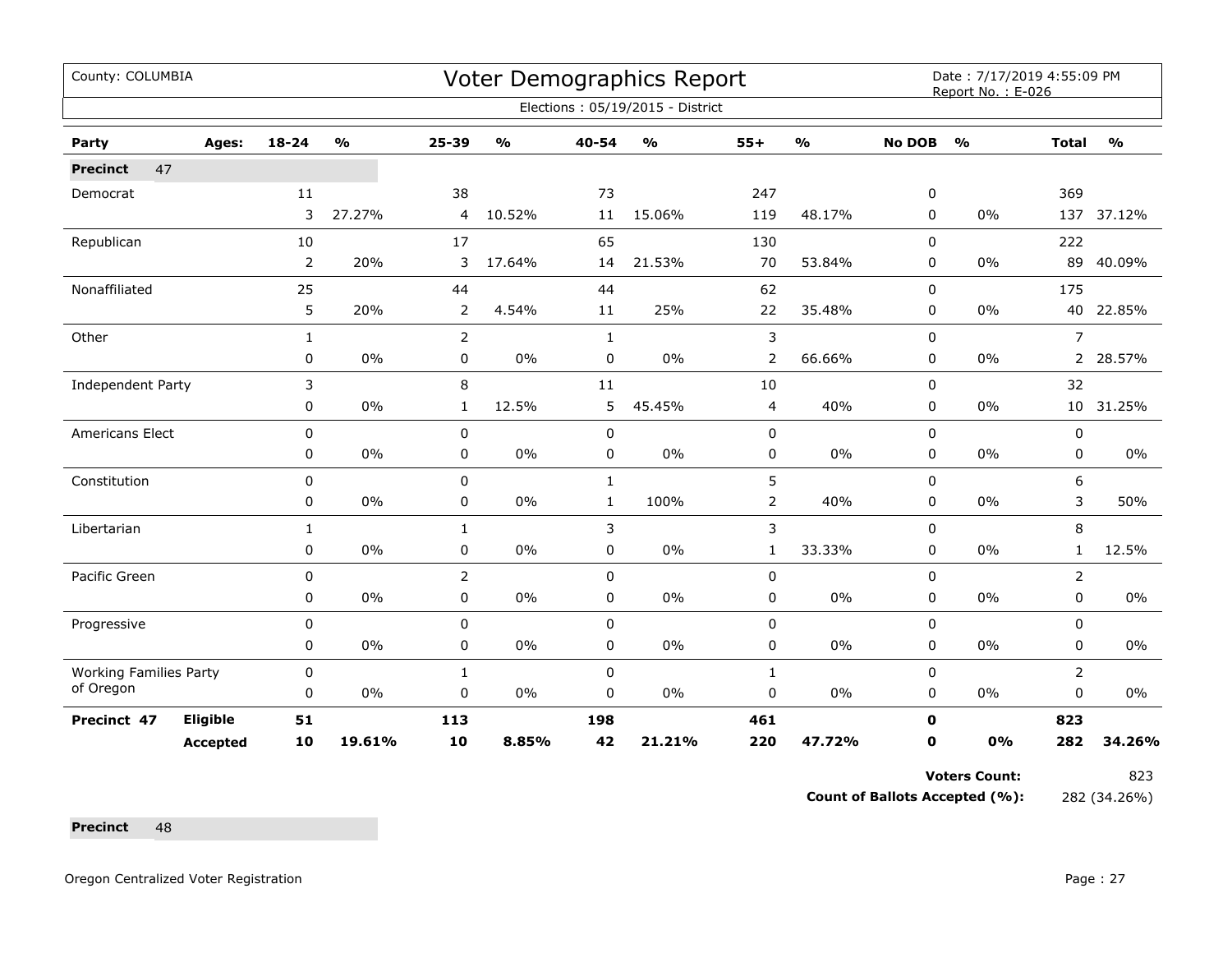| County: COLUMBIA                           |                 |              |                                   |                         |                         |                | Voter Demographics Report         |                |                         |               | Date: 7/17/2019 4:55:09 PM<br>Report No.: E-026 |                |               |
|--------------------------------------------|-----------------|--------------|-----------------------------------|-------------------------|-------------------------|----------------|-----------------------------------|----------------|-------------------------|---------------|-------------------------------------------------|----------------|---------------|
|                                            |                 |              |                                   |                         |                         |                | Elections: 05/19/2015 - District  |                |                         |               |                                                 |                |               |
| Party                                      | Ages:           | $18 - 24$    | $\mathsf{o}\mathsf{v}_\mathsf{o}$ | 25-39                   | $\mathbf{O}/\mathbf{o}$ | 40-54          | $\mathsf{o}\mathsf{v}_\mathsf{o}$ | $55+$          | $\mathbf{O}/\mathbf{O}$ | <b>No DOB</b> | $\frac{0}{0}$                                   | <b>Total</b>   | $\frac{1}{2}$ |
| Democrat                                   |                 | 10           |                                   | 15                      |                         | 29             |                                   | 78             |                         | $\pmb{0}$     |                                                 | 132            |               |
|                                            |                 | $\mathbf 0$  | 0%                                | 3                       | 20%                     | 8              | 27.58%                            | 39             | 50%                     | 0             | 0%                                              | 50             | 37.87%        |
| Republican                                 |                 | 8            |                                   | 20                      |                         | 33             |                                   | 55             |                         | $\mathbf 0$   |                                                 | 116            |               |
|                                            |                 | $\mathbf{1}$ | 12.5%                             | 3                       | 15%                     | 3              | 9.09%                             | 27             | 49.09%                  | $\pmb{0}$     | $0\%$                                           | 34             | 29.31%        |
| Nonaffiliated                              |                 | 9            |                                   | 24                      |                         | 32             |                                   | 22             |                         | 0             |                                                 | 87             |               |
|                                            |                 | 0            | 0%                                | 1                       | 4.16%                   | 6              | 18.75%                            | $\, 8$         | 36.36%                  | 0             | 0%                                              |                | 15 17.24%     |
| Other                                      |                 | $\mathbf{1}$ |                                   | $\mathbf 0$             |                         | $\overline{2}$ |                                   | 3              |                         | $\mathbf 0$   |                                                 | 6              |               |
|                                            |                 | $\pmb{0}$    | 0%                                | 0                       | 0%                      | 0              | 0%                                | $\mathbf{1}$   | 33.33%                  | $\mathbf 0$   | 0%                                              |                | 1 16.66%      |
| Independent Party                          |                 | 0            |                                   | 3                       |                         | $\mathbf{1}$   |                                   | 10             |                         | $\mathsf 0$   |                                                 | 14             |               |
|                                            |                 | 0            | 0%                                | 0                       | 0%                      | $\pmb{0}$      | 0%                                | $\overline{4}$ | 40%                     | 0             | 0%                                              | 4              | 28.57%        |
| Americans Elect                            |                 | $\pmb{0}$    |                                   | $\mathbf 0$             |                         | $\pmb{0}$      |                                   | $\pmb{0}$      |                         | $\pmb{0}$     |                                                 | $\pmb{0}$      |               |
|                                            |                 | 0            | 0%                                | 0                       | 0%                      | $\pmb{0}$      | 0%                                | 0              | $0\%$                   | 0             | 0%                                              | $\pmb{0}$      | 0%            |
| Constitution                               |                 | 0            |                                   | 0                       |                         | $\mathsf 0$    |                                   | 0              |                         | $\mathbf 0$   |                                                 | $\mathbf 0$    |               |
|                                            |                 | 0            | 0%                                | 0                       | 0%                      | $\pmb{0}$      | 0%                                | 0              | 0%                      | 0             | 0%                                              | $\pmb{0}$      | 0%            |
| Libertarian                                |                 | 0            |                                   | $\mathbf{1}$            |                         | $\overline{4}$ |                                   | $\overline{4}$ |                         | $\mathbf 0$   |                                                 | 9              |               |
|                                            |                 | 0            | 0%                                | 0                       | 0%                      | 0              | 0%                                | 3              | 75%                     | 0             | 0%                                              | 3              | 33.33%        |
| Pacific Green                              |                 | 0            |                                   | $\mathbf 0$             |                         | $\mathbf 0$    |                                   | $\overline{2}$ |                         | $\mathbf 0$   |                                                 | $\overline{2}$ |               |
|                                            |                 | $\pmb{0}$    | $0\%$                             | 0                       | $0\%$                   | $\pmb{0}$      | 0%                                | $\overline{2}$ | 100%                    | $\mathbf 0$   | 0%                                              | $\overline{2}$ | 100%          |
| Progressive                                |                 | $\mathbf 0$  |                                   | $\pmb{0}$               |                         | $\mathbf 0$    |                                   | $\pmb{0}$      |                         | $\pmb{0}$     |                                                 | $\pmb{0}$      |               |
|                                            |                 | $\pmb{0}$    | 0%                                | 0                       | 0%                      | 0              | 0%                                | $\pmb{0}$      | 0%                      | 0             | 0%                                              | 0              | 0%            |
| <b>Working Families Party</b><br>of Oregon |                 | $\pmb{0}$    |                                   | 0                       |                         | 3              |                                   | 0              |                         | 0             |                                                 | 3              |               |
|                                            |                 | $\mathbf 0$  | 0%                                | 0                       | 0%                      | 0              | 0%                                | $\pmb{0}$      | 0%                      | $\mathbf 0$   | $0\%$                                           | $\pmb{0}$      | 0%            |
| Precinct 48                                | Eligible        | 28           |                                   | 63                      |                         | 104            |                                   | 174            |                         | 0             |                                                 | 369            |               |
|                                            | <b>Accepted</b> | $\mathbf{1}$ | 3.57%                             | $\overline{\mathbf{z}}$ | 11.11%                  | 17             | 16.35%                            | 84             | 48.28%                  | $\mathbf{0}$  | 0%                                              | 109            | 29.54%        |
|                                            |                 |              |                                   |                         |                         |                |                                   |                |                         |               | <b>Voters Count:</b>                            |                | 369           |
|                                            |                 |              |                                   |                         |                         |                |                                   |                |                         |               | <b>Count of Ballots Accepted (%):</b>           |                | 109 (29.54%)  |
| 49<br><b>Precinct</b>                      |                 |              |                                   |                         |                         |                |                                   |                |                         |               |                                                 |                |               |
| Democrat                                   |                 | 11           |                                   | 16                      |                         | 46             |                                   | 122            |                         | 0             |                                                 | 195            |               |
|                                            |                 | 3            | 27.27%                            |                         | 3 18.75%                | 14             | 30.43%                            | 58             | 47.54%                  | $\mathbf 0$   | $0\%$                                           | 78             | 40%           |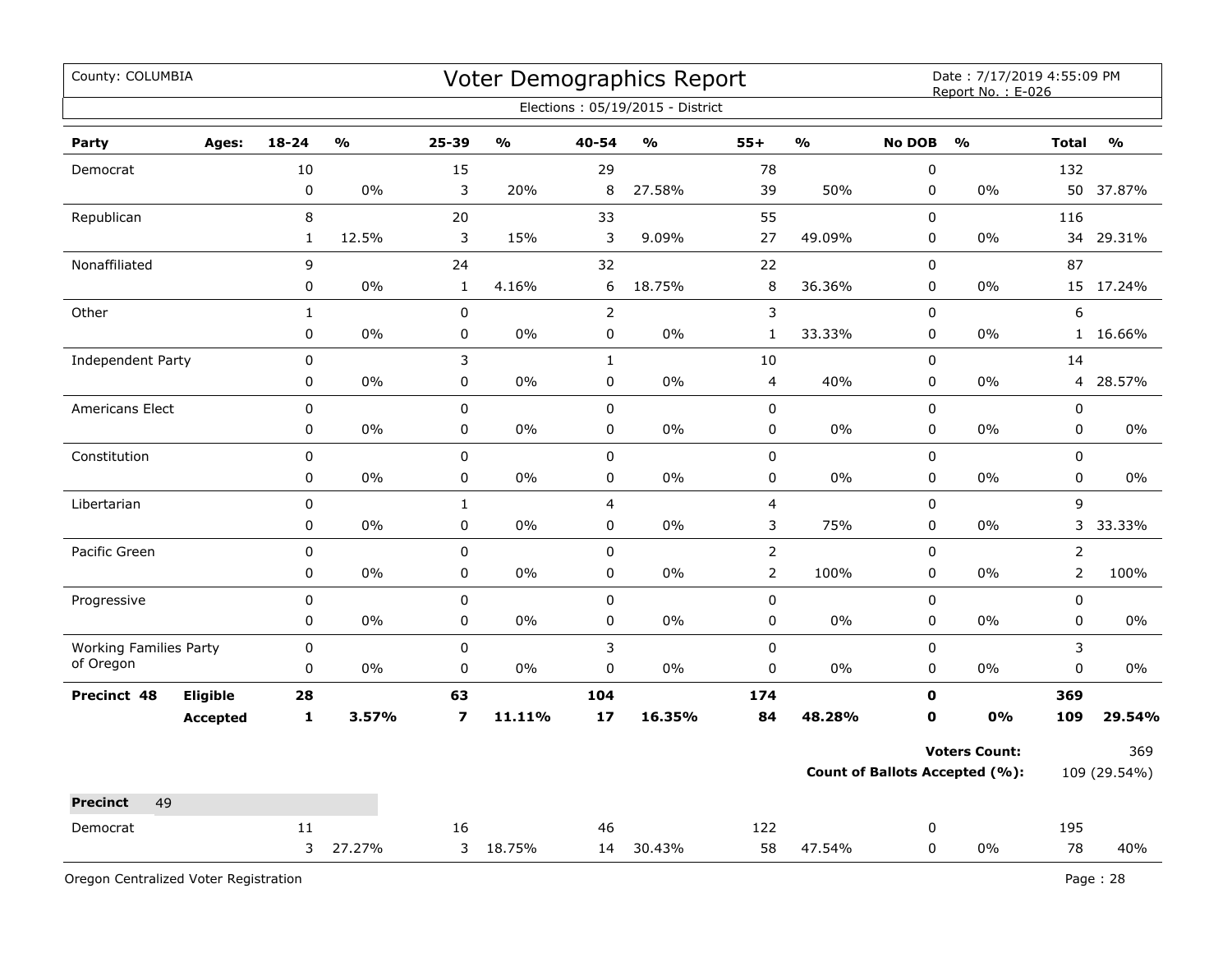| County: COLUMBIA                           |                 |                |                         |                |                         |                | Voter Demographics Report         |                |                         |               | Date: 7/17/2019 4:55:09 PM<br>Report No.: E-026 |                |                         |
|--------------------------------------------|-----------------|----------------|-------------------------|----------------|-------------------------|----------------|-----------------------------------|----------------|-------------------------|---------------|-------------------------------------------------|----------------|-------------------------|
|                                            |                 |                |                         |                |                         |                | Elections: 05/19/2015 - District  |                |                         |               |                                                 |                |                         |
| Party                                      | Ages:           | 18-24          | $\mathbf{O}/\mathbf{o}$ | 25-39          | $\mathbf{O}/\mathbf{o}$ | 40-54          | $\mathsf{o}\mathsf{v}_\mathsf{o}$ | $55+$          | $\mathbf{O}/\mathbf{O}$ | <b>No DOB</b> | $\mathbf{O}/\mathbf{o}$                         | <b>Total</b>   | $\mathbf{O}/\mathbf{o}$ |
| Republican                                 |                 | 11             |                         | 16             |                         | 33             |                                   | 84             |                         | $\pmb{0}$     |                                                 | 144            |                         |
|                                            |                 | 4              | 36.36%                  | 3              | 18.75%                  | 11             | 33.33%                            | 57             | 67.85%                  | 0             | $0\%$                                           | 75             | 52.08%                  |
| Nonaffiliated                              |                 | 11             |                         | 31             |                         | 28             |                                   | 46             |                         | $\mathbf 0$   |                                                 | 116            |                         |
|                                            |                 | $\overline{2}$ | 18.18%                  | $\overline{7}$ | 22.58%                  | 9              | 32.14%                            | 16             | 34.78%                  | 0             | 0%                                              | 34             | 29.31%                  |
| Other                                      |                 | $\pmb{0}$      |                         | $\overline{2}$ |                         | $\overline{2}$ |                                   | $\mathsf{2}$   |                         | $\pmb{0}$     |                                                 | 6              |                         |
|                                            |                 | 0              | $0\%$                   | 0              | $0\%$                   | $\pmb{0}$      | $0\%$                             | 0              | $0\%$                   | 0             | $0\%$                                           | $\pmb{0}$      | $0\%$                   |
| Independent Party                          |                 | $\overline{2}$ |                         | 3              |                         | $\overline{4}$ |                                   | 8              |                         | $\mathbf 0$   |                                                 | 17             |                         |
|                                            |                 | 0              | 0%                      | $\mathbf{1}$   | 33.33%                  | $\mathbf{1}$   | 25%                               | 5              | 62.5%                   | 0             | $0\%$                                           |                | 7 41.17%                |
| Americans Elect                            |                 | $\pmb{0}$      |                         | 0              |                         | $\pmb{0}$      |                                   | 0              |                         | $\pmb{0}$     |                                                 | $\pmb{0}$      |                         |
|                                            |                 | 0              | $0\%$                   | 0              | $0\%$                   | $\pmb{0}$      | $0\%$                             | 0              | $0\%$                   | 0             | $0\%$                                           | 0              | $0\%$                   |
| Constitution                               |                 | $\mathbf{1}$   |                         | 0              |                         | $\overline{2}$ |                                   | 6              |                         | $\mathbf 0$   |                                                 | 9              |                         |
|                                            |                 | 0              | 0%                      | 0              | 0%                      | $\mathbf{1}$   | 50%                               | 4              | 66.66%                  | $\pmb{0}$     | $0\%$                                           |                | 5 55.55%                |
| Libertarian                                |                 | $\mathbf{1}$   |                         | 0              |                         | $\mathbf{1}$   |                                   | $\overline{2}$ |                         | $\mathbf 0$   |                                                 | $\overline{4}$ |                         |
|                                            |                 | 0              | 0%                      | 0              | $0\%$                   | $\pmb{0}$      | $0\%$                             | $\overline{2}$ | 100%                    | 0             | $0\%$                                           | $\overline{2}$ | 50%                     |
| Pacific Green                              |                 | 0              |                         | 0              |                         | $\mathbf 0$    |                                   | 0              |                         | $\mathbf 0$   |                                                 | $\mathbf 0$    |                         |
|                                            |                 | 0              | 0%                      | 0              | $0\%$                   | 0              | $0\%$                             | 0              | $0\%$                   | 0             | $0\%$                                           | 0              | $0\%$                   |
| Progressive                                |                 | 0              |                         | 0              |                         | $\pmb{0}$      |                                   | 0              |                         | $\pmb{0}$     |                                                 | $\mathsf 0$    |                         |
|                                            |                 | 0              | 0%                      | 0              | 0%                      | $\mathbf 0$    | 0%                                | 0              | $0\%$                   | 0             | 0%                                              | $\mathbf 0$    | $0\%$                   |
| <b>Working Families Party</b><br>of Oregon |                 | $\mathbf 0$    |                         | $\mathbf{1}$   |                         | 3              |                                   | 0              |                         | $\mathbf 0$   |                                                 | $\overline{4}$ |                         |
|                                            |                 | 0              | 0%                      | $\mathbf 0$    | $0\%$                   | $\mathbf{1}$   | 33.33%                            | $\mathbf 0$    | $0\%$                   | $\mathbf 0$   | $0\%$                                           | $\mathbf{1}$   | 25%                     |
| Precinct 49                                | Eligible        | 37             |                         | 69             |                         | 119            |                                   | 270            |                         | $\mathbf 0$   |                                                 | 495            |                         |
|                                            | <b>Accepted</b> | 9              | 24.32%                  | 14             | 20.29%                  | 37             | 31.09%                            | 142            | 52.59%                  | $\mathbf 0$   | 0%                                              | 202            | 40.81%                  |
|                                            |                 |                |                         |                |                         |                |                                   |                |                         |               | <b>Voters Count:</b>                            |                | 495                     |
|                                            |                 |                |                         |                |                         |                |                                   |                |                         |               | <b>Count of Ballots Accepted (%):</b>           |                | 202 (40.81%)            |
| 50<br><b>Precinct</b>                      |                 |                |                         |                |                         |                |                                   |                |                         |               |                                                 |                |                         |
| Democrat                                   |                 | $\mathbf 0$    |                         | 3              |                         | 3              |                                   | 15             |                         | 0             |                                                 | 21             |                         |
|                                            |                 | 0              | 0%                      | $\mathbf 0$    | $0\%$                   | $\mathbf{1}$   | 33.33%                            | 3              | 20%                     | $\mathbf 0$   | $0\%$                                           |                | 4 19.04%                |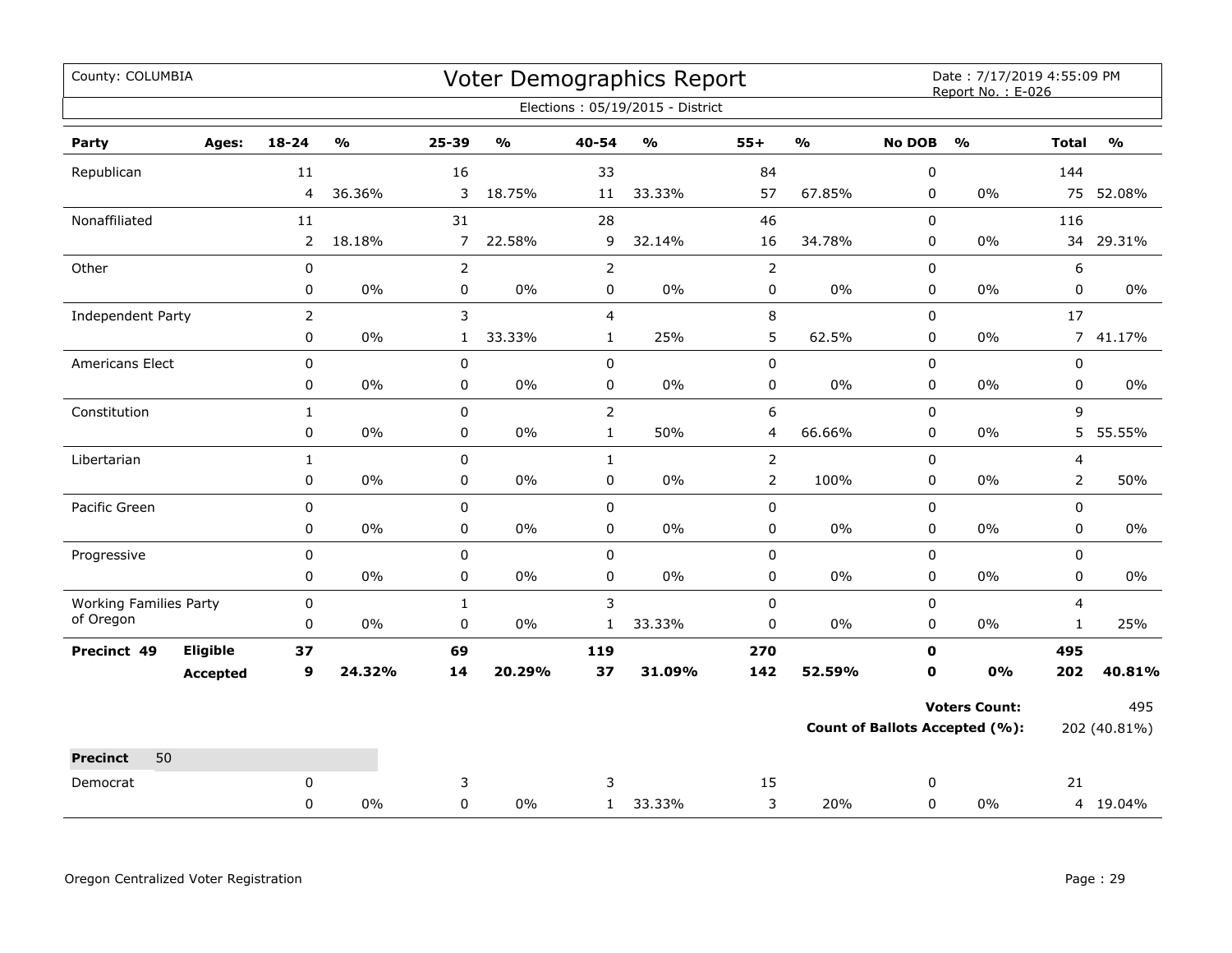| County: COLUMBIA              |       |             |               |             |               |                         | Voter Demographics Report        |              |               |                                       | Date: 7/17/2019 4:55:09 PM<br>Report No.: E-026 |                |                         |
|-------------------------------|-------|-------------|---------------|-------------|---------------|-------------------------|----------------------------------|--------------|---------------|---------------------------------------|-------------------------------------------------|----------------|-------------------------|
|                               |       |             |               |             |               |                         | Elections: 05/19/2015 - District |              |               |                                       |                                                 |                |                         |
| Party                         | Ages: | $18 - 24$   | $\frac{1}{2}$ | 25-39       | $\frac{1}{2}$ | 40-54                   | $\mathbf{0}/\mathbf{0}$          | $55+$        | $\frac{1}{2}$ | <b>No DOB</b>                         | $\frac{1}{2}$                                   | <b>Total</b>   | $\mathbf{0}/\mathbf{0}$ |
| Republican                    |       | $\pmb{0}$   |               | $\mathbf 1$ |               | 2                       |                                  | 13           |               | $\pmb{0}$                             |                                                 | 16             |                         |
|                               |       | 0           | 0%            | 0           | $0\%$         | $\mathbf{1}$            | 50%                              | 3            | 23.07%        | $\pmb{0}$                             | 0%                                              | $\overline{4}$ | 25%                     |
| Nonaffiliated                 |       | 0           |               | 0           |               | $\mathbf{1}$            |                                  | $\mathbf{1}$ |               | $\mathbf 0$                           |                                                 | $\overline{2}$ |                         |
|                               |       | 0           | 0%            | $\pmb{0}$   | $0\%$         | 0                       | $0\%$                            | 0            | 0%            | $\pmb{0}$                             | 0%                                              | $\pmb{0}$      | 0%                      |
| Other                         |       | 0           |               | $\mathsf 0$ |               | 0                       |                                  | 0            |               | $\pmb{0}$                             |                                                 | 0              |                         |
|                               |       | 0           | 0%            | $\pmb{0}$   | 0%            | 0                       | 0%                               | 0            | $0\%$         | 0                                     | $0\%$                                           | 0              | 0%                      |
| Independent Party             |       | 0           |               | $\pmb{0}$   |               | $\pmb{0}$               |                                  | $\mathbf{1}$ |               | $\pmb{0}$                             |                                                 | $\mathbf{1}$   |                         |
|                               |       | 0           | 0%            | $\mathsf 0$ | 0%            | $\pmb{0}$               | $0\%$                            | 0            | $0\%$         | $\pmb{0}$                             | 0%                                              | $\mathsf 0$    | 0%                      |
| Americans Elect               |       | $\pmb{0}$   |               | $\pmb{0}$   |               | $\pmb{0}$               |                                  | 0            |               | $\pmb{0}$                             |                                                 | $\mathsf 0$    |                         |
|                               |       | 0           | 0%            | 0           | 0%            | 0                       | 0%                               | 0            | 0%            | 0                                     | 0%                                              | 0              | 0%                      |
| Constitution                  |       | 0           |               | $\mathsf 0$ |               | 0                       |                                  | 0            |               | $\pmb{0}$                             |                                                 | $\mathsf 0$    |                         |
|                               |       | 0           | 0%            | $\mathsf 0$ | 0%            | 0                       | 0%                               | 0            | 0%            | $\pmb{0}$                             | 0%                                              | $\mathsf 0$    | 0%                      |
| Libertarian                   |       | $\pmb{0}$   |               | $\mathsf 0$ |               | 0                       |                                  | 0            |               | $\pmb{0}$                             |                                                 | $\pmb{0}$      |                         |
|                               |       | 0           | $0\%$         | $\pmb{0}$   | $0\%$         | 0                       | 0%                               | 0            | $0\%$         | 0                                     | $0\%$                                           | $\mathbf 0$    | $0\%$                   |
| Pacific Green                 |       | $\pmb{0}$   |               | $\pmb{0}$   |               | $\mathbf 0$             |                                  | 0            |               | $\pmb{0}$                             |                                                 | $\mathsf 0$    |                         |
|                               |       | 0           | 0%            | $\mathbf 0$ | 0%            | 0                       | 0%                               | 0            | $0\%$         | $\mathbf 0$                           | 0%                                              | $\mathbf 0$    | $0\%$                   |
| Progressive                   |       | 0           |               | $\pmb{0}$   |               | 0                       |                                  | 0            |               | $\pmb{0}$                             |                                                 | $\pmb{0}$      |                         |
|                               |       | 0           | 0%            | 0           | 0%            | $\mathbf 0$             | 0%                               | 0            | 0%            | $\mathbf 0$                           | 0%                                              | $\mathbf 0$    | $0\%$                   |
| <b>Working Families Party</b> |       | 0           |               | $\pmb{0}$   |               | $\mathbf 0$             |                                  | 0            |               | $\mathbf 0$                           |                                                 | $\mathbf 0$    |                         |
| of Oregon                     |       | 0           | 0%            | 0           | 0%            | 0                       | 0%                               | 0            | 0%            | $\mathbf 0$                           | 0%                                              | $\mathbf 0$    | 0%                      |
| Eligible<br>Precinct 50       |       | $\mathbf 0$ |               | 4           |               | 6                       |                                  | 30           |               | $\mathbf 0$                           |                                                 | 40             |                         |
| <b>Accepted</b>               |       | $\mathbf 0$ | <b>0%</b>     | $\mathbf 0$ | $0.00\%$      | $\overline{\mathbf{2}}$ | 33.33%                           | 6            | 20.00%        | $\mathbf 0$                           | 0%                                              | 8              | 20.00%                  |
|                               |       |             |               |             |               |                         |                                  |              |               |                                       | <b>Voters Count:</b>                            |                | 40                      |
|                               |       |             |               |             |               |                         |                                  |              |               | <b>Count of Ballots Accepted (%):</b> |                                                 |                | 8 (20.00%)              |
| 51<br><b>Precinct</b>         |       |             |               |             |               |                         |                                  |              |               |                                       |                                                 |                |                         |
| Democrat                      |       | 1           |               | 9           |               | 10                      |                                  | 71           |               | $\pmb{0}$                             |                                                 | 91             |                         |
|                               |       | $\pmb{0}$   | 0%            | 3           | 33.33%        | $\overline{2}$          | 20%                              | 41           | 57.74%        | 0                                     | $0\%$                                           |                | 46 50.54%               |
| Republican                    |       | 5           |               | 14          |               | 28                      |                                  | 53           |               | $\mathbf 0$                           |                                                 | 100            |                         |
|                               |       | 0           | $0\%$         |             | 3 21.42%      | 9                       | 32.14%                           | 28           | 52.83%        | 0                                     | $0\%$                                           | 40             | 40%                     |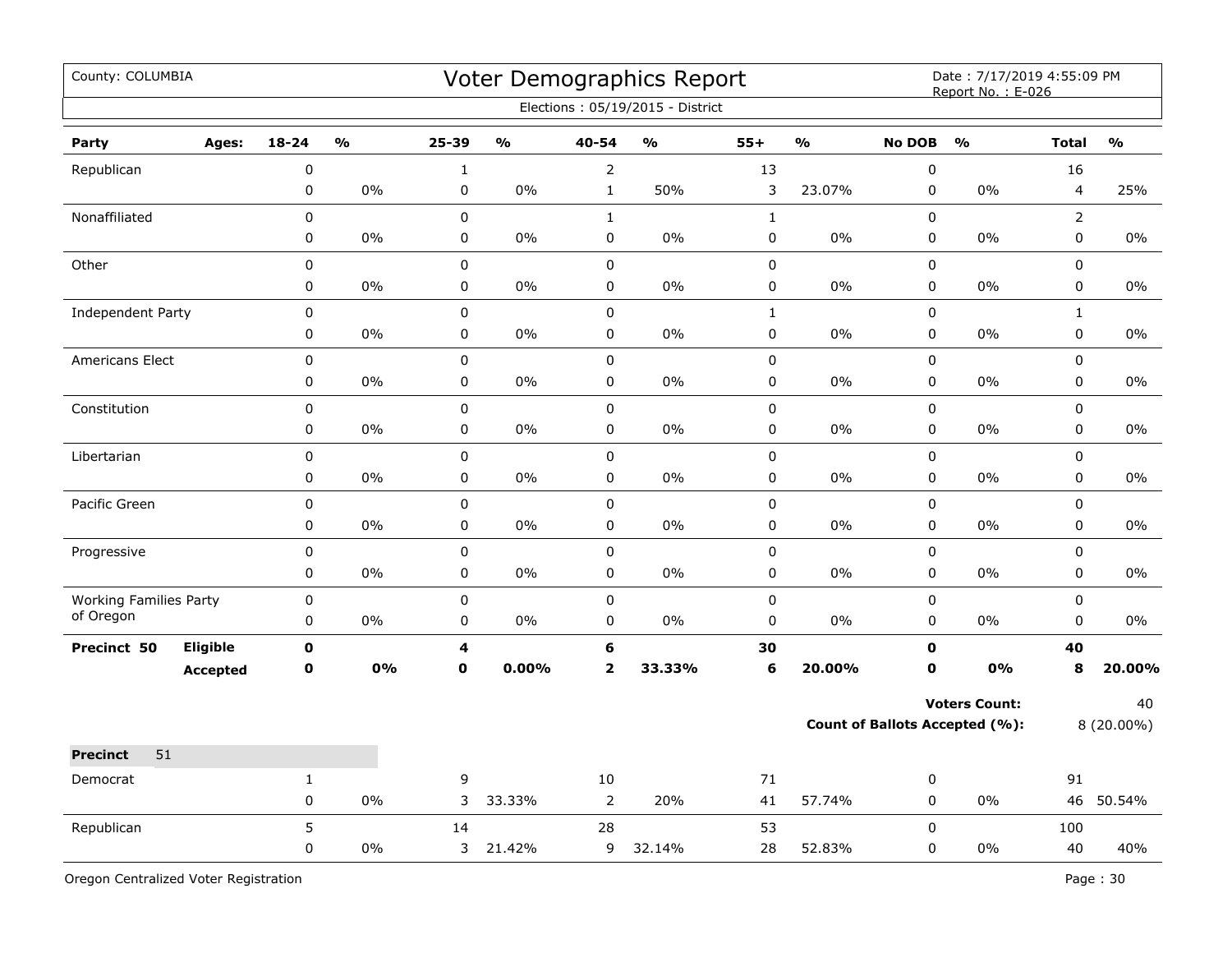| County: COLUMBIA                           |                 |                     |                         |                         |               |                | Voter Demographics Report<br>Elections: 05/19/2015 - District |                |               |               | Date: 7/17/2019 4:55:09 PM<br>Report No.: E-026 |                |               |
|--------------------------------------------|-----------------|---------------------|-------------------------|-------------------------|---------------|----------------|---------------------------------------------------------------|----------------|---------------|---------------|-------------------------------------------------|----------------|---------------|
| Party                                      | Ages:           | 18-24               | $\mathbf{O}/\mathbf{o}$ | 25-39                   | $\frac{0}{0}$ | $40 - 54$      | $\mathsf{o}\mathsf{v}_\mathsf{o}$                             | $55+$          | $\frac{0}{0}$ | <b>No DOB</b> | $\frac{1}{2}$                                   | <b>Total</b>   | $\frac{0}{0}$ |
|                                            |                 |                     |                         |                         |               |                |                                                               |                |               |               |                                                 |                |               |
| Nonaffiliated                              |                 | 8<br>$\overline{2}$ | 25%                     | 13<br>$\mathbf{1}$      | 7.69%         | 16<br>5        | 31.25%                                                        | 33<br>11       | 33.33%        | 0<br>0        | 0%                                              | 70             | 19 27.14%     |
| Other                                      |                 | 0                   |                         | 0                       |               | $\pmb{0}$      |                                                               | $\mathbf 2$    |               | 0             |                                                 | $\overline{2}$ |               |
|                                            |                 | 0                   | 0%                      | 0                       | 0%            | 0              | $0\%$                                                         | $\overline{2}$ | 100%          | 0             | 0%                                              | $\overline{2}$ | 100%          |
| Independent Party                          |                 | 0                   |                         | $\overline{2}$          |               | $\overline{2}$ |                                                               | 6              |               | 0             |                                                 | 10             |               |
|                                            |                 | 0                   | 0%                      | 0                       | 0%            | $\pmb{0}$      | $0\%$                                                         | 3              | 50%           | 0             | 0%                                              | 3              | 30%           |
| Americans Elect                            |                 | $\mathbf 0$         |                         | 0                       |               | $\mathbf 0$    |                                                               | $\mathbf 0$    |               | 0             |                                                 | 0              |               |
|                                            |                 | 0                   | 0%                      | 0                       | 0%            | 0              | 0%                                                            | 0              | $0\%$         | 0             | 0%                                              | 0              | 0%            |
| Constitution                               |                 | $\pmb{0}$           |                         | $\mathbf 0$             |               | $\pmb{0}$      |                                                               | $\mathbf{1}$   |               | 0             |                                                 | $\mathbf{1}$   |               |
|                                            |                 | $\pmb{0}$           | 0%                      | 0                       | 0%            | $\pmb{0}$      | 0%                                                            | $\pmb{0}$      | $0\%$         | 0             | 0%                                              | 0              | $0\%$         |
| Libertarian                                |                 | 0                   |                         | 0                       |               | $\mathbf{1}$   |                                                               | $\mathbf 1$    |               | 0             |                                                 | $\overline{2}$ |               |
|                                            |                 | 0                   | 0%                      | $\pmb{0}$               | 0%            | $\pmb{0}$      | $0\%$                                                         | $\mathbf 1$    | 100%          | 0             | 0%                                              | $\mathbf{1}$   | 50%           |
| Pacific Green                              |                 | 0                   |                         | $\mathbf 0$             |               | $\mathbf 0$    |                                                               | $\mathbf 0$    |               | 0             |                                                 | 0              |               |
|                                            |                 | 0                   | 0%                      | 0                       | 0%            | 0              | $0\%$                                                         | 0              | $0\%$         | 0             | 0%                                              | 0              | $0\%$         |
| Progressive                                |                 | 0                   |                         | $\mathbf 0$             |               | $\pmb{0}$      |                                                               | $\pmb{0}$      |               | 0             |                                                 | 0              |               |
|                                            |                 | 0                   | 0%                      | 0                       | $0\%$         | 0              | $0\%$                                                         | $\pmb{0}$      | $0\%$         | 0             | 0%                                              | 0              | 0%            |
| <b>Working Families Party</b><br>of Oregon |                 | 0                   |                         | 0                       |               | $\pmb{0}$      |                                                               | $\mathbf 1$    |               | 0             |                                                 | $\mathbf{1}$   |               |
|                                            |                 | 0                   | 0%                      | $\mathbf 0$             | 0%            | $\mathbf 0$    | $0\%$                                                         | $\mathbf{1}$   | 100%          | 0             | $0\%$                                           | $\mathbf{1}$   | 100%          |
| Precinct 51                                | Eligible        | 14                  |                         | 38                      |               | 57             |                                                               | 168            |               | $\mathbf 0$   |                                                 | 277            |               |
|                                            | <b>Accepted</b> | $\mathbf{2}$        | 14.29%                  | $\overline{\mathbf{z}}$ | 18.42%        | 16             | 28.07%                                                        | 87             | 51.79%        | $\mathbf 0$   | 0%                                              | 112            | 40.43%        |
|                                            |                 |                     |                         |                         |               |                |                                                               |                |               |               | <b>Voters Count:</b>                            |                | 277           |
|                                            |                 |                     |                         |                         |               |                |                                                               |                |               |               | Count of Ballots Accepted (%):                  |                | 112 (40.43%)  |
| 53<br><b>Precinct</b>                      |                 |                     |                         |                         |               |                |                                                               |                |               |               |                                                 |                |               |
| Democrat                                   |                 | 14                  |                         | 55                      |               | 84             |                                                               | 371            |               | 0             |                                                 | 524            |               |
|                                            |                 | $\mathbf{1}$        | 7.14%                   | 14                      | 25.45%        | 20             | 23.8%                                                         | 239            | 64.42%        | $\mathbf 0$   | $0\%$                                           |                | 274 52.29%    |
| Republican                                 |                 | 16                  |                         | 53                      |               | 98             |                                                               | 230            |               | 0             |                                                 | 397            |               |
|                                            |                 | $\mathbf{1}$        | 6.25%                   | 11                      | 20.75%        | 34             | 34.69%                                                        | 161            | 70%           | 0             | 0%                                              |                | 207 52.14%    |